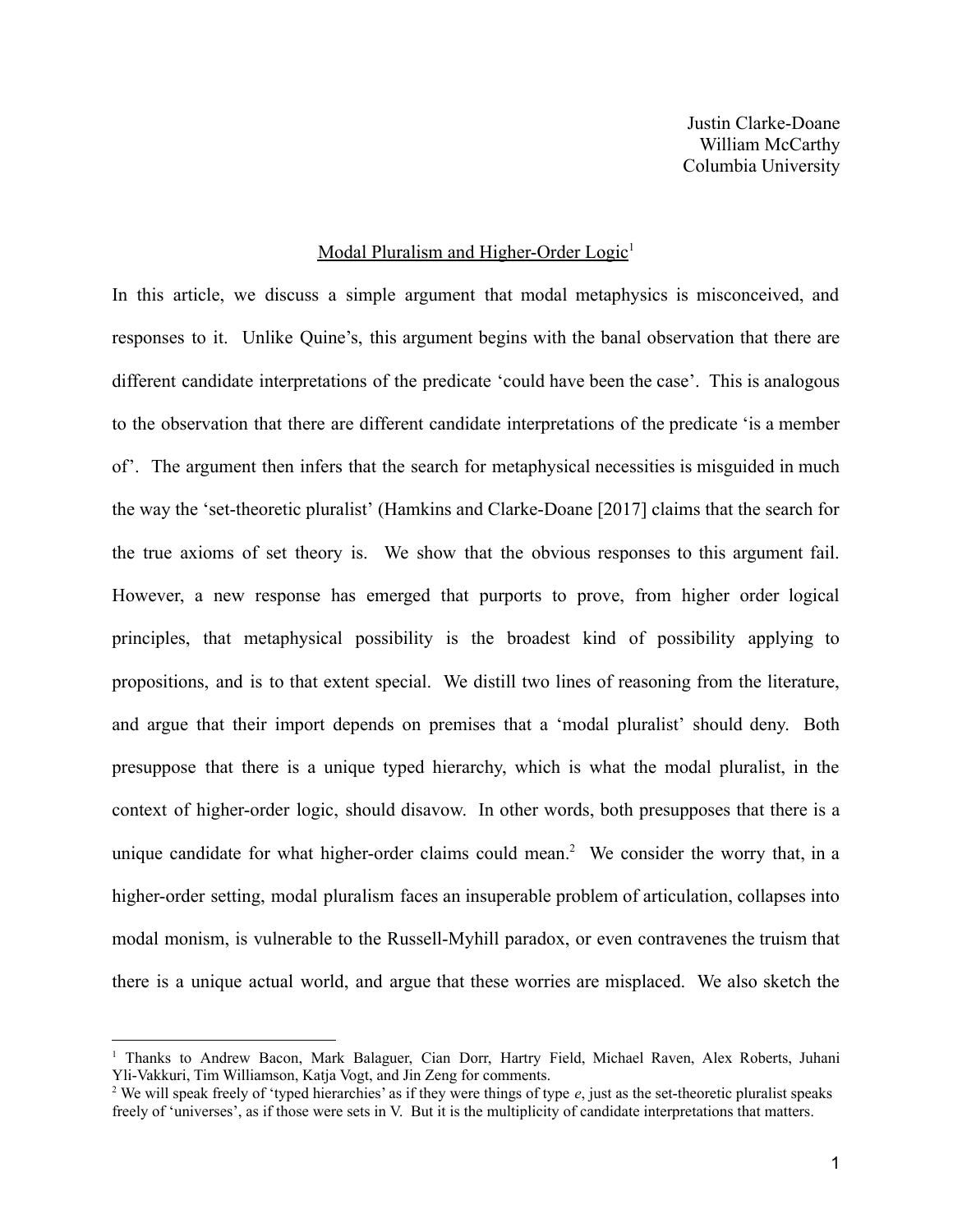bearing of the resulting 'Higher Order Pluralism' on the theory of content. One upshot is that, if Higher Order Pluralism is true, then there is no fixed metatheory from which to characterize higher order reality.

### I. The Argument from Modal Pluralism

Modal metaphysics is the theory of *how the world could have been*. Could God have failed to exist, if God exists, in fact? Could the mind have been distinct from the body? Could you have had different parents? Quine dismissed modal metaphysics as misconceived [1952]. His criticisms are widely agreed to have turned on confusions -- between necessity and analyticity, and names and definite descriptions, for example. Once these confusions were resolved, there was little to which to object. So say the orthodox (Soames [2005, Part. VII], Williamson [2016].

However, the orthodox have proceeded under an assumption of their own -- namely, that if modal metaphysics is misconceived, then this is because its questions are unintelligible.<sup>3</sup> In recent years, this assumption has come under scrutiny (Cameron [2009], Sider [2011]. The problem that we wish to press (Clarke-Doane [2021] is that there are a *plurality of candidate interpretations* of the expression 'could have been' giving intuitively opposite verdicts on paradigmatic questions of modal metaphysics ('intuitively' because of course the questions mean subtly different things under the different interpretations).<sup>4</sup> All of these interpretations are *counterfactual* -- concerning how the world could have been, as opposed to epistemic (concerning how it might be, for all we know or believe), or deontic (concerning how it is

<sup>&</sup>lt;sup>3</sup> There is another assumption that the orthodox have made, namely, that modal claims purport to state mind-independent facts, or at least facts. See Sidelle [1989], and Blackburn [1986] and Thomasson [2020], respectively, for arguments against this.

<sup>4</sup> Cameron's argument requires that modal operators are quantifiers over Lewis's 'ersatz worlds', while Sider's argument turns on an alleged reduction of modality, and on the availability of a non-modal analysis of logical consequence. The problem that we will consider does not make any of these assumptions.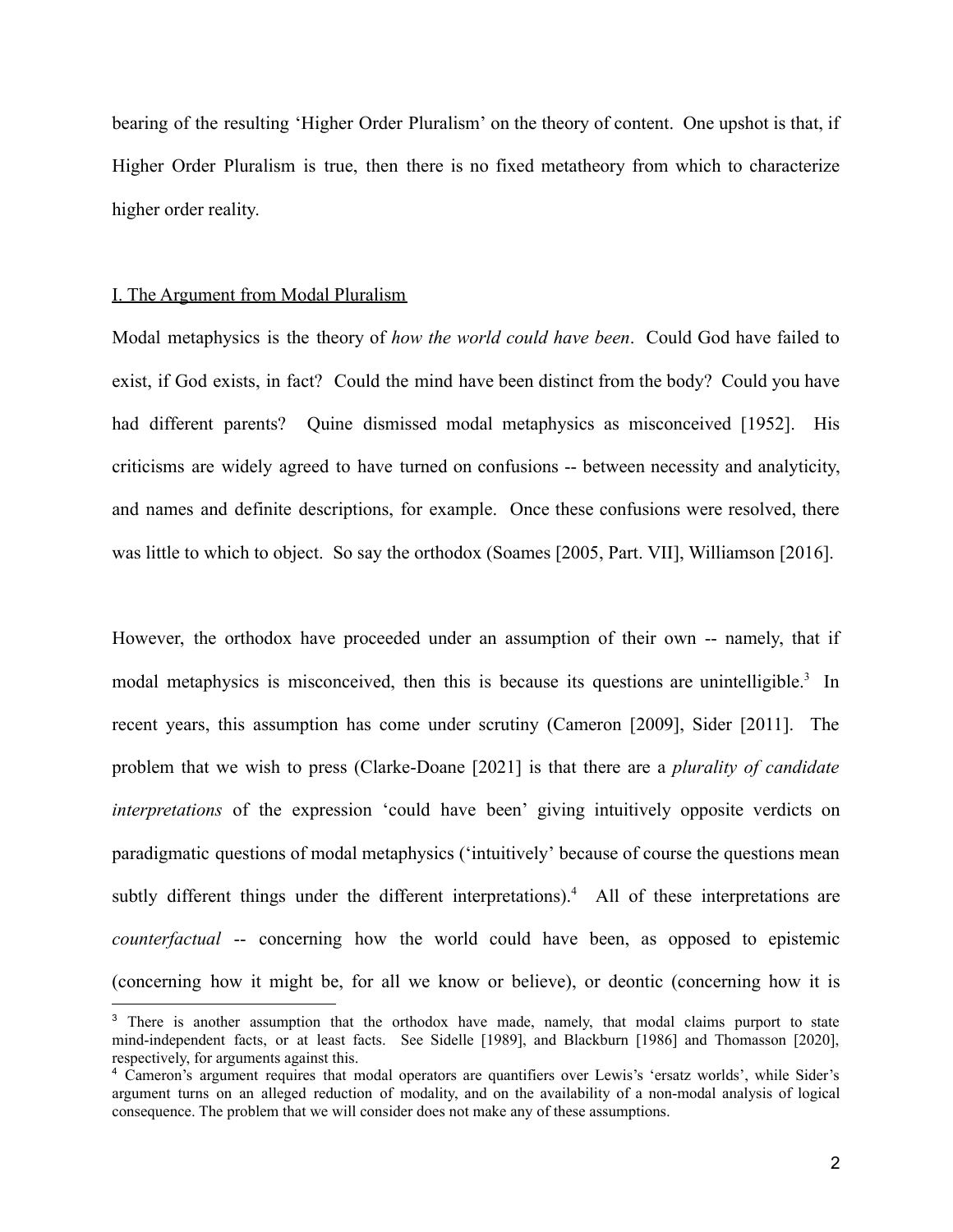permissible for it to be, according to some set of norms).<sup>5</sup> For instance, we can ask how, as a matter of physical possibility, the world could have been, or, apparently, how, as a matter of logical possibility (fixing on a logic), it could have been. The worry is: even if we can *also* ask how the world could have been in a distinctively *metaphysical* sense of 'could have been', what is there to learn from this exercise except how select academics use the phrase 'could have been'?

Let us illustrate. A paradigmatic metaphysical necessity -- i.e., a necessity under the interpretation of 'necessary' on which modal metaphysics has focused -- is that you could not have had different parents (Kripke [1980, 113]. Let us grant, then, that the world could not, as a matter of metaphysical possibility, have been such that you had different parents. The problem is that you *could* have had different parents in a more inclusive, logical, sense of 'could have'. The sentence 'X's parents are Donald and Melania Trump' (where 'X' is your name) has a first-order model, after all (more on this below).<sup>6</sup> So, you could not have had different parents in one sense of 'could have' and you could have in another. The question of whether you could have had different parents *period* looks worrisomely like that of whether two lines making less than a 180° with a third must intersect, period -- i.e., that of whether the Parallel Postulate is true, understood as a question of pure mathematics.<sup>7</sup> Yes, they must, as a matter of Euclidean geometry. But, no, they need not, as a matter of, say, hyperbolic geometry. *This* question is certainly misconceived!

<sup>5</sup> However, there is no *single* sense of how the world could have been, if the pluralist view described below is true.

<sup>&</sup>lt;sup>6</sup> As will become clear, we do not have in mind a metalinguistic idea by 'sense', notwithstanding the reference to models.

<sup>7</sup> Compare van Inwagen, who writes that if P is metaphysically possible, then it is possible "tout court. Possible simpliciter. Possible period...possib[le] without qualification [1997, 72]."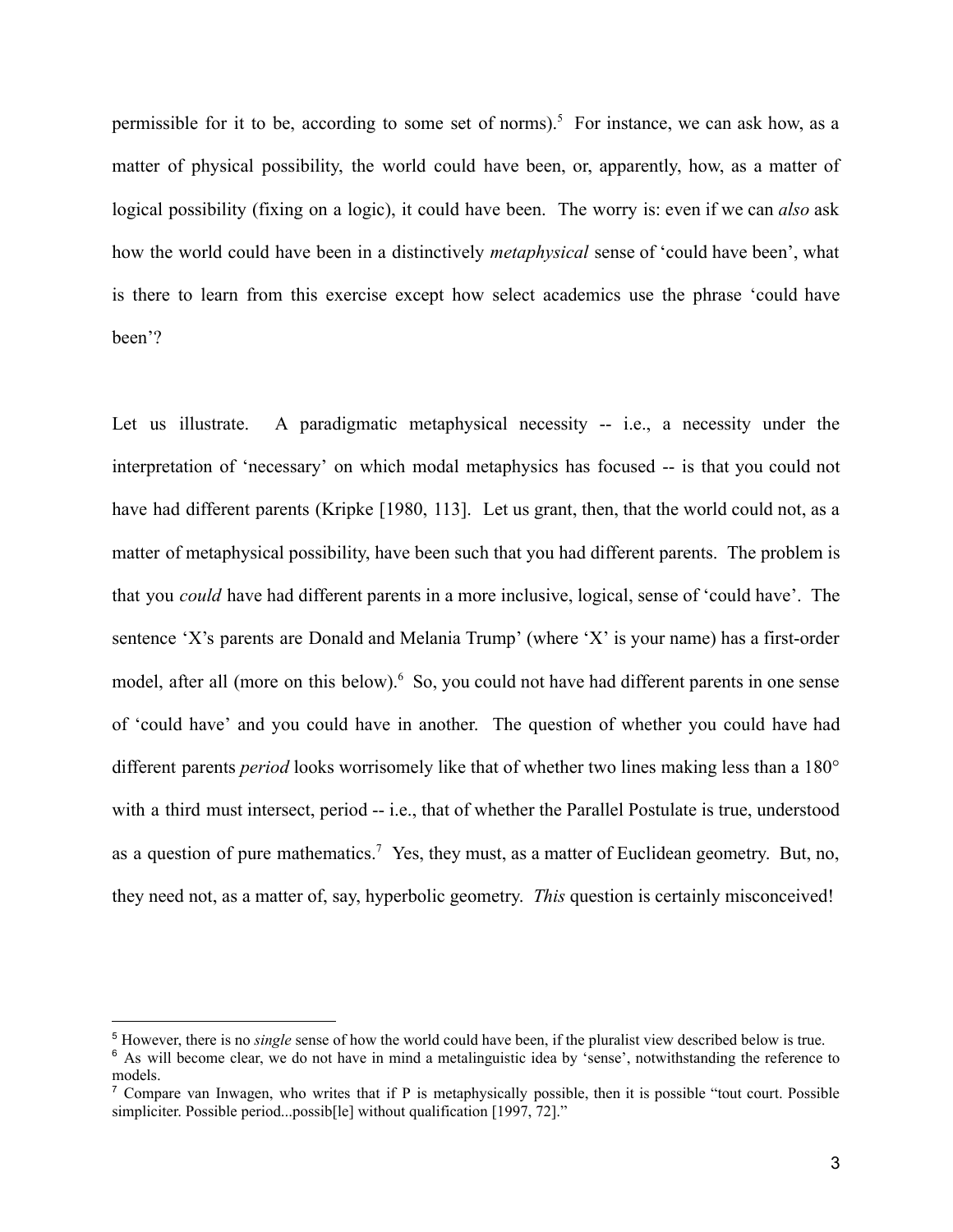Indeed, there is a deep analogy between worries about modal metaphysics and worries about the foundations of mathematics (Clarke-Doane [2019], [2020, C.2], [In Progress]. The latter concerns itself with finding the true axioms of set theory (or a surrogate theory, like Category Theory or Type Theory). Is the Axiom of Choice true? Is the Continuum Hypothesis? What about 'large' large cardinal axioms like that of a Measurable Cardinal and beyond? The traditional critique of such questions is that, taken at face-value, they are simply unintelligible. 'Infinitary' mathematics makes no sense (Hilbert [1983/1926]. The best that we can do is to ask what follows from different sets of axioms that purport to speak of such objects as all uncountable subsets of the continuum. While this position does require that questions of arithmetic make sense (since questions of what does *not* follow from what are generally Π<sup>1</sup> undecidables, by Gödel's Second Incompleteness Theorem), it is sometimes argued that the natural number structure is transparent in a way that uncountable structures are not (Feferman [1979, 70].

However, as in the modal case, there is another critique of the foundations of mathematics that does not turn on considerations of intelligibility, an argument from pluralism. This is that there are a rich plurality of candidate interpretations of the predicate 'is a member of' giving intuitively different answers to such questions as 'does every set have a Choice function?', 'is there a bijection between every uncountable subset of the real numbers and all of them?', and so forth. While the answer might be (determinately) 'yes' under the interpretation that the set-theoretic community happens to have adopted, myriad other interpretations are available. According to many of these, the answer will be 'no'.<sup>8</sup> Even if such questions *make sense*, they

<sup>&</sup>lt;sup>8</sup> We do *not* just mean that one can find a (set) model of the negations of the original sentences, if one can find such models of the sentences! That follows from the Completeness Theorem. We mean that one can find an *intended* (class) model of them. For example, Quine's *NF* is not just supposed by a pluralist to have an obviously unintended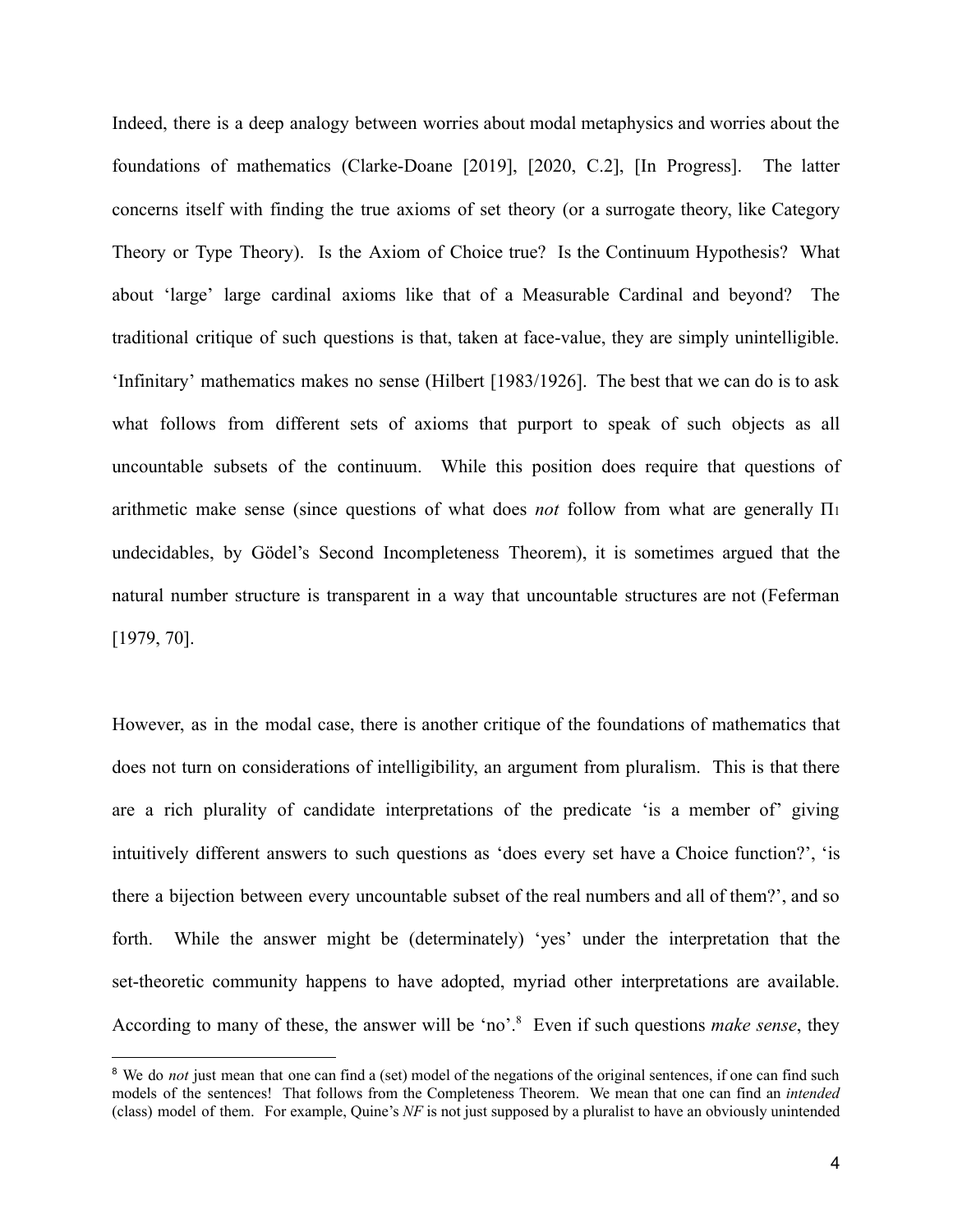may be misconceived in much the way that the Parallel Postulate question would be if we were so misguided as to ask it. All we would learn by resolving such questions is something about ourselves, rather than learning what set-theoretic reality contains (Field [1998], Clarke-Doane [2020, Ch. 6]. This is a kind of deflation by inflation. It is the *richness* of reality that undercuts the significance of the universe that happens to dominate the interests of set theorists today. 9

It is important to emphasize that the pluralist critique does *not* stem from worries about the determinacy of reference.<sup>10</sup> The worry is not that there is nothing in our practice or in the world that could make it the case that we mean *is a member of* by 'is a member of'. (This was Putnam's worry in his influential [1980].) That problem can be addressed by a theory of reference, as in Lewis [1983]. On the contrary, even if we all determinately mean sets, by 'sets', it would be enough to undercut the search for the true axioms of set theory that *there are* sets, just like sets<sub>1</sub>, but satisfying different sentences -- whether or not anyone happens to refer to them. (This is why arguments that there is a serious question whether the Continuum Hypothesis is true, like Woodin [2010] or Koellner [2014], make no appeal to metasemantics.) The pluralist critique is instead like Einstein's 'critique' of simultaneity. Even if we all refer to the same property with 'simultaneous'—simultaneous-relative-to-reference-frame-R, say—this does nothing to vindicate the search for what is *really* simultaneous with what. This is so even if there is a mind-and-language independent answer to the question out of our mouths. The problem is

model in the *ZFC* sets (if *ZFC*  $|-$  *Con(NF)*), but an intended model, of the sort that Gödel takes *ZFC* itself to have. More on this in Section V.

<sup>&</sup>lt;sup>9</sup> Of course, we recognize a use/mention distinction. The question "if you pass two straight lines through another, and on one side of the original line the sum of the angles that the two lines make with the original is less than 180°, must the two lines intersect on the side which sums to less than 180°?" is not *about* 'lines'. But, understood as pure mathematics, an answer to it would only inform us about 'lines'. We already know what geometric spaces there are (among the candidates). We just learn which (classes) of them we are talking about.

 $10$  We will make claims about the metasemantics of higher order quantifiers. But the argument from pluralism does not depend on them.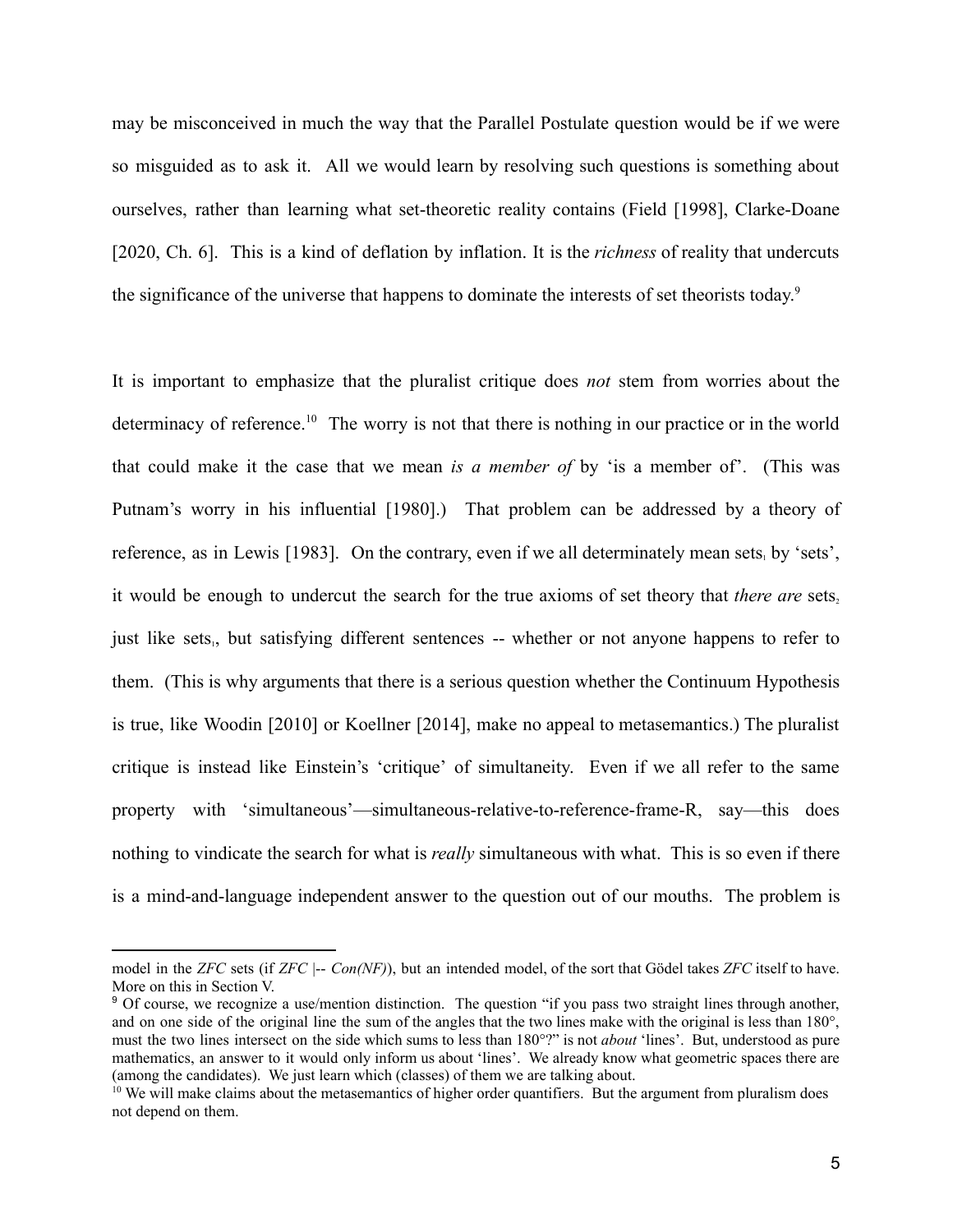*metaphysical*. There are too many simultaneity-like relations in the neighborhood, giving intuitively opposite verdicts to our question (as is the case with the Parallel Postulate, understood as pure mathematics). Modal pluralism says something similar about 'could have been the case'.<sup>11</sup>

# II. Responses

How do the orthodox respond to this simple 'argument from modal pluralism' (as we will call it)?<sup>12</sup> To the extent that they respond at all, they respond with the following. If a sense of 'could have been' is less inclusive than metaphysical possibility, then it is really just another way of talking about what could, as a matter of metaphysical possibility, have been the case had certain conditions obtained. For instance, physical possibility is just metaphysical possibility, given the laws of physics (Williamson [2016, 462].<sup>13</sup> The analogous response in the set-theoretic case is to say that talk of less inclusive notions of set is really just talk of the canonical notion of set, restricted somehow. The constructible sets (in the sense of Gödel [1940], for instance, are just (all of) the sets that are also definable in the language of *ZF* with parameters of a special kind.

What, though, if a sense of 'could have been' is *more* inclusive than metaphysical possibility? In that case, the orthodox tell us that it is not *alethic* [Hale, 2013], *real* [Rosen, 2002, 16], *ontic* [Kment, 2014, 31], or *objective* [Williamson, 2016, 459]. A sense of logical possibility according to which Hesperus could have failed to be identical to Phosphorus, for instance, is in

 $11$  We do not offer a full account of when one property is 'in the neighborhood of' another here. What will matter is that the candidate interpretations of higher order vocabulary are more like candidate interpretations of set theoretic vocabulary than they are like an interpretation according to which, say, 'cat' means dog.

 $12$  For a fuller treatment of the responses considered in this section, other than the one from higher order logic on which we will focus, see Clarke-Doane [2021].

<sup>&</sup>lt;sup>13</sup> That is, for a proposition *p* to be physically possible is for the proposition  $T\&p$  to be metaphysically possible, where  $T$  is the conjunction of the laws of nature. There are objections even to this claim (see Fine  $[2002]$ , but we will not pursue them here.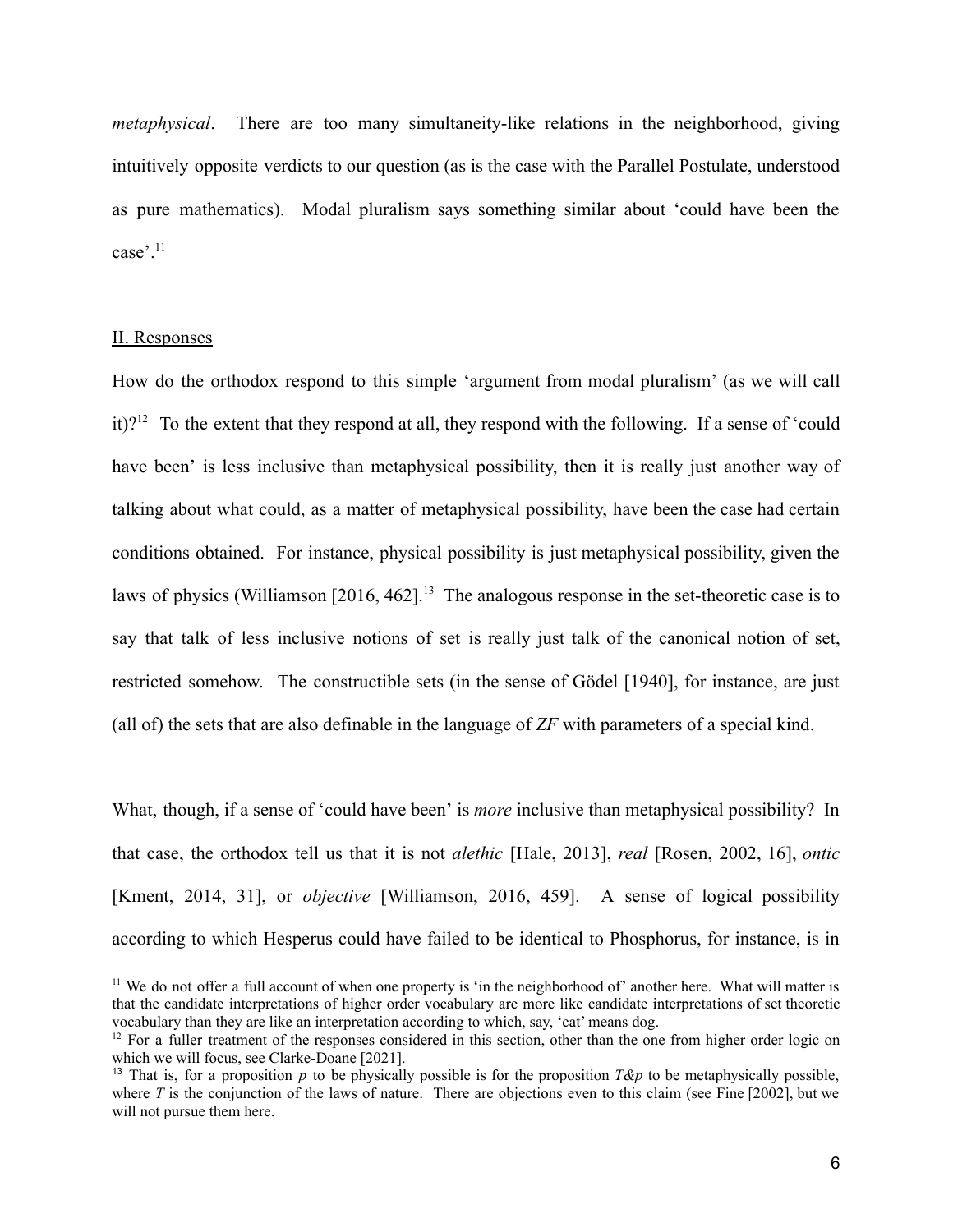an important sense a merely *epistemic* or *verbal* kind of possibility. What do the italicized terms mean? Unfortunately, responders rarely tell us, and, when they claim to, their definitions do not rule out broader interpretations of 'could have been the case' than metaphysical possibility. For example, logical necessity is certainly alethic in that it may satisfy the axiom (T)  $\iint P \rightarrow P$ <sup>14</sup>

Strohminger and Yli Vakkuri say that "the most straightforward way to characterize objective modality is negatively: it is what the modal words express when they are *not* used in any epistemic or deontic sense…" [2017, 825, emphasis in original]. But, again, according to this criterion, logical possibility is an objective modality. Williamson adds that objective modalities are also "not sensitive to the guises under which the objects, properties, relations and states of affairs at issue are presented" [2016, 454] and concludes that "identity [and distinctness are] simply objectively necessary…" [2016, 454].<sup>15</sup> However, not even Williamson's additions give the desired verdicts. Just consider a reading of 'could have been' that validates the Necessity of Identity and Distinctness, but according to which there could have been no mathematical entities, you could have had different parents, and so forth (see, e.g., Priest [2008, 16.2  $& 16.3$ ]<sup>16</sup>

Indeed, the reader might wonder what is accomplished by such exercises in conceptual explication. Suppose we manage to define 'objective' ('real', 'alethic', etc.) so that it is true that

<sup>16</sup> Williamson is explicit that the mathematical truths are necessary (as is Kripke (1980, 37). For instance, he says that "the structure of the hierarchy of pure sets…seems to be a metaphysically noncontingent matter" (2017, 199). See also his [2016, 454]. (Again, we do not have in mind a metalinguistic idea by 'reading'. We clarify our meaning below.) <sup>15</sup> For a sketch of kinds of logical possibility according to which identities can fail see Priest [2008, Ch. 17], and the Appendix. (Did not Kripke prove that identities are necessary, appealing only to the idea of rigid designation [Kripke 1971, 181]? If saying that names are rigid designators is to say that, e.g., 'Hesperus' and 'Phosphorus' refer to what they actually refer to in every world, then showing that 'Hesperus' and 'Phosphorus' are rigid designators does not show that the terms *co-refer* at every world. It shows that 'Hesperus' refers to Hesperus, and that 'Phosphorus' refers to Phosphorus, in every world. If it means that 'Hesperus' and 'Phosphorus' co-refer in every world, if they do in the actual world, then Kripke assumes what he seeks to prove. See Cameron [2006].)

<sup>&</sup>lt;sup>14</sup> There is also the problem of what to say about senses of 'could have been' that are neither less inclusive nor more inclusive than metaphysical possibility. We will return to problems of incomparability below.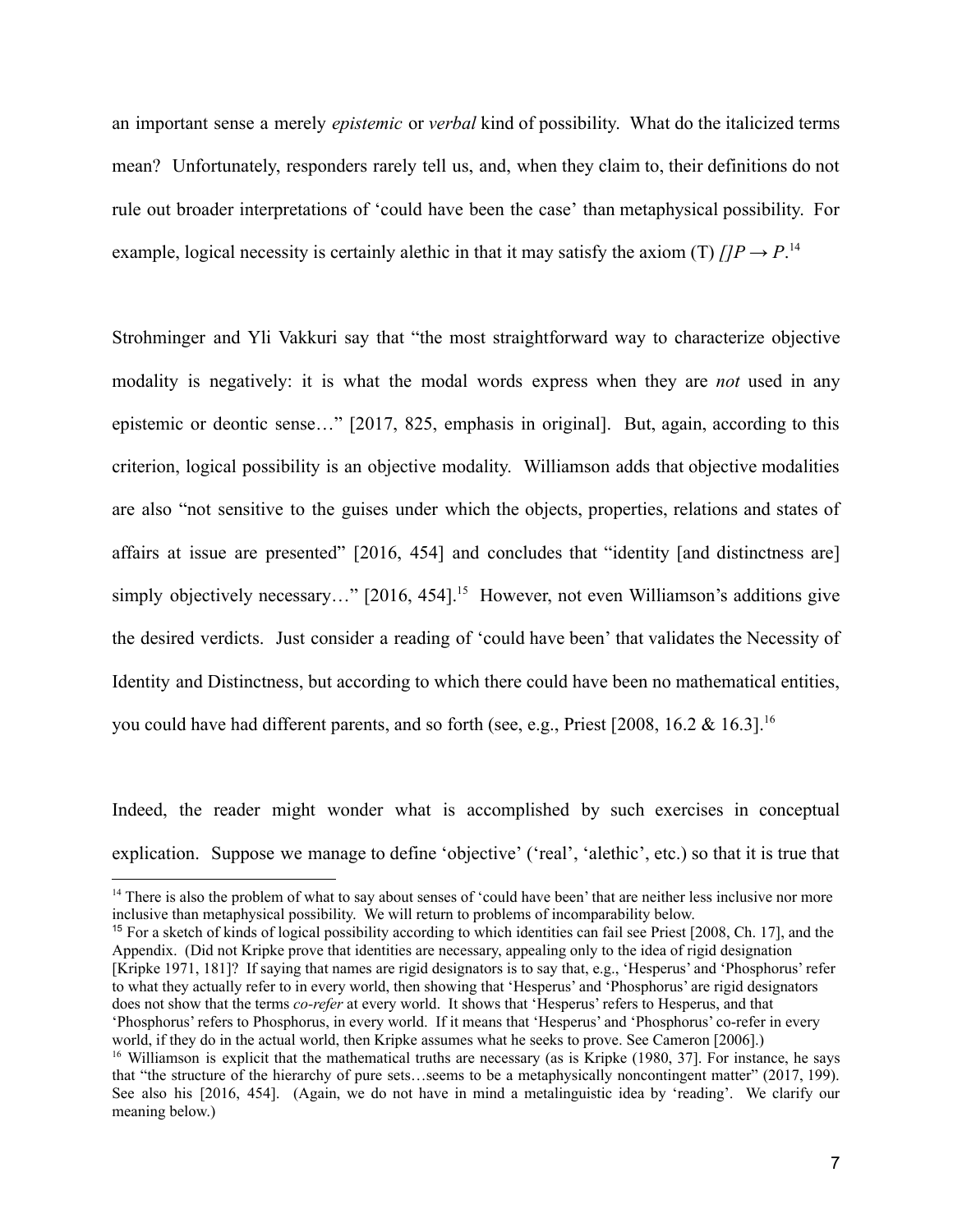metaphysical possibility is the most inclusive objective interpretation of 'possible'. The original problem would get transposed. What is special about that interpretation of 'objective'? So it is not 'objectively' possible that there could have failed to be any numbers. Who cares, given that the world *could have been* that way (in some sense)? If we are interested in how the world could have been -- what we are calling *counterfactual possibility* -- then appeal to terms like 'objective' only seems to help if we can establish that the objective possibilities exhaust the counterfactual possibilities. (We will examine the prospects for establishing exactly this when we discuss purported proofs of the existence of a broadest kind of objective possibility below.)

A slightly better response appeals to Lewis's idea of a natural kind -- a property that 'carves nature at the joints'. As Sider [2011] points out, there is nothing to bar us from applying this idea to quantifiers, connectives, and operators. Perhaps, then, the orthadox could claim that modal metaphysics is not misconceived because it discovers how the world could have been under the most *natural* interpretation of 'could have been' [Nolan 2011, 322].<sup>17</sup> But it is hard to think of a reason to regard metaphysical possibility as more natural than, say, logical possibility. Metaphysical possibility looks notoriously gerrymandered by comparison [Sider 2011, Ch. 12]!

Some try to argue that what ties the apparently disparate metaphysical necessities -- including that there are prime numbers, that you could not have had different parents, and that nothing can be two places at once -- together is that they are all 'grounded in the nature of things' (Hale [2013], Lowe [2012], Fine [1994], Kment [2014], where grounding and nature are hyperintensional phenomena on which we are supposed to have an independent grip. But, unless, *a la* Anselm, things can exist *of their very natures*, it could at most be grounded in the

<sup>&</sup>lt;sup>17</sup> Nolan himself seems only to think that the relevant interpretation may be one of many natural interpretations.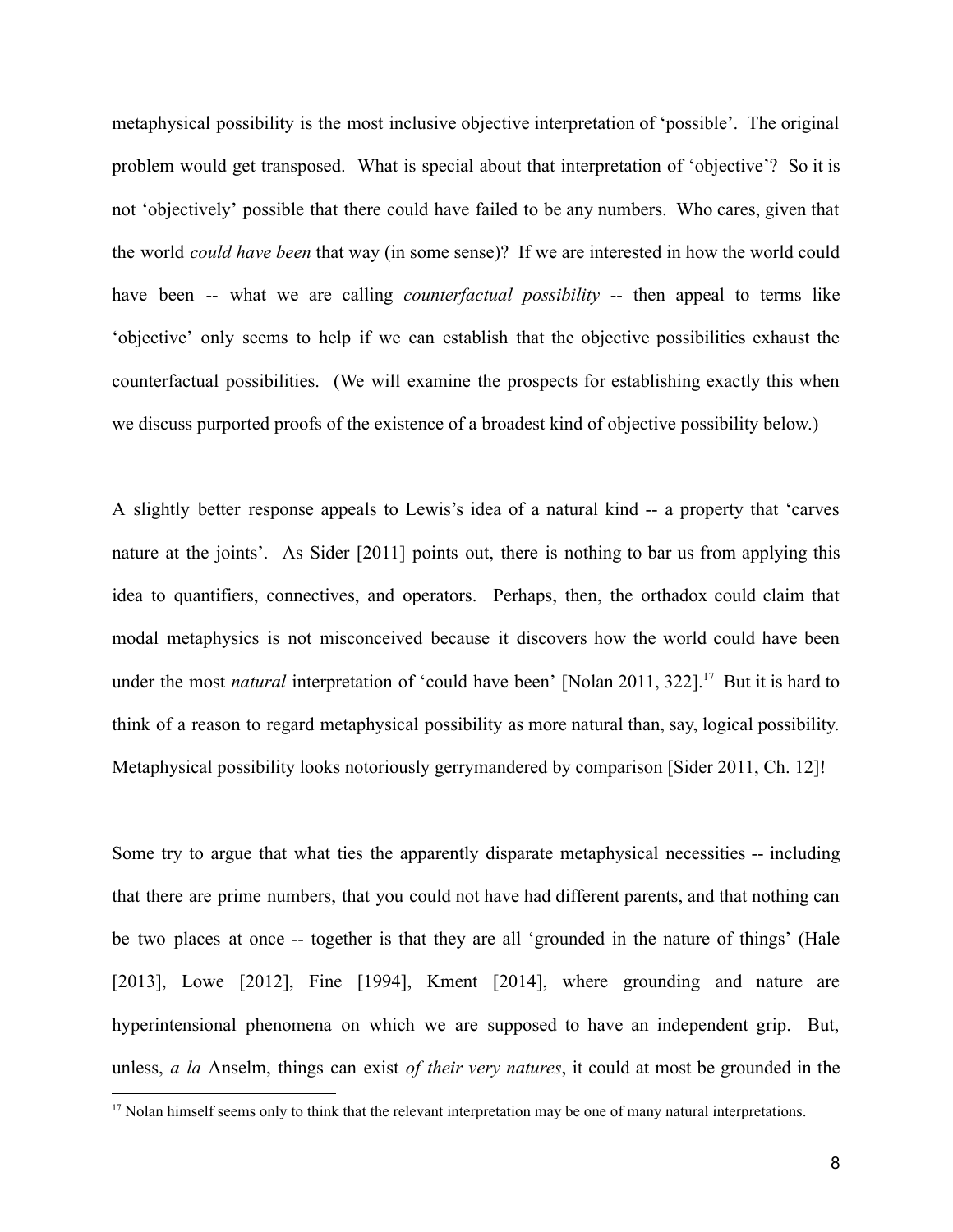nature of things that *if* there are numbers, *then*, e.g., there are infinitely-many prime ones (Kment [2006, 267]. It could not be grounded in the nature of numbers *that* there are infinitely-many prime numbers. Moreover, someone worried that there is nothing special about our interpretation of 'could have been different' should just be worried that there is nothing special about our interpretation of 'nature' (Clarke-Doane, [2019, Sec. 6]. Along with nature, let us introduce shnature. Even if it is, say, part of your nature that you have the parents that you have, it is no part of your shnature. Our question rearises. Why are not disagreements about *nature* like disagreements about the Parallel Postulate (understood as a pure mathematical conjecture)?<sup>18</sup>

The most promising response to the argument from modal pluralism of which we are aware is that any interpretation of 'could have been' that is more inclusive than metaphysical possibility must apply to *sentences*, not propositions. (This is one way of giving content to the response that more inclusive interpretations are not real, ontic, objective, etc.) Did we not betray as much when we said that 'X's parents are Donald and Melania Trump' has a model? How the world could have been, understood as the question of which sentences have models (or which sentences have true substitution instances relative to some class of substitutions) is different than how the

<sup>&</sup>lt;sup>18</sup> It is tempting to claim that the nature of things is special as compared to their shnature because we care about *them*! The problem is that we can all agree on what worlds there are (for the purposes of the critique). We just disagree about what to count as 'the same thing' across them -- e.g., about whether to call a world with a lectern just like this one but made of ice *this lectern*. It is hard to see what factual (rather than practical) question could be at stake, if not just one of natural language semantics. See Unger [2014, Ch. 4] for a worry along these lines. Also recall Quine's complaint: "When modal logic has been paraphrased in terms of such notions as possible world or rigid designator, where the displaced fog settles is on the question when to identify objects between worlds, or when to treat a designator as rigid, or where to attribute meta-physical necessity [Quine 1972, 492-493]." (Note that the 'shnature' difficulty is *not* generic, applicable to disagreements in physics, for example. Bracketing grue-like predicates, being a shgraviton is not instanced. By contrast, shnatures are instanced if natures are, where nature and shnature may be much alike, and comparably natural, except that, for example, it is no part of your shnature that you have the parents that you have. One might respond that, even if the shnature difficulty does not arise in physics, it arises in high-level sciences. Indeed, we believe that this is roughly correct. The question of how to carve things up in biology or psychiatry, for example, is practical, depending on our purposes, in a way that it does not in physics.)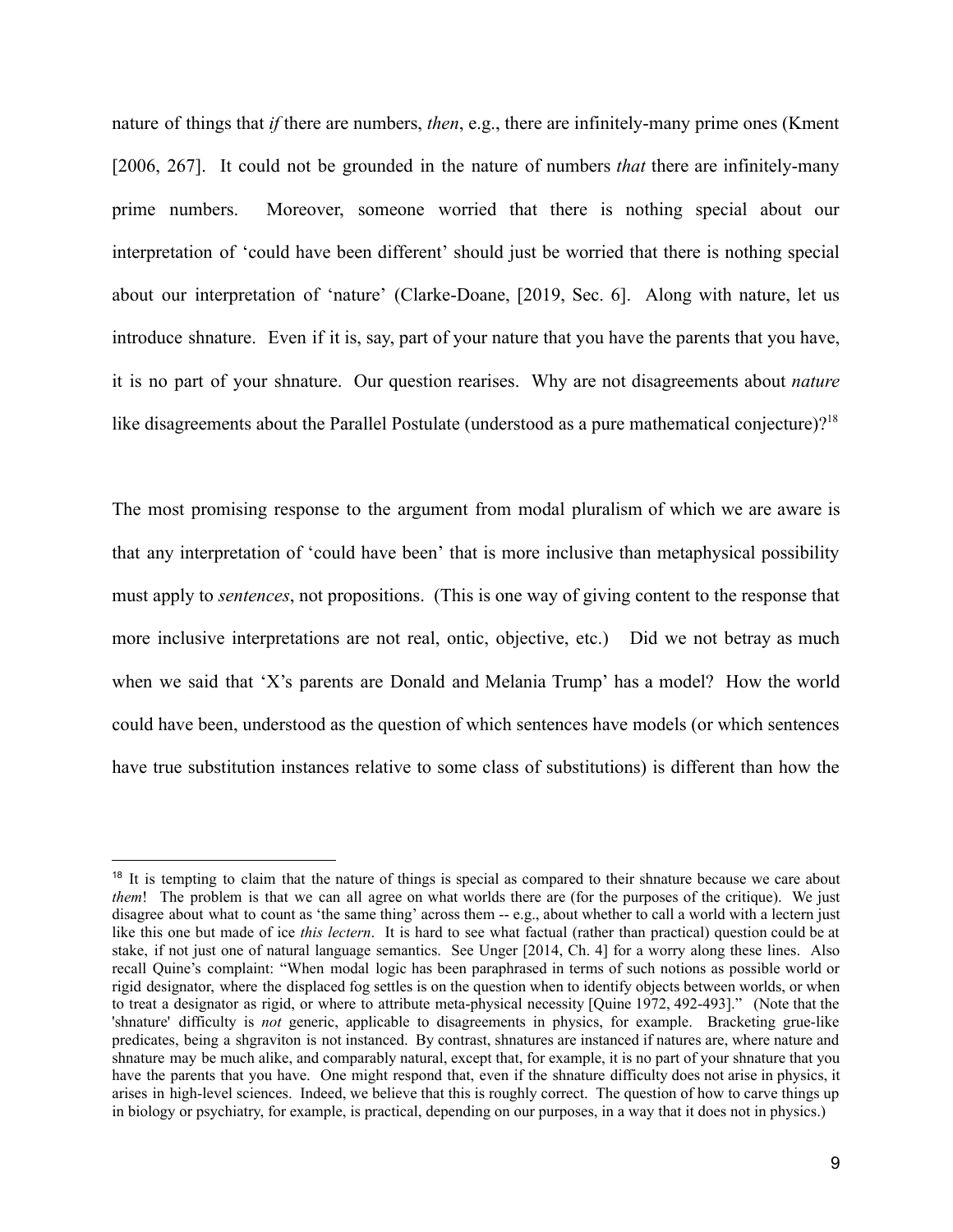world could have been, interpreted at face-value. It is like the difference between the hypothesis that the Parallel Postulate is true in a structure, and the claim that it is true of physical spacetime.

This rejoinder does assume that there is a determinate question as to what propositions, or states of affairs, there are 'up there', as it were, and which ones are identical with which. Although one could certainly have doubts about this, we would like to examine what happens if one grants the assumption.<sup>19</sup> Then, if one could argue, from premises that even a 'modal pluralist' should accept, that metaphysical possibility is the most inclusive kind of counterfactual possibility applying to propositions*,* the pluralist critique would arguably be answered*.* The answer would be much the same as the answer the Gödelian gives to the objection: why search for the size of the continuum when  $ZF(C) + V = L$  already proves that the Continuum Hypothesis is true? The answer is that, assuming a Measurable Cardinal,  $V = L$  is a *proper* inner model of the universe of all sets.

The caveat 'arguably' is needed because even if metaphysical possibility is the broadest kind of counterfactual possibility, it could be *indefinitely extensible* -- just as the cumulative hierarchical conception of set might be the broadest conception while being indefinitely extensible [Shapiro and Wright 2006].<sup>20</sup> In that case, there would not be a definite collection of all propositions over which metaphysical possibility operates [Rayo Manuscript], and a version of the pluralist critique would survive. There would be no unique *stage*, as it were, at which metaphysical

<sup>&</sup>lt;sup>20</sup> Although Shapiro and Wright focus on extensions of the 'height' of the cumulative hierarchy, it can also be argued that it is indefinitely extensible by 'width' using forcing. In the simplest case, a generic extension, *M[G]*, of a model, *M*, may add κ-many new subsets of  $\omega$  to *M*, without adding (or subtracting) any ordinals (or collapsing cardinals), resulting in a 'wider' model of the same height. <sup>19</sup> At least provisionally. It will emerge that part and parcel to 'Higher Order Pluralism' is a higher-order quantifier variantism. (Again, this is *not* to grant that there is a *unique* such question, just as granting that there is a determinate question of what is simultaneous with what is not to grant that there is a unique such question.)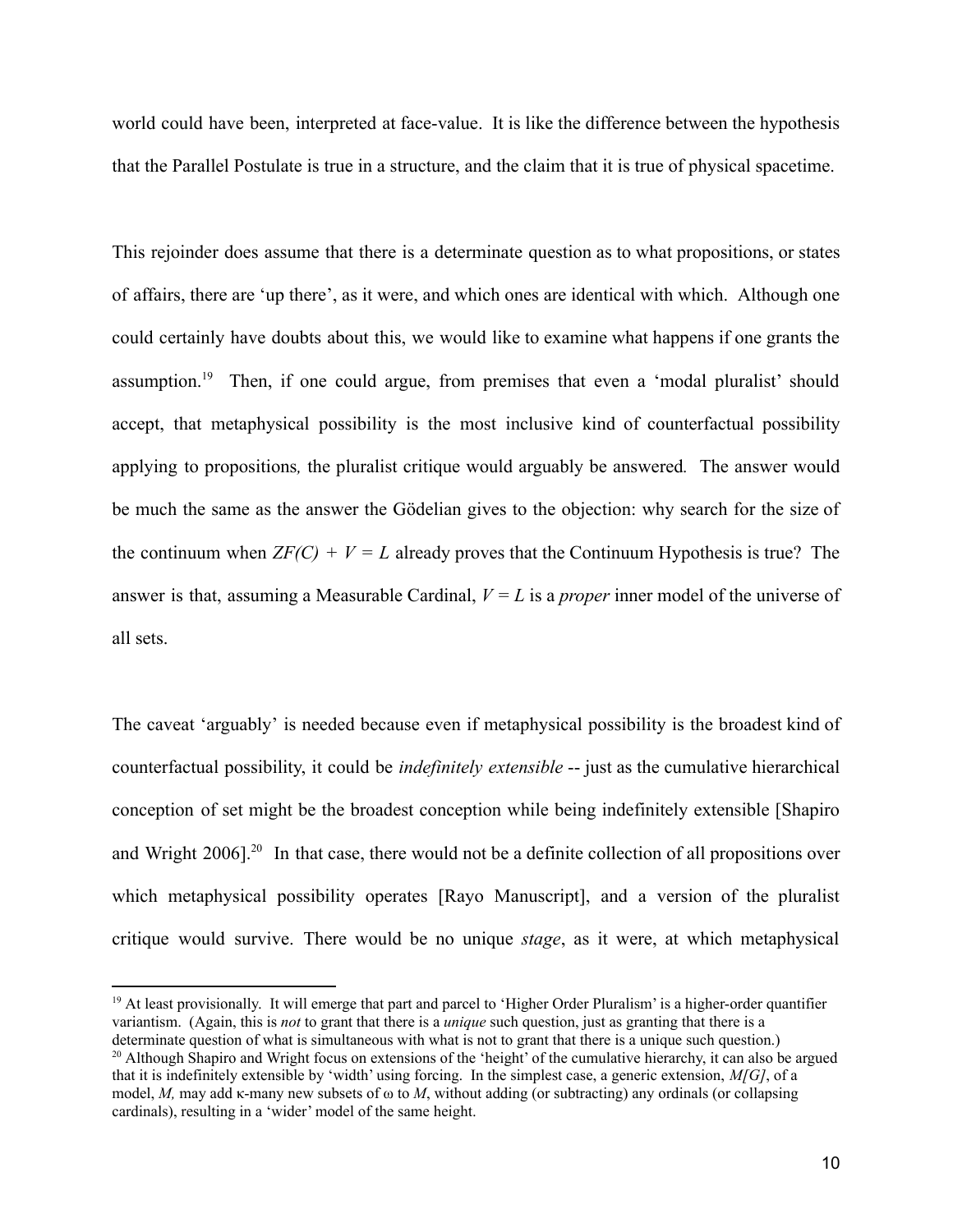possibility has been extended a determinate amount, and is broadest as compared to it at any other stage. This might vindicate the import of questions that are 'absolute' as the hierarchy expands. But it would undercut hope of pinning down that hierarchy. We discuss indeterminacy about the class of propositions, and a more radical kind of pluralism about that class, below.

### III. Higher-Order Monism: Two Variations

Various authors have argued, or contributed to arguments, that metaphysical possibility is the most inclusive kind of counterfactual possibility applying to propositions (we will not consistently add the qualification 'counterfactual' in what follows).<sup>21</sup> First, various authors have argued that *there is* a broadest, or most inclusive, kind of possibility that operates on propositions.<sup>22</sup> Second, some have gone on to identify the broadest kind of possibility with metaphysical possibility.<sup>23</sup> We focus on the first thesis since the second is often (though by no means always) assumed as a matter of definition (Kripke [1980, 99], Stalnaker [2003, 203], Lewis [1986], Williamson  $[2016, 459]$ <sup>24</sup> It is worth noting, however, that if 'metaphysical possibility' is defined as the broadest kind of possibility, then it could turn out that traditional modal questions are misconceived in another way. It could be that virtually nothing of metaphysical interest is metaphysically necessary (Clarke-Doane [2019], Mortensen [1989], Nolan [2011].

<sup>&</sup>lt;sup>21</sup> Indeed, some of the relevant authors do not seem to recognize a difference between counterfactual kinds of possibility and, say, deontic kinds. This is another obscurity afflicting the arguments that we will not pursue.

 $\frac{22}{2}$  See Bacon [2018], Bacon and Zeng [Forthcoming], Williamson [2013], Dorr [2016], and Yli-Vakkuri and Goodsell [Manuscript].

<sup>&</sup>lt;sup>23</sup> See Williamson [2013], Dorr, Hawthorne and Yli-Vakkuri [Forthcoming], and Yli-vakkuri and Goodsell [Manuscript].

 $24$  This is another juncture at which verbal disagreement threatens. Bacon [2020], Nolan [2011], and Mallozzi [2019] are adamant that metaphysical possibility is *not* the broadest kind of possibility! (Another reason we focus on the first claim is that its failure would seem to represent a more serious threat to metaphysics as practiced than the mere failure of the second.)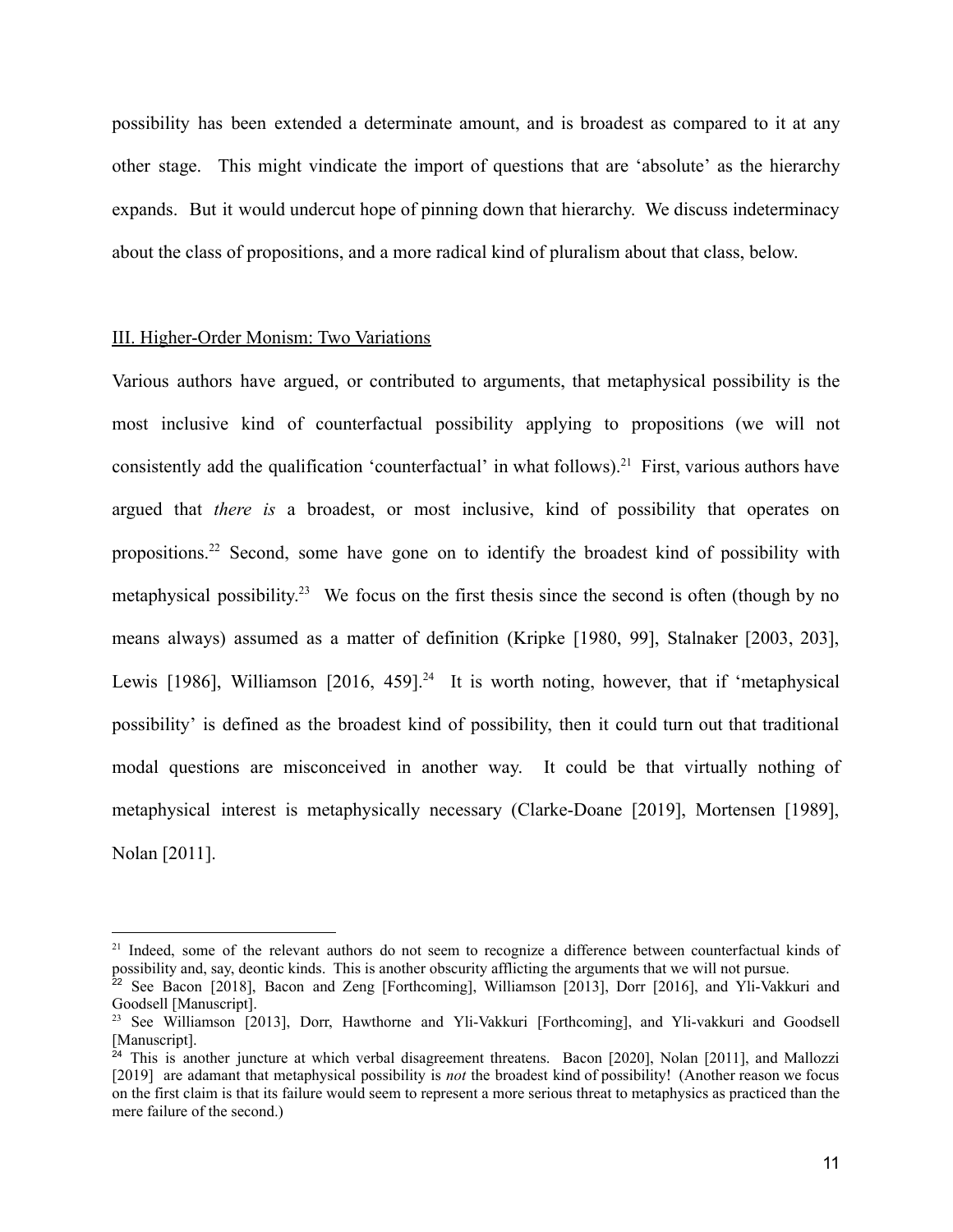The arguments that there is a broadest kind of possibility in question takes place in the framework of higher order logic. Higher order languages offer a natural tool for investigating counterfactual possibility (for those -- non-Quineans! -- who have no qualms about higher-order entities). In modal logic, a kind of necessity (or possibility) is typically regimented with a sentential operator representing a phrase like *it is necessary that* (or *it is possible that)*. A language with a particular sentential operator is suitable for articulating the theory of a particular kind of necessity. But in order to reason about kinds of necessity, it is useful to be able to quantify into the position of the operators, and to employ expressions with more complicated types, such as expressions which combine with operators to form sentences. These include operator identity statements, and statements in which operators are predicated with features like *being a necessity*.

The new arguments infer from allegedly natural logical or modal axioms that there is a broadest kind of possibility. Let us sketch two variations. The first begins with the assumption that there is one true higher order logic, and it is (an extension of)  $H<sub>C</sub>$ , the logic Bacon and Dorr call *Classicism*<sup>25</sup> This extends the commonly accepted classical core logic  $H_0$ <sup>26</sup> with, what Bacon

PC: All theorems of propositional calculus

UI: ∀σF → F a

 $\beta E: (\lambda x1 \ldots xn.A)N1 \ldots Nn \leftrightarrow A[N1/x1, \ldots, Nn/xn]$ 

MP: If `A  $\rightarrow$  B and `A, then `B

Gen: If ` A  $\rightarrow$  F x, then ` A  $\rightarrow \forall$  oF, provided x is not free in A

Ref:  $M = σ M$ 

LL:  $M = \sigma N \rightarrow A[M/x] \rightarrow A[N/x]$ .

 $^{26}$   $H<sub>o</sub>$  has the following axioms and rules: <sup>25</sup> The same kind of reasoning applies if the one true higher order logic is assumed to be merely (an extension of) *Booleanism*, which is a light weakening of *Classicism.*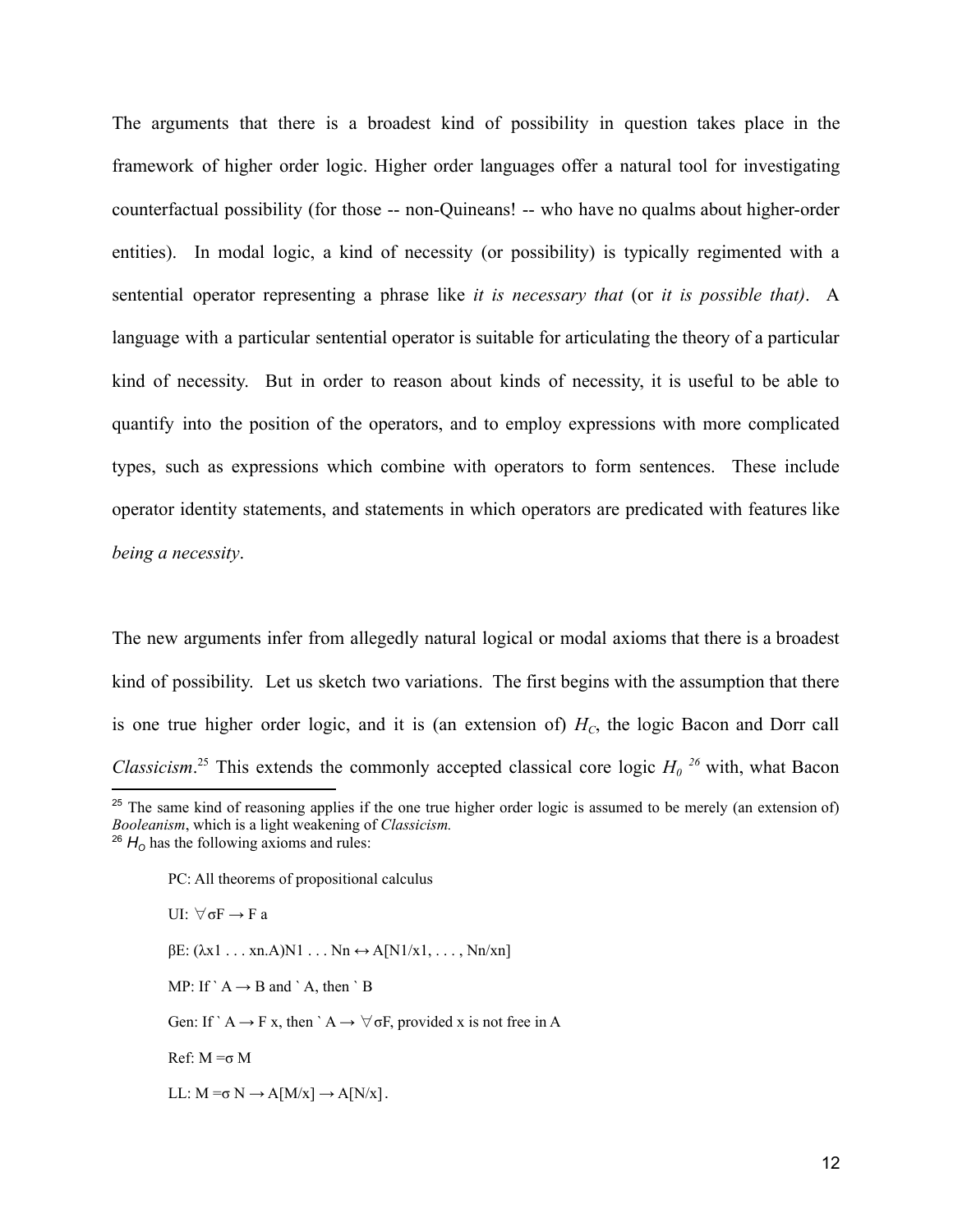and Dorr dubb the Boolean and Adjunctive identities.*<sup>27</sup> <sup>28</sup>* Higher order theories like Classicism are theories of the so-called 'fineness of grain' of higher order domains, including the domain of propositions, and of propositional operators. According to Classicism, the domain of propositions forms a Boolean Algebra. So, propositions *p* and *q* are identical in this framework when the proposition that  $p \leftrightarrow q$  is identical to the top proposition. Also, the grain and algebraic structure of propositions determine that of other higher order domains.<sup>29</sup> Consequently, these domains form Boolean Algebras as well. If one is a 'monist' about higher-order entities (more on this below), then one can hope that Classicism gives the correct theory of how fine-grained those entities are.

Suppose now that the Classicist accepts the following definitions. An operator *X* is a weak necessity just in case (i) *X* applies to tautologies -- *XT*, where *T* is the top proposition; and (ii) *X* is closed under modus ponens --  $(\forall p)(\forall q)(Xp \rightarrow X(p \rightarrow q) \rightarrow Xq)$ . An operator *X* is a kind of *necessity* just in case for every weak necessity *Y*, it is *Y*-necessary that *X* is a weak necessity. A necessity *X* is *at least as strict as* another necessity *O* just in case  $Y(Xp \rightarrow Op)$ , whenever *Y* is a kind of necessity. *X* is the strictest kind of necessity just in case it is at least as strict as every other kind, and no other kind is at least as strict as it. An operator is a kind of *possibility* just in case it is the dual of a kind of necessity. Finally, the *broadest* possibility is a kind of possibility Y such that (i) every proposition that has any kind of possibility has Y, and (ii) it is necessary,

<sup>&</sup>lt;sup>27</sup> H<sub>C</sub> is the logic which results from replacing βE in H<sub>O</sub> with βη: A  $\leftrightarrow$  B whenever A and B are βη-equivalent; and by closing under the rules E: If ` A  $\leftrightarrow$  B, then ` A =t B, and  $\zeta$ : If ` Mx =  $\tau$  Nx, then ` M = $\sigma \rightarrow \tau$  N.

<sup>&</sup>lt;sup>28</sup> One gets *Booleanism* by just adding the Boolean, and not the Adjunctive, identities.

<sup>29</sup> Provided one only admits relation types into one's hierarchy.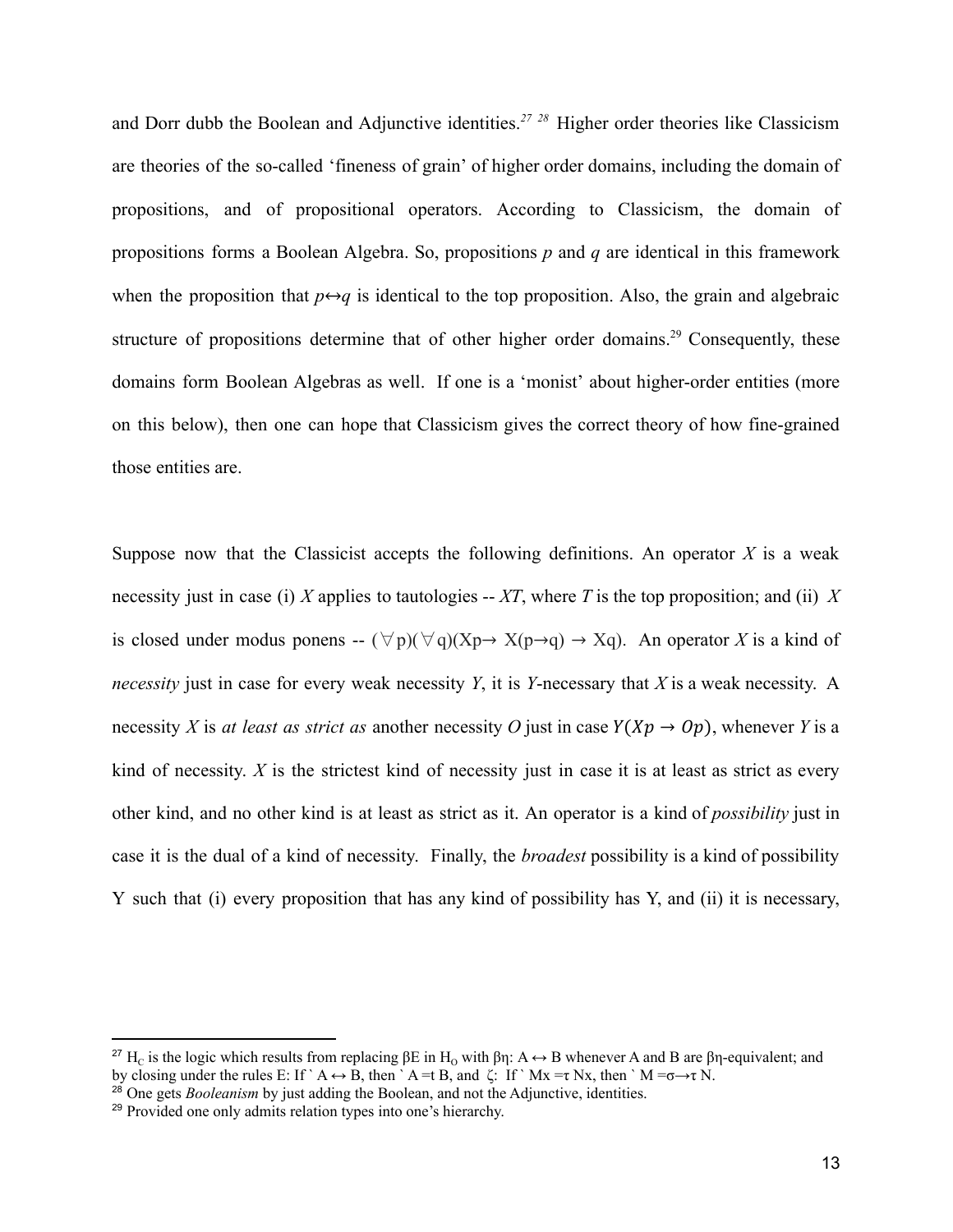with the force of every necessity, that (i) holds.<sup>30</sup> Given these definitions, the Classicist can prove that there is broadest kind of possibility (formally,  $\lambda p(p \neq F)$ , where F is the dual of  $T$ .<sup>31</sup>

What of the second argument? Recall that in propositional and first-order settings one can extend extensional logic to modal logic by adding a modal sentential operator. One can do something analogous in a higher order setting. One can extend the language of simple-type theory, for instance, by adding a non-logical constant of type  $t \to t$ , which is interpreted as a modal operator. Then one can theorize about a specific kind of modality. But one can also extend the language by adding a predicate of operators *Nec*, of type  $(t \rightarrow t) \rightarrow t$ , which is interpreted as *being a necessity operator*. This lets one theorize about the kinds of necessity.

We will call such theories about kinds of necessity *modality theories*. An illustrative example is *TN,* due to [Bacon and Zeng Forthcoming]. This is a theory in the language of simply-typed functional type theory, augmented with a predicate of operators *Nec*. The theory results from adding two axioms to  $H_0$ , and closing the theory under a rule of necessitation. The first axiom is the axiom of *Necessity*. The idea is that an operator *X* is a necessity operator when *X* is *Closed* - meaning that it satisfies the K axiom of modal logic with the force of every kind of necessity, and when *X* is *Logical --* meaning that *X* obeys a principle analogous to the rule of necessitation

<sup>&</sup>lt;sup>30</sup> These definitions were suggested by Andrew Bacon in personal correspondence.

 $31$  Here is the idea. It is part of the definition of a kind of possibility that *F* does not have any kinds of possibility. So, consider the operator *being distinct from F*. This only applies to every proposition other than *F.* If one could prove in Classicism that it is a kind of possibility, and that it is necessarily a possibility, for every kind of necessity, then one could prove that being distinct from F is at least as broad as any other broadest kind of possibility. Moreover, given that Classicism proves that kinds of possibility that are exactly as broad as each other are identical, one could prove that it is the broadest kind of possibility. (Bacon establishes this in [2018].) So, relative to these definitions, one could prove in higher-order logic that *being distinct from F* is the broadest kind of possibility. (Bacon actually uses a slight strengthening of H<sub>C</sub>, what he calls *HFE*. But he notes that one could carry the proof out in  $H_C$ .)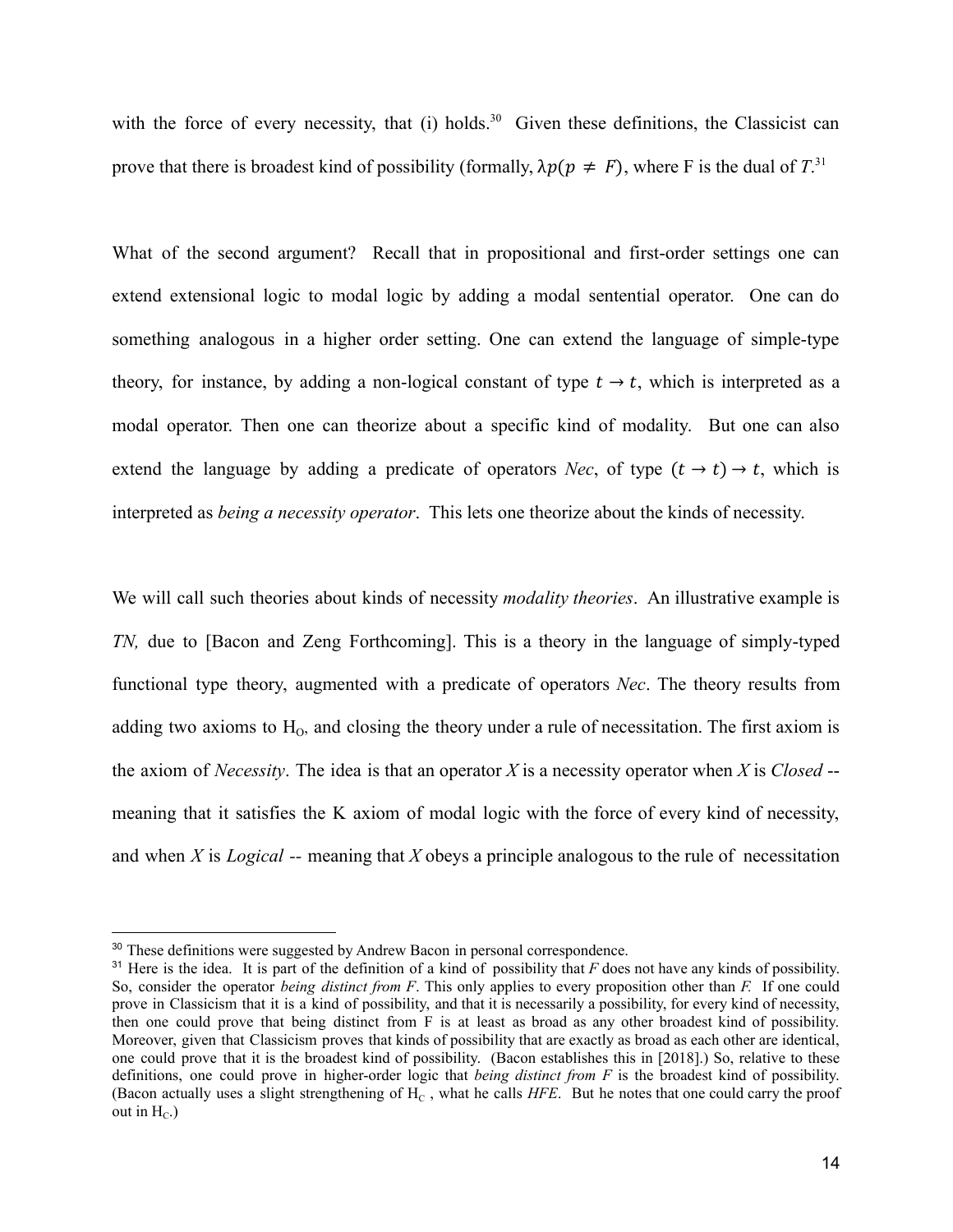of modal logic. The second is the axiom of *L-Necessity*. This says that  $L := \lambda p \cdot \nabla X$ (Nec X  $\rightarrow$ Xp) -- the operator of being necessary in every sense of necessary -- is itself a kind of necessity.<sup>32</sup>

These axioms are said to express features of the class of all necessity operators. They give a theory of the class of modal operators, as the *ZFC* axioms give a theory of the cumulative hierarchy of sets. We can now argue that, according to this theory, there is a broadest kind of possibility.<sup>33</sup> According to the theory, given any collection of possibility operators, there is a

(i) K :=  $\lambda$ X.  $\forall$  pq(X(p  $\rightarrow$  q)  $\rightarrow$  Xp  $\rightarrow$  Xq) -- An operator X has K just in case it satisfies the K axiom of modal logic, which is just to say that it is closed under Modus Ponens

(ii) L :=  $\lambda p \cdot \forall X(Nec X \rightarrow Xp)$  -- A proposition has L just in case it has every kind of necessity; if it is necessary in every sense of necessity.

(iii) *Closed*  $:= \lambda X$ .(KX  $\wedge$  *LKX*) -- An operator is Closed just in case it is closed under modus ponens, and that it is closed under modus ponens is necessarily the case for every kind of necessity.

(iv) N :=  $\lambda$ X.  $\forall$  p(Lp  $\rightarrow$  LXp) -- An operator X has N just in case if some proposition p is necessary in every sense, then *Xp* is also necessary in every sense.

(v) *Logical:*=  $\lambda$ X.(NX  $\land$  LNX) -- An operator X is logical just in case it has N, and that it has N is necessary for every kind of necessity.

(vi)  $L_W := \lambda p \forall X(W \ X \to Xp)$  -- One can think of  $L_W$  as the the collection of all propositions which have all of the operators which have W. So a proposition has  $L<sub>w</sub>$  just in case it has all of the operators which have W. One can think of  $L_W$  as the operator of possessing all of the W-operators.

(1) Necessity: *Nec*  $X \leftrightarrow Logical X \wedge Closed X$  -- The necessity operators are exactly those operators which are (i) closed under modus ponens with the force of every necessity, and (ii) are closed under necessitation for every kind of necessity with the force of every necessity.

(2) L-Necessity: *Nec L* -- Being necessary in every sense of necessity is itself a kind of necessity.

(3) Necessitation: If TN proves *p*, then TN proves *Nec*  $X \rightarrow Xp$  -- This is just a natural generalization of the familiar rule of necessitation from modal logic. TN proves that L is a kind of necessity. Indeed it proves that L is as broad as every kind of necessity. And so if TN proves *p*, then it proves *Lp*.

(4) TN is  $H_0 \oplus$  Necessity  $\oplus$  L-Necessity  $\oplus$  Necessitation.

<sup>33</sup> More precisely, according to the theory there are modal operators that are as broad as every kind of necessity, with the force of every necessity, with the force of every necessity, …. See Bacon and Zeng [Forthcoming] for details.

<sup>&</sup>lt;sup>32</sup> Here are the details: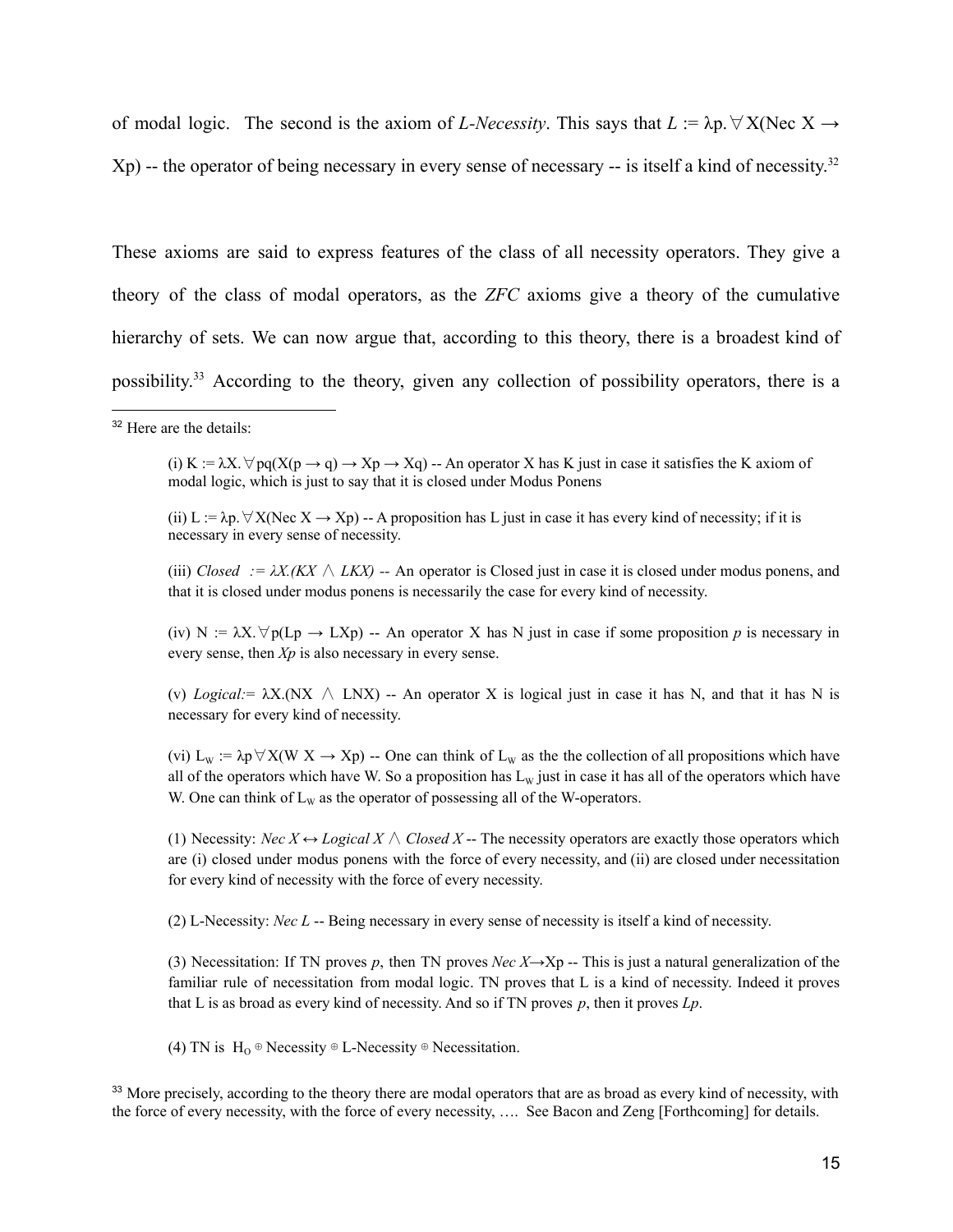possibility operator which is the disjunction of these possibility operators, and so, necessarily, in every sense of *necessary*, applies to a proposition just in case some operator in the collection does. This ensures that there is a kind of possibility which is as *broad* as every actual kind of possibility. All that's left are merely possible kinds of possibility. As to these, the theory proves that it is impossible, in every sense of *possible,* that there could be a kind of possibility that is broader than every actual kind of possibility. This ensures that no merely possible kind of possibility is broader than any actual kind of possibility. The upshot is that there is a kind of possibility which is as broad as every kind of possibility, and every merely possible kind of possibility, and every merely possible merely possible kind of possibility, and so on. This argument does not build in assumptions about the grain of propositions. The conclusion that there is a broadest possibility follows just from the axioms about the class of modal operators.

If either of these arguments (or some variation on one) succeeds, then the argument from modal pluralism would seem to fail. There would be a broadest kind of propositional possibility. As the broadest, it would be special in the same way that a broadest kind of set (Gödel [1947] would be. If this is metaphysical possibility, as it is commonly argued to be,<sup>34</sup> then modal metaphysics would be in good order -- at least as far the simple argument from modal pluralism is concerned.

#### IV. Assessment of the Arguments

Do these new arguments respond to the argument from modal pluralism? *Prima facie*, they do. There are two components to the first. First, there is the thesis that Classicism is the correct higher order logic. Although there are objections to Classicism (Goodman [2019], Dorr [2016], it turns out that, for a range of higher-order logics, one can prove that there is a broadest kind of

<sup>&</sup>lt;sup>34</sup> Ironically, Bacon and Zeng are not among those who accept this argument!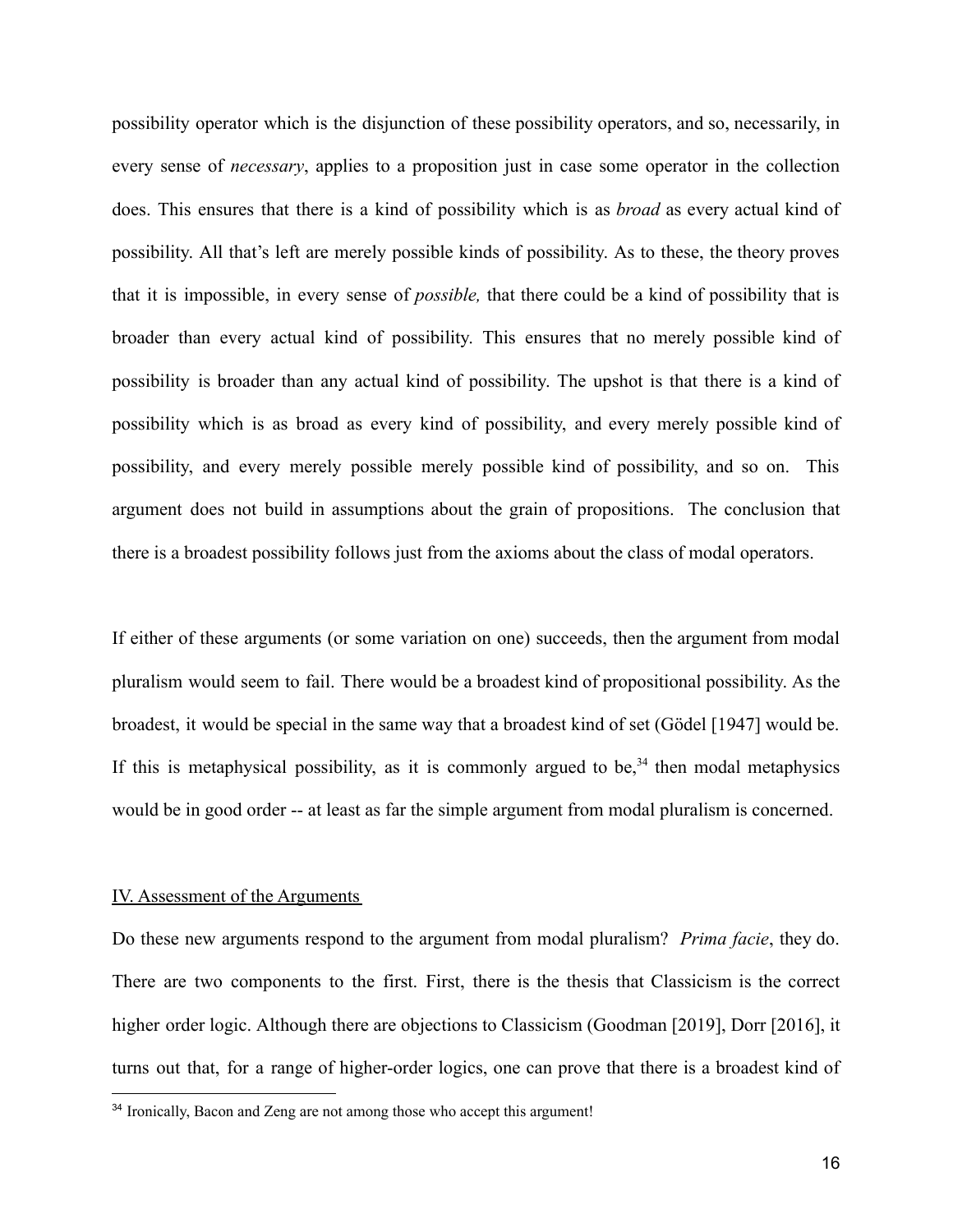possibility.<sup>35</sup> So, not much seems to turn on this component of the first argument. The second component concerns the definitions of possibility and broadest possibility. Although one can quibble about these, many metaphysicians suppose that there are features that all kinds of possibility share, and that the theorems of the background logic are necessary. So, they grant that there are necessary conditions for being a kind of possibility. One could still doubt that the class of kinds of possibility can be pinned down. Maybe the specifiable classes also contain propositional operators that are not kinds of possibility. However, not much seems to turn on this either. It might still be provable that the broadest element of the class is a kind of possibility.

The second argument, from modality theory, also appears responsive. There are two features of that theory which undergird the broadest possibility. The first is that, given some kinds of possibility, there is a kind of possibility which is *having one of those kinds of possibility*. Kinds of possibility would have to be sparse for this to fail. The second feature is that it is impossible, in every sense of *possible*, for there to be a kind of possibility that is broader than every actual kind of possibility. Although this might seem doubtful, one can make a surprisingly robust case for it. The gist of the case is that one can collect all of the kinds of possibility, the merely possible kinds of possibility, the merely possible merely possible kinds of possibility, and so on

 $35$  In many (and perhaps even all) of the currently popular higher-order logics (setting aside  $H_0$ ) one can prove this. Many of the currently popular logics are extensions of Classicism, and so prove everything that Classicism proves. And many of the other logics that have been considered, which are weaker than Classicism, such as Goodman's [2019] 'Agglomerative' logic, and the extended version of Dorr's [2016] 'Only Logical Circles' logic, also prove that there is a broadest kind of possibility. This suggests that a logic would need to be quite weak in order *not* to prove that there is a broadest kind of possibility. So, it may be difficult to avoid a logic in which one can prove that there is a broadest kind of possibility when trying to systematically theorize in a higher order framework (Dorr, Hawthorne and Yli-Vakkuri [Forthcoming]. (That said, one *can* construct a weak extension of *H<sup>0</sup>* in which one can capture some distinctive features of modal pluralism as described below, such as the idea that the notion of absolute possibility is indefinitely extensible.)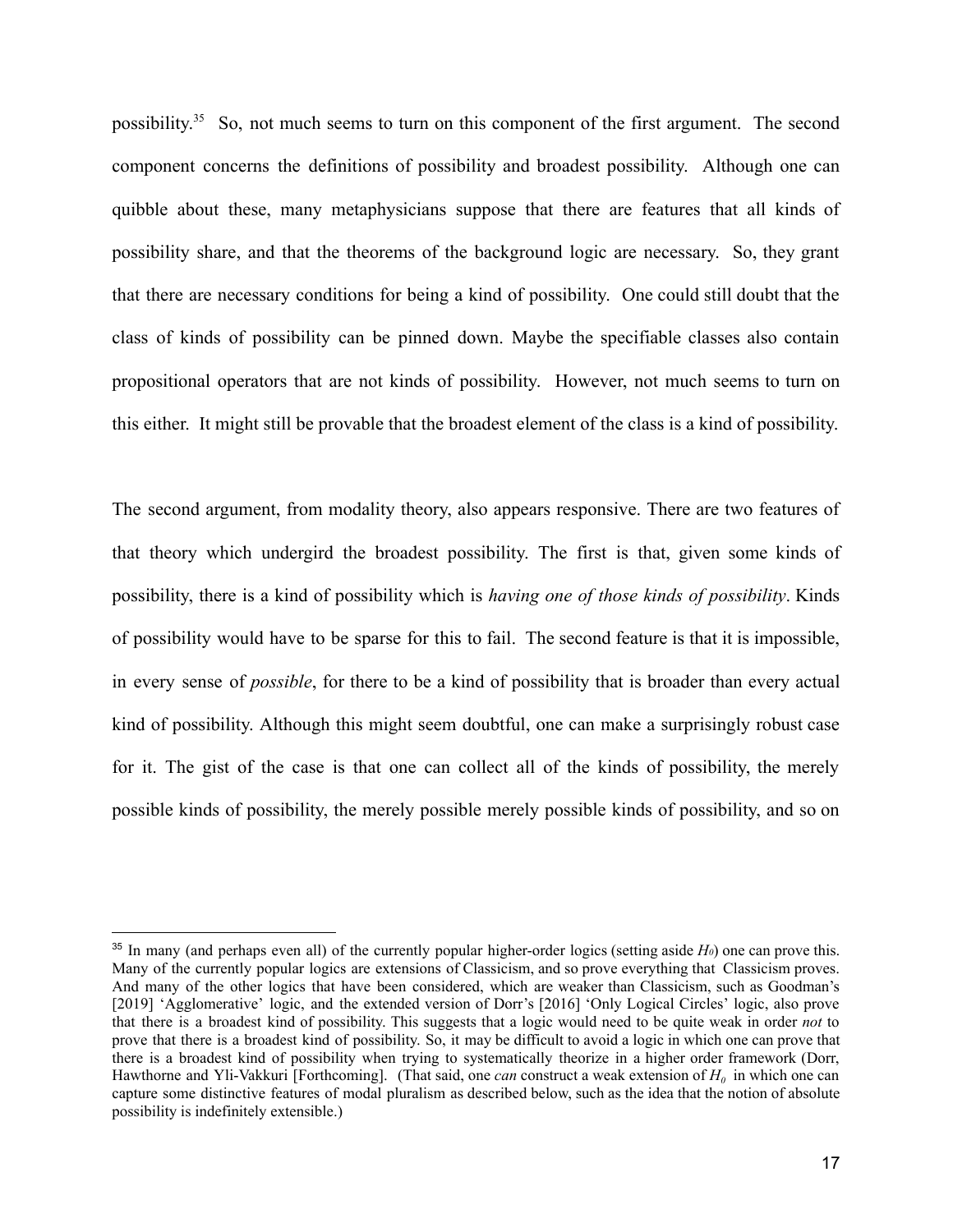for a countable number of stages, and define a broadest kind of possibility in terms of all of these kinds. $36$ 

On closer inspection, however, both arguments ring hollow. Their force turns on a kind of 'higher order monism' which a modal pluralist may well deny. At first pass: it turns on the assumption that there is a unique hierarchy of typed functions based on a unique collection of individuals and collection of propositions.<sup>37</sup> Every propositional operator is supposed to lie in this hierarchy, as are all properties of propositional operators, properties of those, and so on. In particular, all *modal operators* are supposed to lie there. (This is a 'first pass' because it abuses quantifiers, speaking as though hierarchies were things of type *e*. We will continue to speak in this way throughout, just as set-theoretic pluralists speak of universes of sets as though they were objects living inside of V. But, again, we do not really believe that a hierarchy is an entity of type *e*, any more than the set theoretic pluralist really believes that an intended (class) model of a given set theory is a set that satisfies some such theory<sup>38</sup>.) So, dropping talk of hierarchies, the monist assumption is that *there is a unique candidate for what higher-order claims could mean*. 39

<sup>&</sup>lt;sup>36</sup> Let us say that *Extensibilism* is the view that even though there is a kind of possibility that is as broad as every actual kind of possibility, it is possible in some sense of *possible*, that there could be a kind of possibility that is broader than every actual kind. (Roughly, there is a merely possible kind of possibility that is broader than any actual kind.) The problem with *Extensibilism* is that one can define an operator, in the language of *TN*, that applies to a proposition just in case any of the kinds of possibility do, or any of the merely possible kinds of possibility do, or any of the merely possible merely possible kinds of possibility do, and so on. This operator is at least as broad as any kind of possibility that appears anywhere in the *Extensibilist* modal hierarchy. And there would seem to be a case for its being a kind of possibility. If it were, then this operator would be the broadest kind fo possibility. (See Bacon and Zeng [Manuscript] for more on this argument. They call the operator *L\**.) However, one could respond to this argument that *Extensibilism* does not go far enough to capture the view that kinds of possibility are indefinitely extensible. To really capture the view one would need to extend the iteration process *indefinitely*, not just for a countable number of stages. If one were to do this, however, then one could no longer define an operator in *TN* in terms of all of the 'merely possible kinds of possibility'.

<sup>&</sup>lt;sup>37</sup> By 'functions' we do not mean first-order functions (which are commonly understood to be sets). Nor do we assume that the higher order entities in all higher order hierarchies are functional, in the sense of being identical just in case they are coextensive. We use the term 'function' in a thin sense, to mean something which takes something to something else. We build no assumptions about grain or type into this notion of a function.

<sup>&</sup>lt;sup>38</sup> Bracketing the case of set theories with a universal set!

<sup>&</sup>lt;sup>39</sup> By 'higher order claims' we will principally, but not exclusively, have in mind those that only use the standard logical constants. (A different way to put the presupposition might be that there is 'one true higher-order logic'.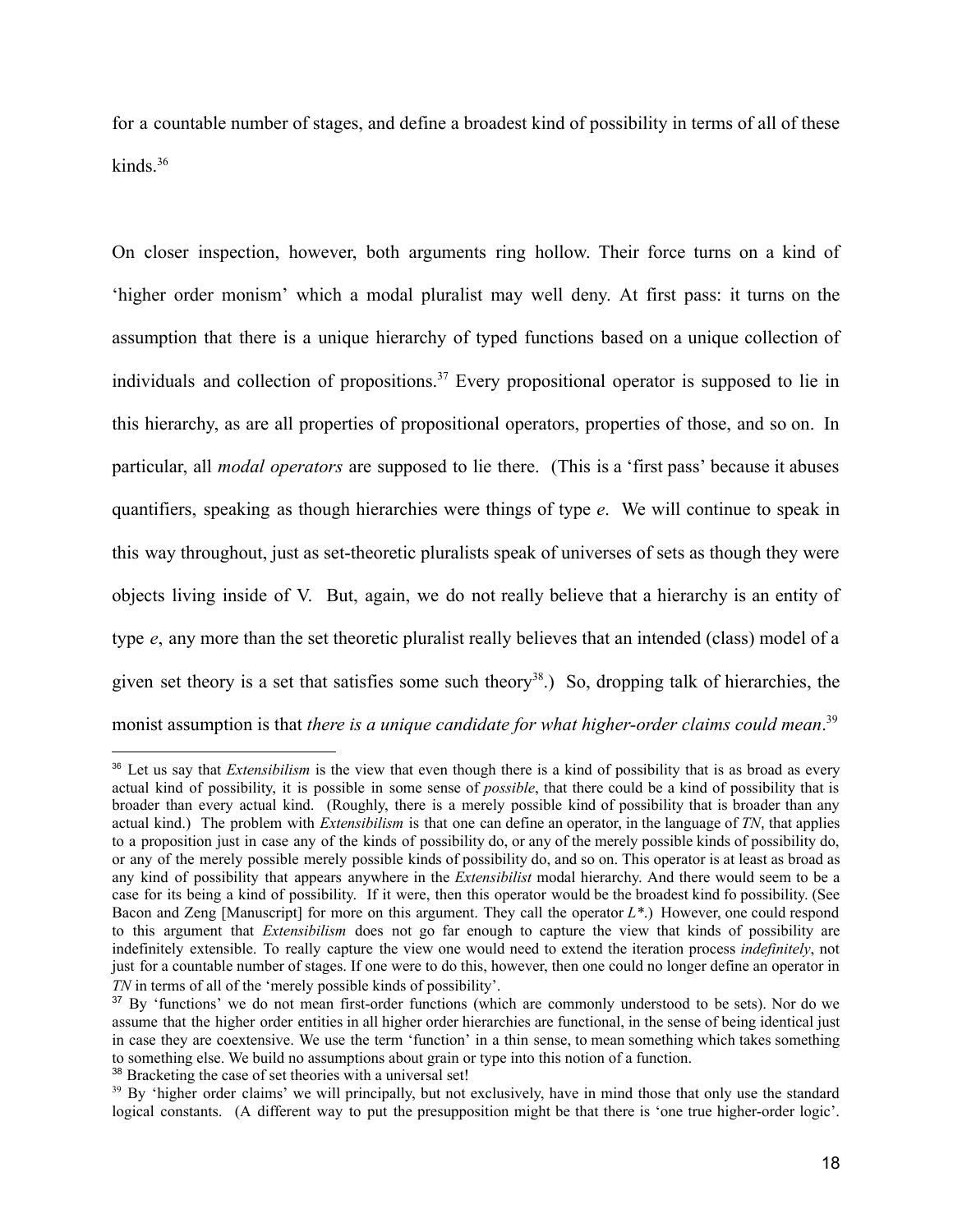Let us call this assumption *Higher Order Monism*, since there is an obvious analogy between Higher Order Monism and monism about set theory, alluded to above [Gödel 1947].<sup>40</sup> Whereas set-theoretic monism is the view that there is one hierarchy of sets, Higher Order Monism is the view that there is a unique typed hierarchy of entities based on one collection of individuals and one collection of propositions. Monism is seemingly ubiquitous in the work of higher-order metaphysicians. However, if we are right, Higher Order Monism is the key point of contention.

Let us see how the assumption of Higher Order Monism works in the two arguments. Higher Order Monism says that there is a unique hierarchy of higher order entities which is correctly described by some particular higher order logic. The first argument shows that if Classicism (or some other sufficiently strong logic) correctly describes this hierarchy, then there is a broadest kind of possibility. But what if there are (so to speak) many hierarchies, each containing entities of different grain, which are correctly described by different higher order logics? In other words, what if there are many different candidate interpretations of higher order claims, just like the set-theoretic pluralist says that there are many different candidate interpretations of set-theoretic claims? If such a *Higher Order Pluralism* is true, then there are many hierarchies with various kinds of proposition, propositional operator, properties of propositional operators based on these, and so on, each *correctly* described by a *different* higher order theory -- just like the set-theory

This last statement is natural insofar as a system of higher type theory is a *logic*, unlike a system of set theory, and monists about first-order logic routinely state their view by saying that there is one true logic. But we find this language obscure [Clarke-Doane, In Progress, 4.5]. It is unnatural insofar as higher type theory lacks typical features of logic, such as completeness (with respect to the full semantics, if the proof system is sound), so is, in this way, more like set theory. The fact that it seems no easier to explain our reliability with respect to higher-order truths than with respect to set-theoretic ones is one reason to doubt the import of whether higher type theory counts as logic. See Clarke-Doane [2020, Ch. 5].)

<sup>&</sup>lt;sup>40</sup> This is especially clear given that type theory is itself occasionally advocated as a foundation for mathematics, like set theory. See Field [1998], Koellner [2014], Martin [1998] & [2001] and Woodin [2010] for contemporary discussion of monism about set theory.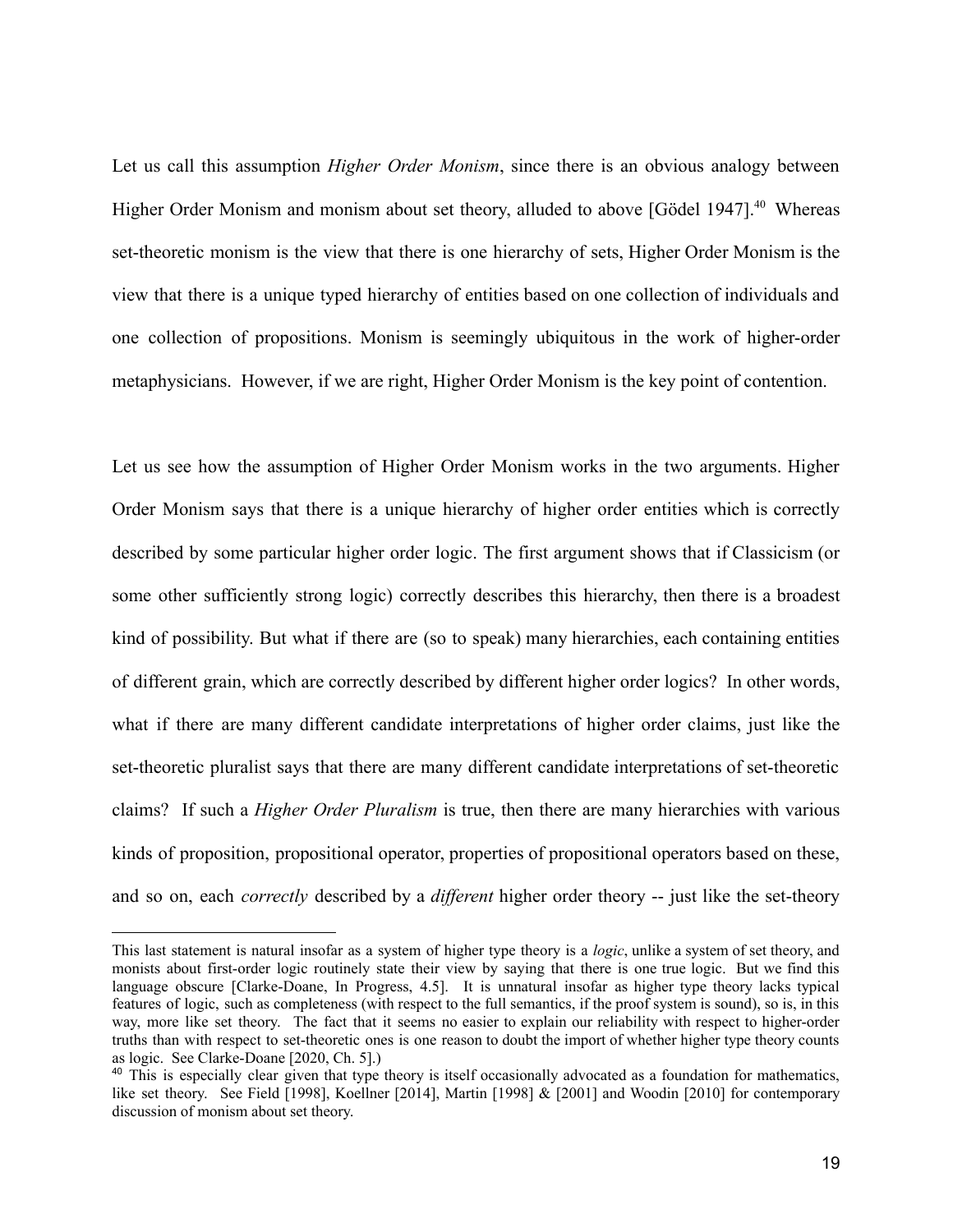case. In this scenario*, the Classicist argument at most establishes that, within a fixed class of typed hierarchies, there is a broadest kind of possibility*. It does not establish that in *all* typed hierarchies there is. The argument shows nothing about hierarchies that are not Classicist. The hypothesis that there is a broadest necessity could be true in some hierarchies, but false in others.

The problem with the second argument is similar. It seeks to establish that *TN* is true in *the* typed hierarchy (or under the unique candidate interpretation of the higher-order language). Higher Order Pluralism says that there *is* no unique hierarchy, just as set-theoretic pluralism says that there is no unique universe of sets. So, *TN* may be true in some of these hierarchies, but false in others. Since it does not make assumptions about the grain of propositions, it may be true in a larger portion of the 'pluriverse' of hierarchies than Classicism. But there may be hierarchies in which *TN* is false, either because the underlying logic  $H<sub>O</sub>$  is, or because some of the modal axioms of *TN* are. For instance, it is false in a hierarchy in which the axiom *Necessity* fails because there are operators that have *Nec,* but do not satisfy the *K* axiom of modal logic, and in hierarchies in which the principle of *Extensibility*, considered by Roberts, holds (Roberts [Manuscript].<sup>41</sup> In the latter kind, there is not a broadest kind of possibility. So, like the first argument, the second at most shows that *in TN hierarchies* there is a broadest kind of possibility.

The import of the two arguments for the existence of a broadest kind of possibility is thus bound up with a monistic conception of the 'type hierarchy' (or, more carefully, the interpretation of the higher-order language). Why would this be objectionable to someone moved by the simple argument from modal pluralism with which we began? Because modal pluralism was specifically motivated by analogy to set-theoretic pluralism. It was motivated by analogy to a

<sup>41</sup> Roberts himself does not ultimately endorse this principle.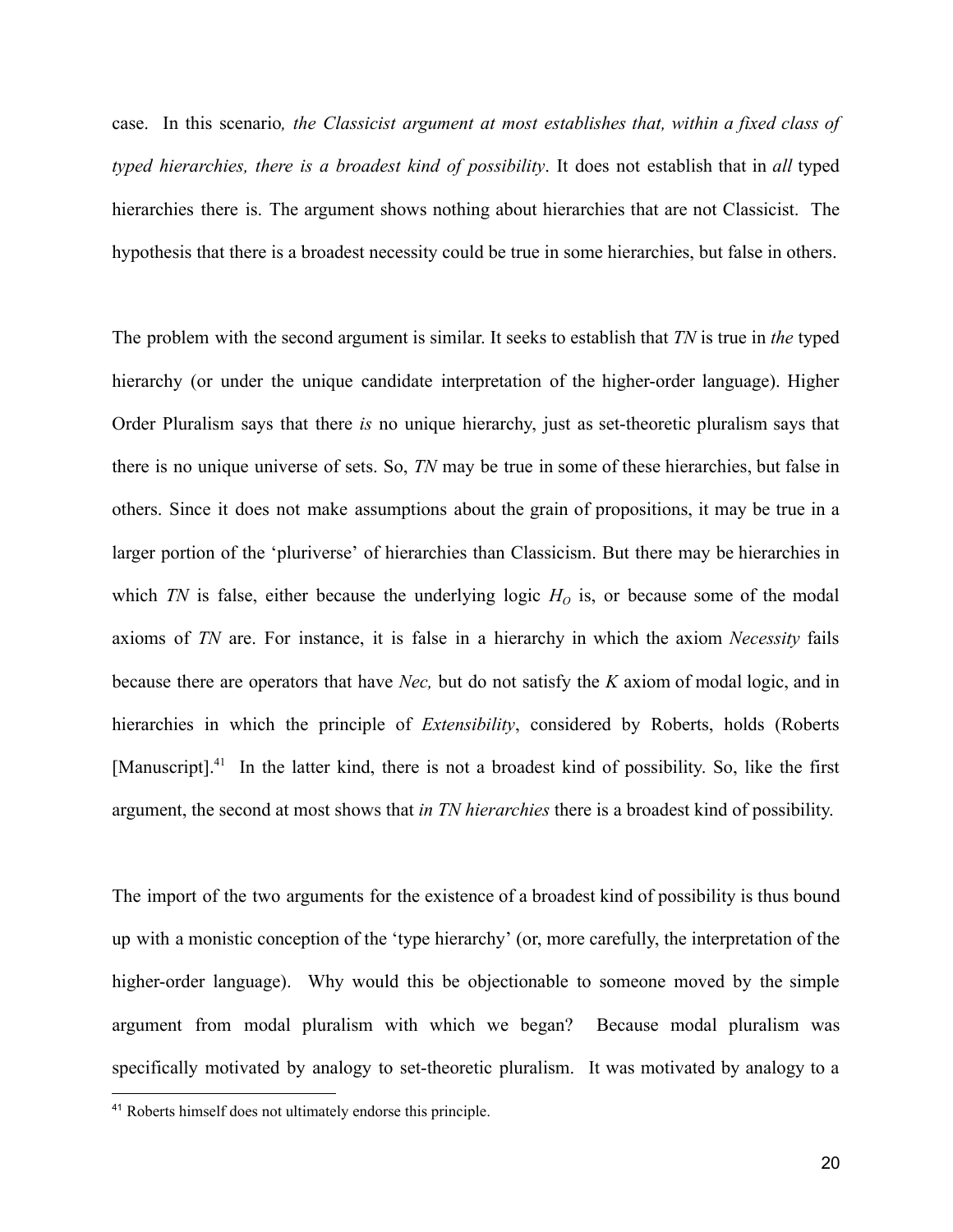view about set theory that is the opposite of Higher Order Monism. There are a rich plurality of candidate interpretations of the predicate 'is a member of', reflecting different universes of set. Why privilege some one interpretation of 'is a member of', but no one interpretation of, say, geometrical terms like 'point' and 'line'? Similar reasoning applies in the modal case. There are a rich plurality of candidate interpretations of the predicate 'is possible' reflecting, *in this higher order setting*, different typed hierarchies (or different candidate interpretations of the higher order language). Why privilege one interpretation of this language over others?<sup>42</sup>

To repeat: we are not saying that the arguments are bound up with the vapid thesis that there are alternative interpretations of higher order language (any more than the set-theoretic pluralist is saying that there are alternative interpretations of 'is a member of'). The view is not that if a sentence and its negation both have models, then a debate over what it expresses is misconceived! (That would make debate over dark matter misconceived.) Again, the problem in the set-theoretic case is that, if pluralism is true, and *CH* is true in 'the' universe of sets, *V*, then there is a (class) model 'just like' *V* except  $\sim$ *CH* is true there -- as in the geometric case, with Euclidean and hyperbolic space, say. Likewise, even if we all refer to simultaneity-relative-to-reference-frame-R with 'simultaneous', the *metaphysical* fact of Special Relativity that there are myriad simultaneity-like relations (corresponding to all spacelike

<sup>42</sup> To be clear: none of this shows that the arguments in question are *invalid*. The set-theoretic pluralist critique does not *invalidate* arguments for a broadest concept of set (to be discussed) either. It invites a reconception of their significance. Martin emphasizes that his influential [2001] argument does not have the significance that one might hope that it did, if pluralism about the concept of well-ordering is true. Likewise, we are not saying that modal pluralism is *incompatible* with Higher Order Monism. There is a 'boring' version of the view, on analogy with a boring version of set-theoretic pluralism (both discussed in the next section), that a Higher Order Monist could adopt. However, as we will see, Higher Order Pluralism is the natural complement to a more authentic kind of set-theoretic pluralism. Indeed, monism about second order logic already engenders monism about the Continuum Hypothesis! (There is a second-order sentence with a model just in case *CH* holds, and a sentence with no model just in case it does not.) This brings to mind Woodin's quip: "[One could always rejoin that] instead of sets we should be studying widgets…[T]he axioms for widgets are obvious and, more-over...resolve the Continuum Hypothesis [2001, 690]."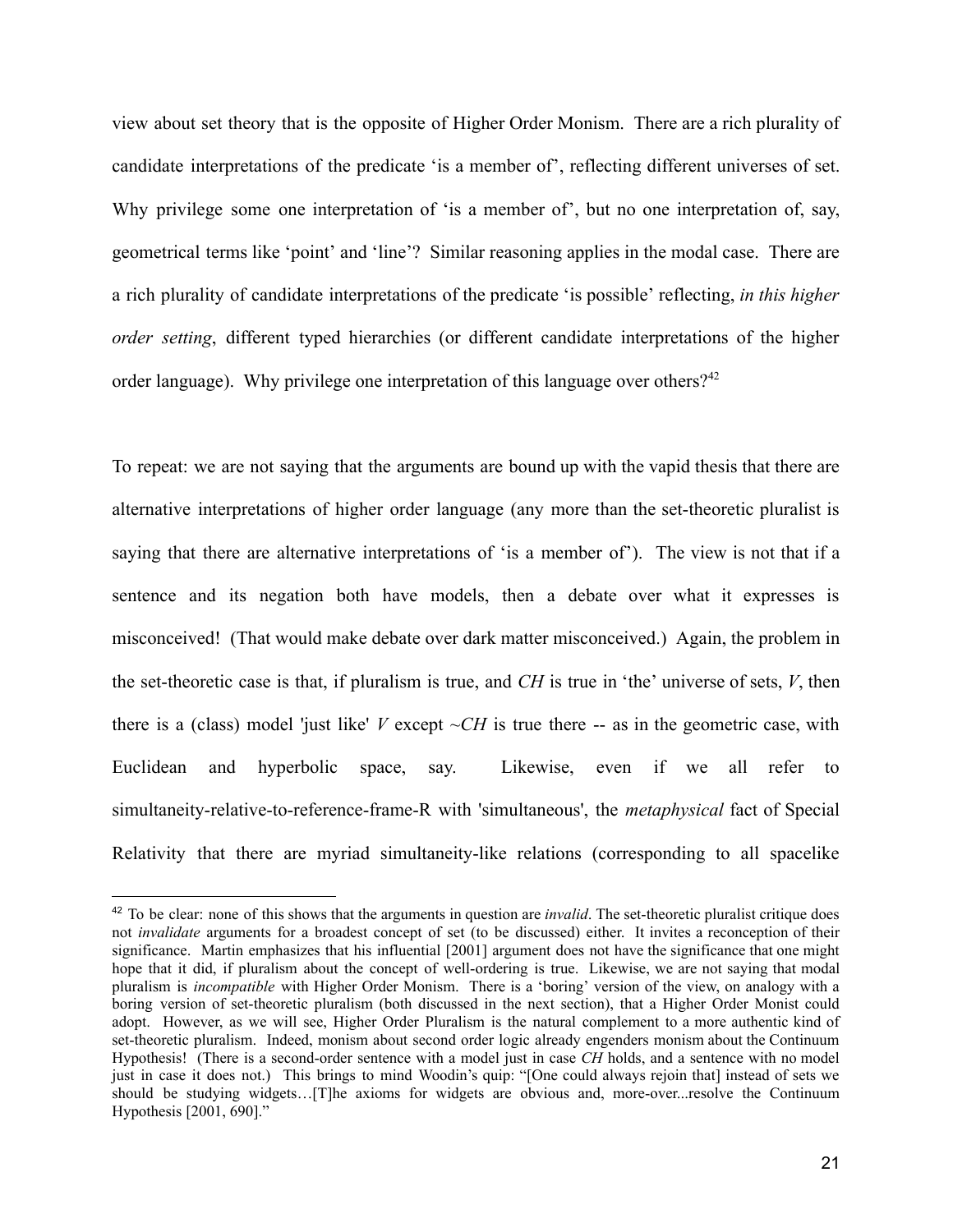hypersurfaces) that we could have picked out instead with 'simultaneous' is enough to show that questions of what is *really* simultaneous with what is misconceived. (Of course, there may be situations where it matters what is simultaneous-relative-to-reference-frame-R, just as there are situations where it matters what is true in a particular model of set theory. The point is that those are not in general the situations where it was thought to matter what is simultaneous, or what is true in 'the' universe of sets, *V*, period.) The pluralist critique of modal metaphysics is like this.

It is also important to emphasize that a pluralist need not deny that we take *interest* in some interpretations of the higher order language over others. We also take interest in some interpretations of 'point' and 'line' over others (e.g., those that are useful for modeling physical spacetime). But no mathematical realist would suggest that some interpretations of 'point' and 'line', construed as pure mathematical entities, are thereby more real than others. There exist hyperbolic points and lines if there exist Euclidean ones. And so on for arbitrarily curved Riemannian (and pseudo-Riemannian) varieties. The set theoretic pluralist says the same thing about sets. And the higher-order modal pluralist says the same thing about higher-order entities.

We have been illustrating how analogies between a monistic conception of the type hierarchy and a monistic conception of sets tend to undercut the import of arguments for a broadest kind of possibility. But Higher Order Monism is in a way even *worse off* than monism about set theory. There is a still more intimate analogy between modal pluralism and a mundane kind of *logical* pluralism. According to this, there is a relation of, say, intuitionistic validity in whatever sense there is a relation of classical validity. This is independent of whether, as a matter of natural language semantics, intuitionistic consequence satisfies the criteria we associate with the word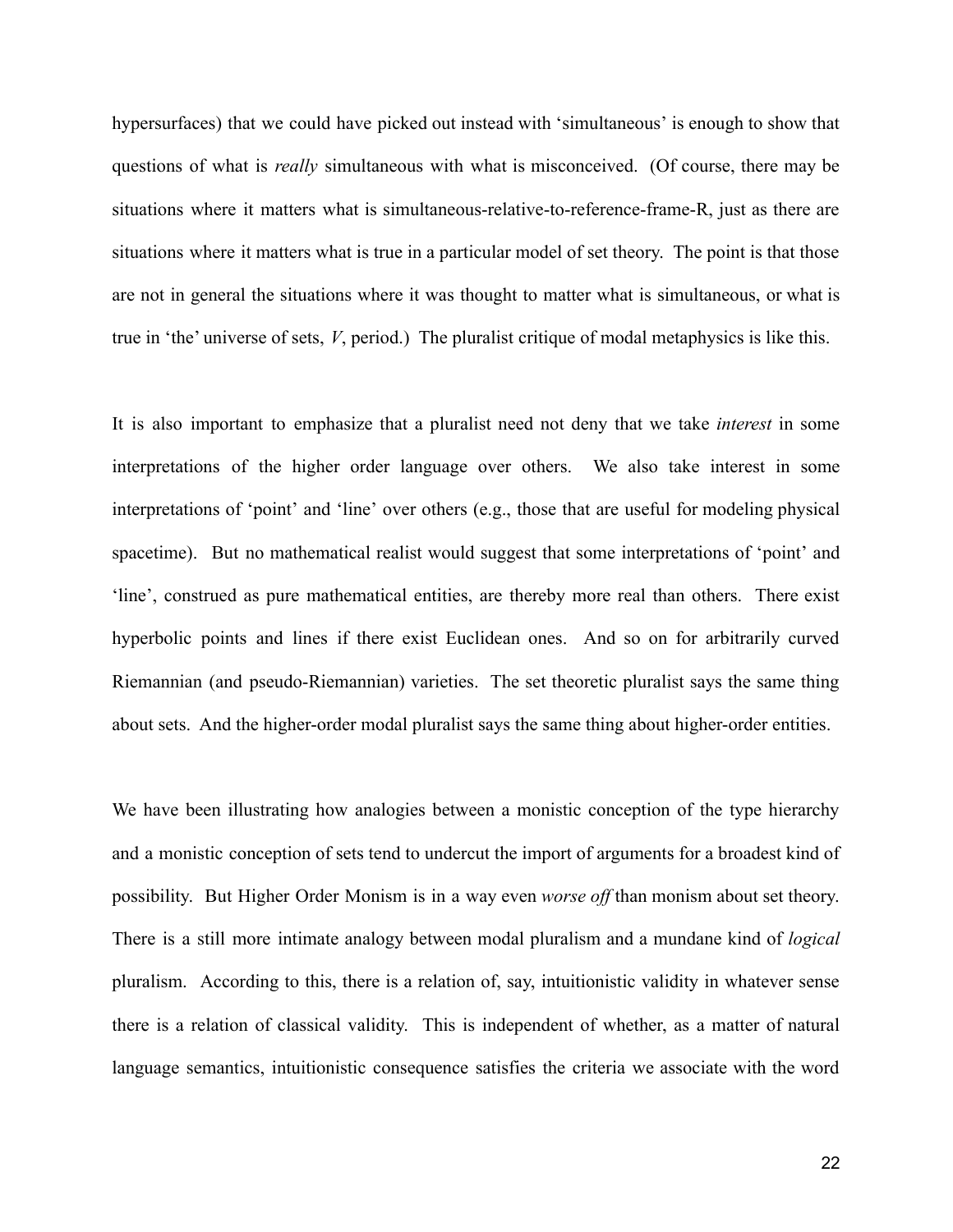'consequence' (so is independent of whether pluralism in the sense of Beal and Restall [2005] is true). It is also independent of whether we ought to reason using intuitionistic logic. It is a claim of pure metaphysics whose negation is hard to even understand. But logical notions are naturally understood modally, indeed counterfactually. To say that it is logically possible that P is just to say that "things might (logically)...have been" such that P [Rumfitt [2010, fn. 21].<sup>43</sup> Moreover, the predicate 'might logically have been' admits of myriad interpretations, just like the predicate 'is a member of'! So, we really have a schema, giving different kinds of logical possibility, depending on the logic. For appropriate substitutions (and refinements), $44$  we get classical possibility, intuitionistic possibility, *LP* possibility, quantum possibility, *FDE* possibility, and so on. Where does it end? There appears to be no principled "place to *stop* the process of generalisation and broadening" the generic notion of logical possibility -- at least among kinds that we can actually *use* in a sustained way [Beall and Restall, 2006, 92, italics in original]. If so, and if logical notions are counterfactual modal notions, then, trivially, there is no broadest kind of possibility. However, even if logical notions are not themselves modal, the intimate relation between logical and modal notions should give a Higher Order Monist pause (and the fact that higher type theory, unlike set theory, is *itself* a kind of logic should give her even longer pause). Why would there be a broadest kind of possibility, but not a most inclusive kind of consistency?

The take-home message is that the two arguments for the existence of a broadest kind of possibility have bite only if one assumes Higher Order Monism. But this is exactly what, in this higher-order setting, a modal pluralist should deny. The arguments at most establish conclusions about *particular kinds* of higher-order entity. They are not even set up to make claims about a

<sup>&</sup>lt;sup>43</sup> Validity is often taken to be a property of sentences. But this is by no means universal.

<sup>&</sup>lt;sup>44</sup> We need to decide what counts as a designated value when propositions are allowed to be other than true or false, for instance.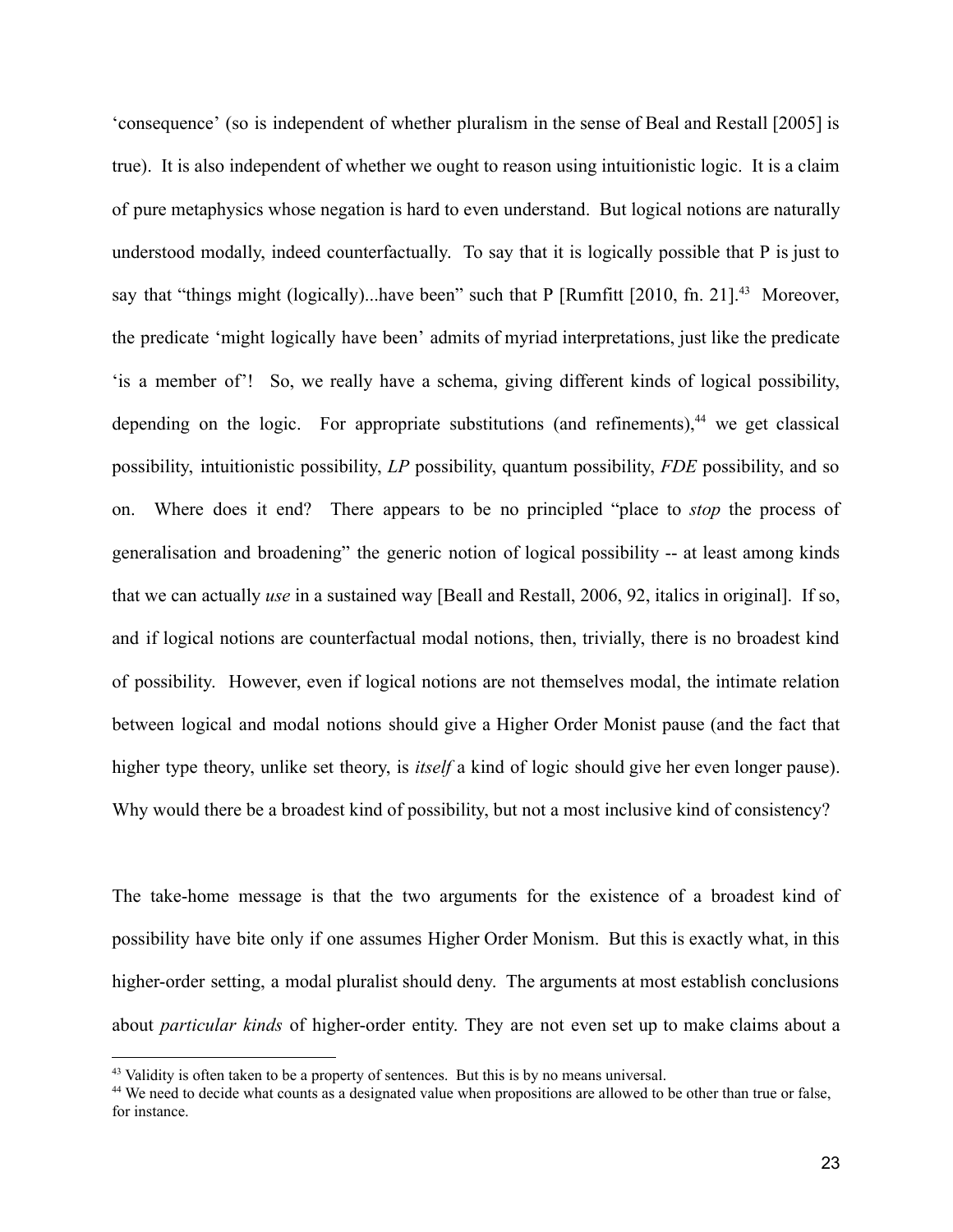'pluriverse' of them, if there is one. So, contrary to our initial assessment, the new response from higher-order logic to the argument from modal pluralism actually appears toothless.

#### V. What is Higher Order Pluralism?

We have argued that the new responses to the argument from modal pluralism from higher order logic do not stand up to scrutiny. Their significance depends on a kind of Higher Order Monism, which a modal pluralist, in the context of higher order type theory, will reject. What, though, is the alternative? What *is* Higher Order Pluralism? What could it mean to say that 'there are many typed hierarchies' -- or, more carefully, that 'there are many candidate interpretations of higher order claims'? In what language, and against what background theory, do we say this?<sup>45</sup>

It is tempting to respond by simply constructing a higher order theory. We want to formulate pluralism about propositions, propositional operators, properties of propositional operators, and so on. So, we might formulate pluralism about propositions by saying that there are many different (unrestricted) proposition quantifiers, pluralism about about propositional operators by saying that there are many different propositional operator quantifiers, and, in general, pluralism about entities of type  $\sigma$  by saying that there are many different (unrestricted) quantifiers of type (σ *→* t)*→* t. For example, we might formulate the existence of Fregean propositions by writing:  $\forall_{t}^{1}$  p,q (p  $\leftrightarrow$  q)  $\rightarrow$  p =<sub>1</sub> q, and we might formulate the existence of some non-Fregean kind of proposition by writing:  $\neg(\forall_i^2 p, q \ (p \leftrightarrow q) \rightarrow p =_2 q)$ . We might then assert our general propositional pluralism by introducing the predicate *is a propositional quantifier*, and maintaining that there are different entities that satisfy this predicate. We could then hope to prove that the conjunction of these claims in  $H_1 + H_2 + ... + H_n$  (the axioms and rules of H stated

<sup>45</sup> Thanks especially to Andrew Bacon and Alex Roberts for pressing us on this, and for the criticisms to follow.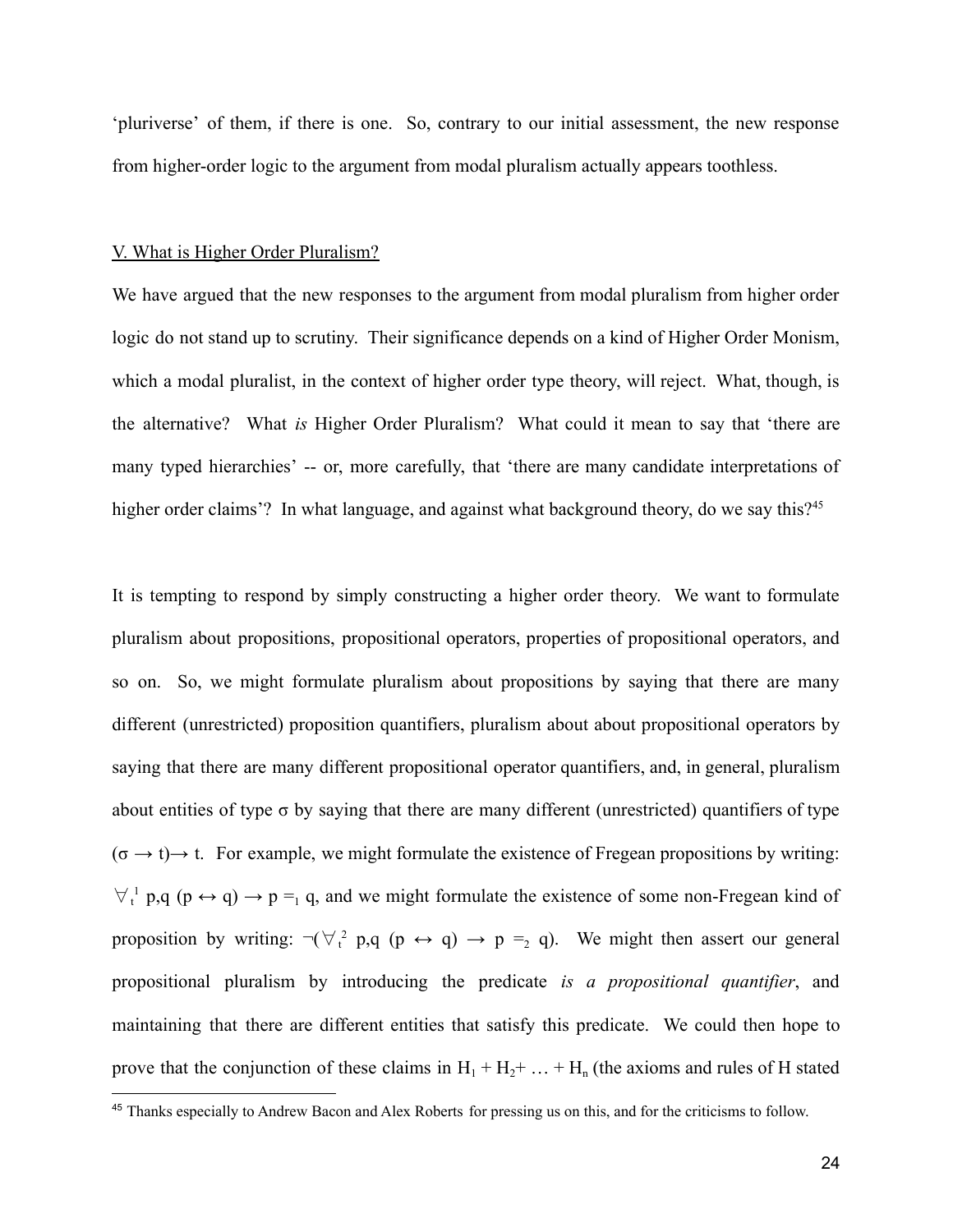for all of the sets of quantifiers) is consistent with whatever non-modal truths that we wish to be monists about (surely there are some!). Such a proof would proceed as in the set-theoretic case.

An initial worry with this is that the procedure would need to be generalized in a way that it need not be in the set-theoretic case. One can express set theoretic pluralism 'all at once' by quantifying into binary predicate-of-individuals position. Nothing similar is possible in the higher order case -- no quantifier could quantify over all types (although a quantifier might range over everything of finite order). Actually, we see no bar to introducing a cumulative quantifier, or a countable infinity of finite quantifiers at once. But the deeper point is that the disanalogy is premised on monism about predicate-of-individual quantifiers. This is something that no set theoretic pluralist should accept. Monism about second-order quantification is tantamount to monism about 'all subsets'! So, not even a set-theoretic pluralist can adequately express their view in the envisioned way. A pluralist, whether higher order or set-theoretic, can only ever write down a provisional theory of their pluriverse. As we will see, this is integral to pluralism.<sup>46</sup>

The real problem with the envisioned formulation of pluralism, whether higher order or set-theoretic, is that the pluralist needs distinct unrestricted quantifiers. Otherwise, they are vulnerable to a higher order variant of the 'collapse argument'.<sup>47</sup> The Higher Order Pluralist

<sup>&</sup>lt;sup>47</sup> Thanks to Alex Roberts for formulating the following simple pluralist theory, as well as the collapse argument in personal communication. Consider a very weak pluralist theory, according to which, putting it informally, there are just two type hierarchies: one in which entities of all types are individuated by co-extensiveness and one in which entities of all types are individuated by the principles of Classicism (where the type hierarchies are 'pure' in the sense that the only basic type is t, the type of formulas). The signature for the theory contains the material conditional  $\rightarrow$ : t  $\rightarrow$  (t  $\rightarrow$ t), negation  $\sim$ : t  $\rightarrow$  t and two kinds of universal quantifier for each type  $\sigma$ ,  $\forall (\sigma)$ <sub>1</sub>: ( $\sigma \rightarrow$ t)  $\to$  t and  $\forall (\sigma)_2 : (\sigma \to t) \to t$ . There is an infinite set of variables V which is disjoint from the set of constants and a type assignment function on V which guarantees that there are countably many variables of each type and that no <sup>46</sup> Much less radical kinds of pluralism about propositions do not encounter the same problem of articulation. Fritz [Forthcoming], for instance, admits two kinds of proposition. But the resulting view is monist about higher order logic (with a fixed logic of propositions). It simply admits of fine grained proxies for propositions over which fine grained proxies for kinds of possibility could operate. (This is related to a version of set-theoretic pluralism according to which there is a background concept of set with respect to which all others are restrictions. See below.)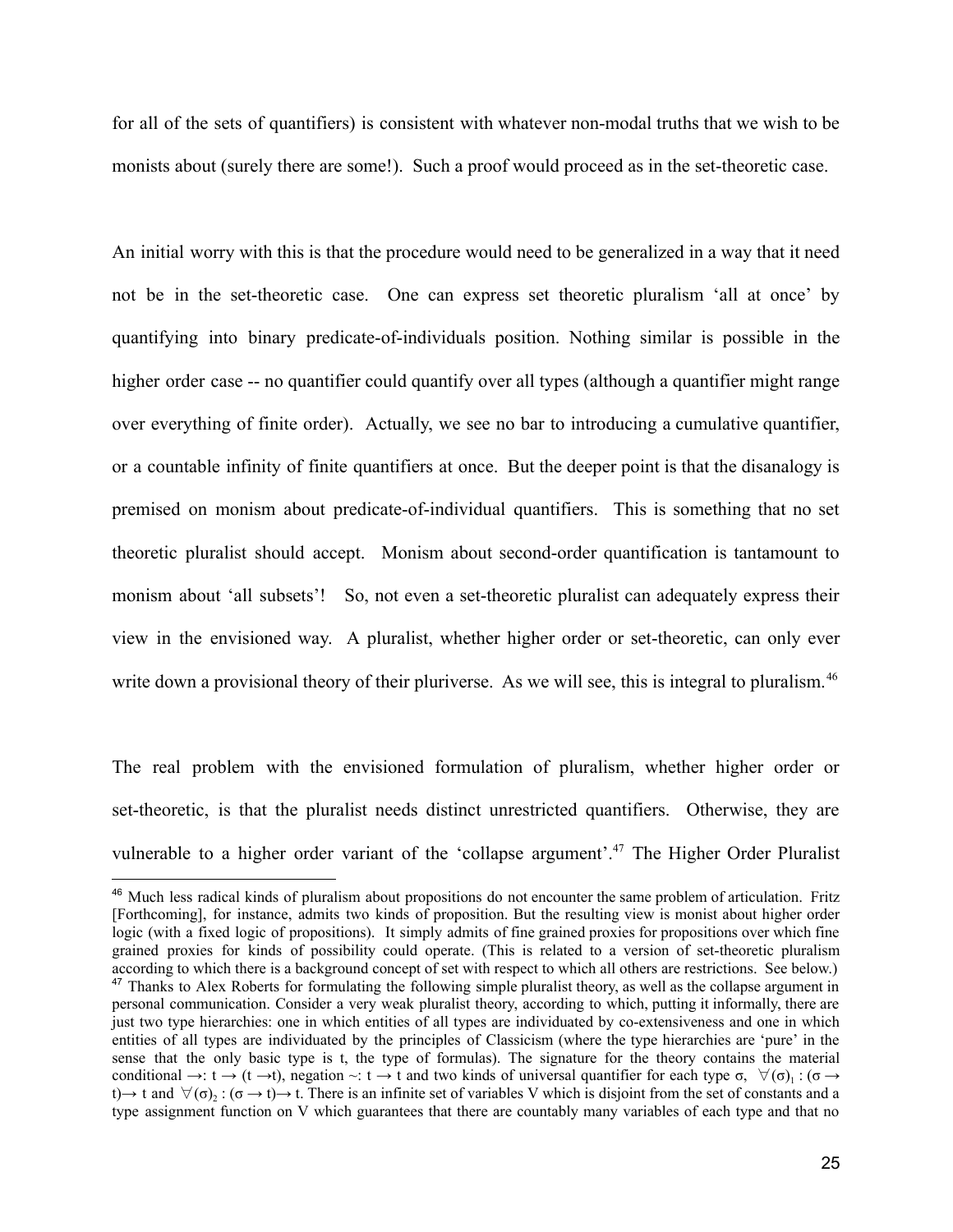needs a multi-sorted language in which constants, variables, and perhaps even the truth-functional constants, are *indexed to the quantifiers*. (So, for instance, there will be distinct formulas  $(\lambda p^1 \cdot p^1 \rightarrow p^1)$  and  $(\lambda p^2 \cdot p^2 \rightarrow p^2)$  where  $p^1$ ,  $p^2$ : t, and  $\forall \sigma^1 (\lambda p^1 \cdot p^1 \rightarrow p_1)$  and  $\forall \sigma^2 (\lambda p^2)$  $\langle p^2 \to p^2 \rangle$  are well-formed, but  $\forall \sigma^2(\lambda p^1, p^1 \to p^1)$  and  $\forall \sigma^1(\lambda p^2, p^2 \to p^2)$  are not.) A pluralist can assert that there are Fregean propositions, and a countable infinity of types of Fregean entities based on these. They can also assert that there are non-Fregean, Classicist propositions, and a countable infinity of types of Classicist entities based on these.<sup>48</sup> But they cannot 'put these facts together'. They can say that *there-is<sup>1</sup>* the Fregean interpretation, and *there-is<sup>2</sup>* the Classicist interpretation. But they cannot say 'there are two candidate interpretations of 'could

 $x = \sigma^l$   $y := \forall^l X, Y \ (Xx \leftrightarrow Yy)$ , where  $x, y : \sigma$  and  $X, Y : \sigma \rightarrow t$  $x = \sigma^2$   $y := \forall^2 X, Y \ (Xx \leftrightarrow Yy), \ where \ x, y : \sigma \ and \ X, Y : \sigma \rightarrow t$ 

The theory then looks like this:

**PL:** All instances of propositional tautologies. **MP:** From A and  $A \rightarrow B$ , infer B **Gen1:** From  $A \rightarrow Fx$ , infer  $A \rightarrow \forall \sigma$ <sup>1</sup> F when x does not occur free in A **Gen2:** From  $A \rightarrow Fx$ , infer  $A \rightarrow \forall \sigma^2 F$  when x does not occur free in A **UI1:**  $\forall \sigma^1 F \rightarrow F a$ **UI2:**  $\forall \sigma^2 F \rightarrow F a$ **Extensional β:**  $(\lambda v_1...\nu_n.\varphi)$  a<sub>1</sub>...a<sub>n</sub>  $\leftrightarrow \varphi[a_i/v_i]$ , where  $v_1, ..., v_n$  are any distinct variables, a<sub>1</sub>, ..., a<sub>n</sub> are any terms of types such that  $v_i$ ,  $a_i$ :  $\tau_i$  for all  $1 \le i \le n$ , and each  $v_i$  is substitutable for  $a_i$  in  $\varphi$ **Ind1:**  $\forall$ <sup>1</sup>X  $\forall$ <sup>1</sup>Y  $\forall$ <sup>1</sup>x<sub>1</sub>... $\forall$ <sup>1</sup>x<sub>n</sub>((Xx<sub>1</sub>...x<sub>1</sub>  $\leftrightarrow$  Y x<sub>1</sub>...x<sub>n</sub>)  $\rightarrow$  X =<sup>1</sup> Y) **Ind2a:** If  $A \leftrightarrow B$  is a theorem not derived using Ind1, then so is  $A = \binom{2}{t} B$ **Ind2b:** If Mx  $=$ <sup>2</sup> $\tau$  Nx (with x not free in M or N) is a theorem not derived using Ind1, then so is M  $=$ <sup>2</sup> $\sigma \rightarrow \tau$  N

The problem with this theory is that there will be a type of collapse argument which leads to the conclusion that  $\forall$ <sup>1</sup> and  $\forall^2$  are identical<sup>1</sup> and identical<sup>2</sup> (in what follows let x be a variable which does not occur free in F):

| (1) $\forall \sigma^I F \rightarrow F x$                                             | UH1                       |
|--------------------------------------------------------------------------------------|---------------------------|
| (2) $\forall \sigma^I F \rightarrow \forall \sigma^2 F$                              | 1, Gen2                   |
| (3) $\forall \sigma^2 F \rightarrow \forall \sigma^1 F$                              | UI2, Gen1                 |
| (4) $\forall \sigma^I F = \forall \sigma^2 F$                                        | $2, 3$ , Ind $2a$         |
| (5) $\forall \sigma^1 = \forall \sigma^2$                                            | 4. Ind2b                  |
| (6) $\forall^1 (\lambda X. (\forall \sigma^2 X \leftrightarrow \forall \sigma^1 X))$ | 2, 3, Extensional B, Gen1 |
| (7) $\forall \sigma^l = l \forall \sigma^2$                                          | 6, Ind1                   |

<sup>48</sup> We add the qualification 'non-Fregean' because Fregean propositions are, strictly speaking, Classicist propositions, in the sense that Fregeanism is a strengthening of Classicism. We expect that this type of problem will afflict any statement of higher order pluralism in a single-sorted language.

variable of one type is a variable of another type. Given the standard definition of type  $\sigma$  identity in terms of Leibniz equivalence, we have two different relations of identity in this setting: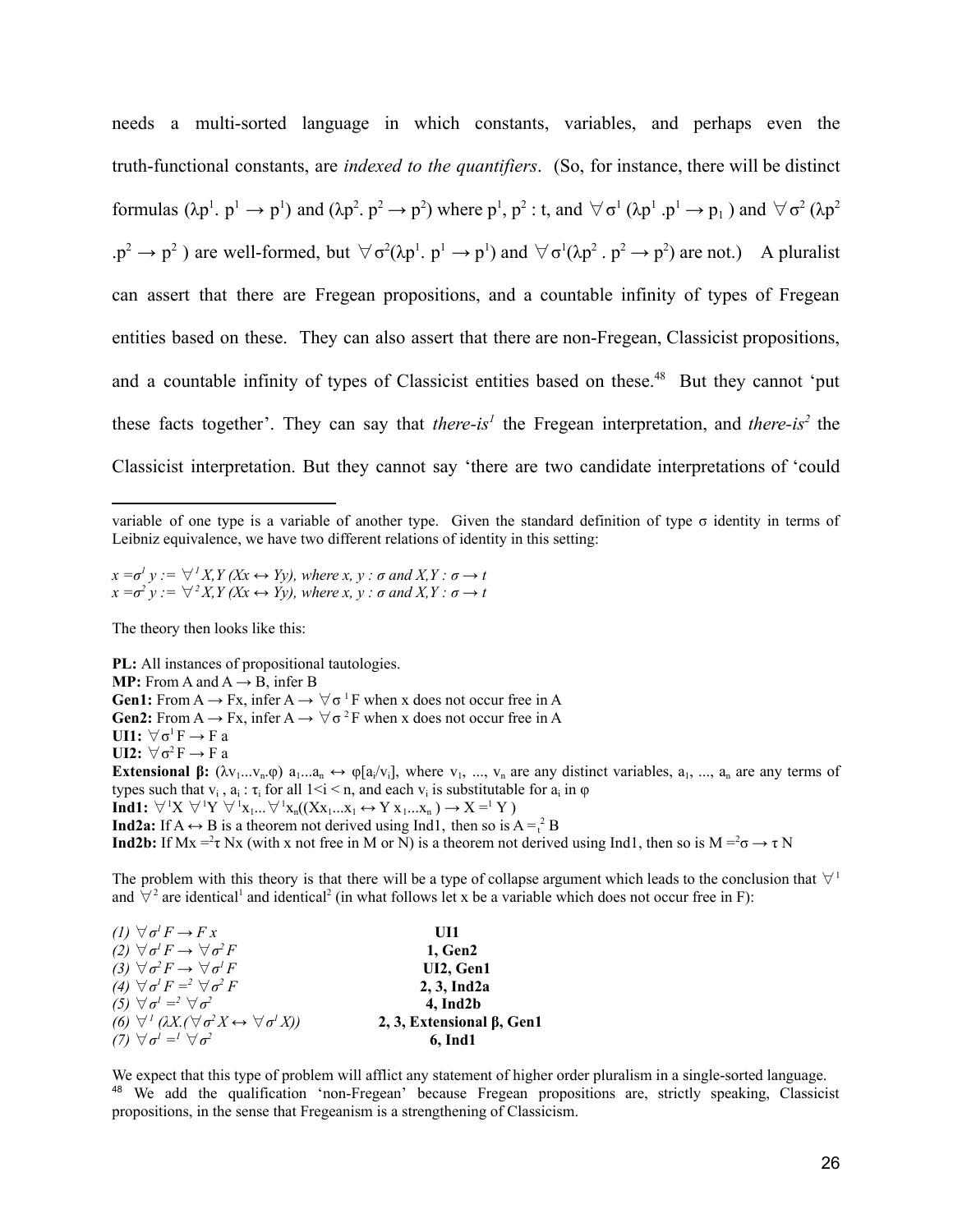have been". In order to say this, they would need to mix indices, as in:  $\sim \forall l \sim ((t \rightarrow t) \rightarrow t) X^l \sim \forall l$  $2\text{-(}(t\rightarrow t)\rightarrow t)$   $X^2 \sim (X^1 - X^2)$ . They cannot even say that 'metaphysical necessity is not the most inclusive necessity', *if this is taken to quantify over necessities of different kinds*. In a multi-sorted system, one cannot make such comparisons. In the same way, the set-theoretic pluralist can say that *there-isNF* a non-well-founded set and *there-isZF not*. But they cannot 'put these claims together' without doing violence to their meaning. For instance, if *ZFC* is their metatheory, then any 'non-well-founded' set witnessing the first claim will, by their own lights, be well-founded.

The underlying difficulty in both cases is that one cannot state pluralism about a kind of potential metatheory, like set theory or type theory, using a theory of that kind. Any metatheory will take itself to be broadest. What makes pluralism about foundational theories interesting is exactly that it makes *metatheoretic* concepts framework-relative. Nobody denies that geometric concepts are framework-relative. This is because they can all be realized in a single metatheory, like set theory. *Set-theoretic* pluralism, by contrast, precludes any such stable background arena. From the standpoint of any given set theory, other 'universes' are mere (set) models inside its own *V*.

The upshot is that Higher Order Pluralism, like set-theoretic pluralism, involves a kind of quantifier variantism.<sup>49</sup> The different quantifiers are *not* restricted. So, there is no formal theory in which the Higher Order Pluralist can assert strictness across hierarchies, just as the set-theoretic pluralist cannot compare broadness of sets across the pluriverse (more on this

 $49$  Although quantifier variantism in the first-order setting has been discussed at length, quantifiers variantism about higher-order quantifiers seems not to have received the attention that it deserves.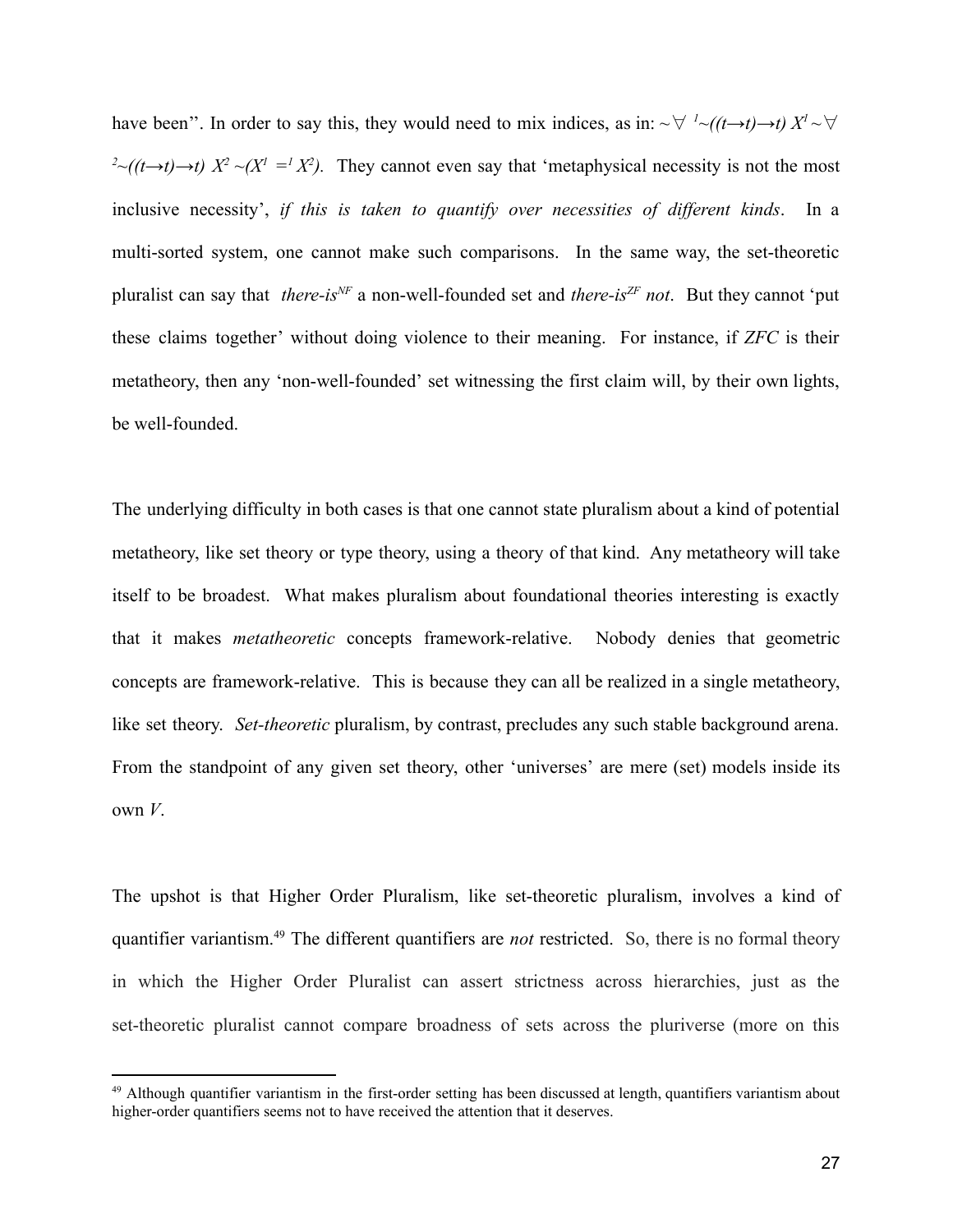shortly). The authentic pluralist claims that *whether a quantifier is unrestricted is perspective (metatheory) dependent*. From the perspective of hierarchy *H*, *H*'s quantifiers are unrestricted. From the perspective of *H\**, *H\**'s quantifiers are. It is a practical question whether to reason in one hierarchy or the other. One can also discuss both hierarchies, using a multi-sorted theory comprising the theories of *H* and *H\**. But this cannot be from the *perspective* of *H* or *H\**. 50

Here is a picturesque way to characterize the pluralist's position (again, on analogy with set-theoretic pluralism). Consider a higher order theory, *H*. We adopt the language of *H*. We reason in it. We assert that it is true (in an expanded theory sufficient to define truth in *H*). We get it right. Then we consider a different theory *H\**. We adopt *its* language. We reason in it. We assert that it is true (in an expanded theory). And we get it right again! The idea is that for a vast swath of such theories -- very roughly, theories that are consistent with the class of non-modal claims about which we are monist -- we may do this, and be right each time. So, one can construe our slogan that there are many candidate interpretations of higher order claims as shorthand for the claim that one can jump into different theories and assert that they are true of their intended subject matter, and be right, in this way. <sup>51</sup> Of course, this is nothing like a *formal*

<sup>&</sup>lt;sup>50</sup> This kind of metaetheoretic perspectivism is resonant with the ethical relativism of Rovane [2013], and the fragmentalism about time developed in Fine [2006].

<sup>&</sup>lt;sup>51</sup> Like Balaguer's and Hamkins's formulations of set-theoretic pluralism, our formulation of Higher Order Pluralism leaves open exactly how generous the pluriverse is, or even whether it has an exact extent (setting aside some constraints yet to be introduced) (Balaguer claims that any mathematical structure that could exist does exist, but says incongruent things about what makes for a possible mathematical structure. See Clarke-Doane [2020, n. 4]. Hamkins relies on examples of universes to give a feel for the scope of his pluriverse.) Where to draw the line requires principles. The natural option in both cases is classical consistency -- or, rather, classical consistency with select truths about the actual world. But even here one might wonder why we should preclude non-classically consistent (or non-trivial) theories (Priest [2012]. (Note that, paraconsistent logics of the sort advocated by Priest generatue peculiar problems. It is paraconsistent with claims about the actual world with respect to which we want to be monists, like that Biden is president, that Biden is not president. This means, for instance, that if one accepts paraconsistent logics as legitimate, then the 'kernel' of invariant truths must also rule out odd iterations of negations of invariant truths. More on the kernel idea below.) We do not discuss such principles in this article. However, we argue for some elsewhere. See Clarke-Doane  $[2019 \text{ Sec. 8}]$ ,  $[2020, 3.5 \& 6.2]$ , and  $[In$  Progress, 4.4] and McCarthy [In Progress].)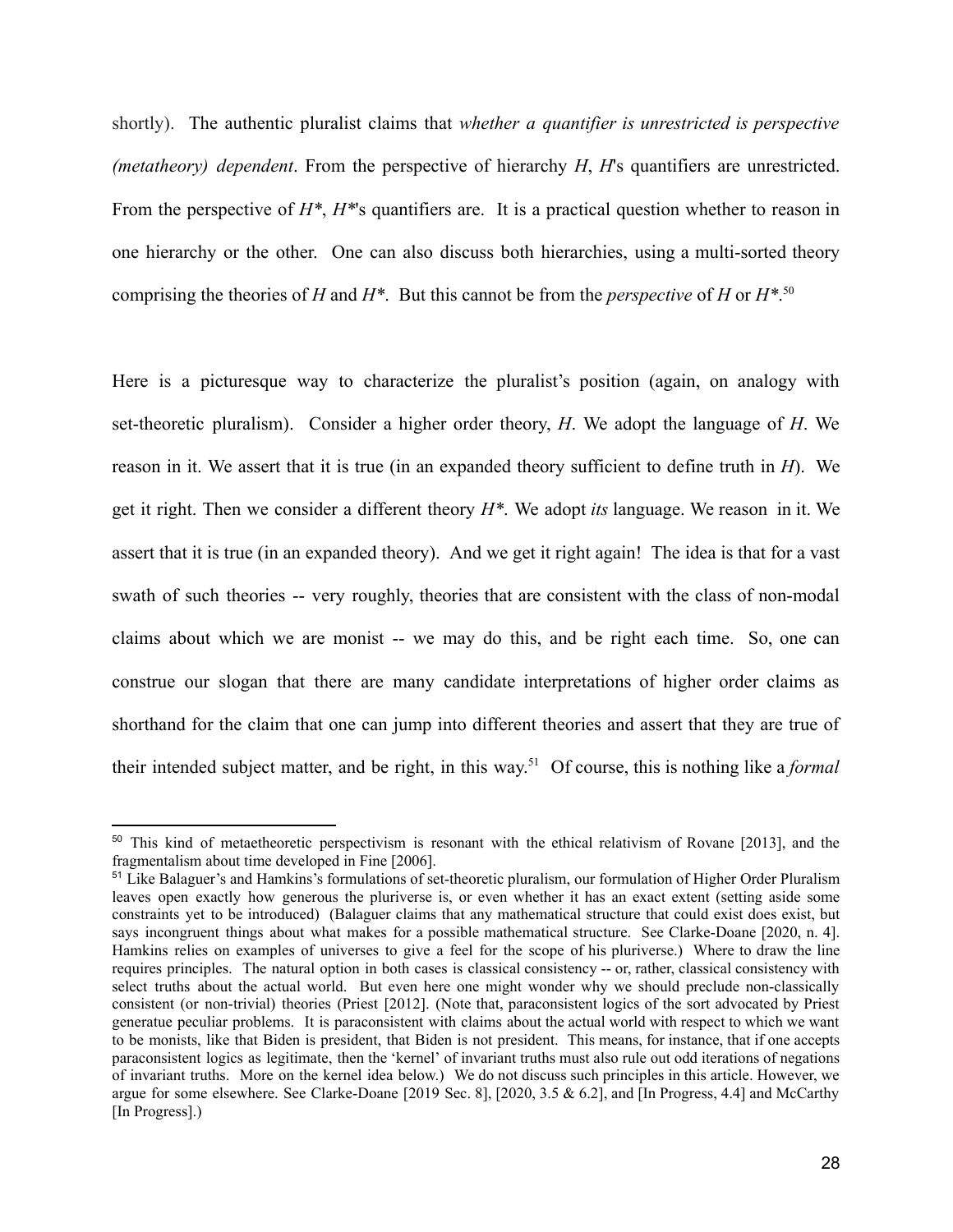theory. As Balaguer [1998, 6] and Hamkins [2012] emphasize in the set-theoretic case, *part and parcel to pluralism is that it cannot be formalized*. Any formalization would violate the intended meaning, either because it would privilege a universe or because it would invite pluralism about pluralism. (In this respect, pluralism resembles ultrafinitism (Gaifman [2012, Sec. 2.1]. But whereas the pluralist takes formal resources to be *insufficiently* powerful, ultrafinitists take them to be too powerful to be meaningful.) Such a position will be unsatisfying to those with monist sensibilities. But we are not trying to convince modal monists to be pluralists. We are arguing that modal pluralism is 'a *consistent* position' [Koellner Manuscript, 22, italics in original].

In sum, we may distinguish four positions:

(I) Higher Order Monism plus modal monism (the claim that there is a broadest kind of necessity).

(II) Higher Order Monism, plus modal pluralism (the claim that there is not a broadest kind of necessity)

(III) Higher Order Pluralism, plus modal monism.

(IV) Higher Order Pluralism, plus 'there is a broadest necessity' does not hold in every hierarchy.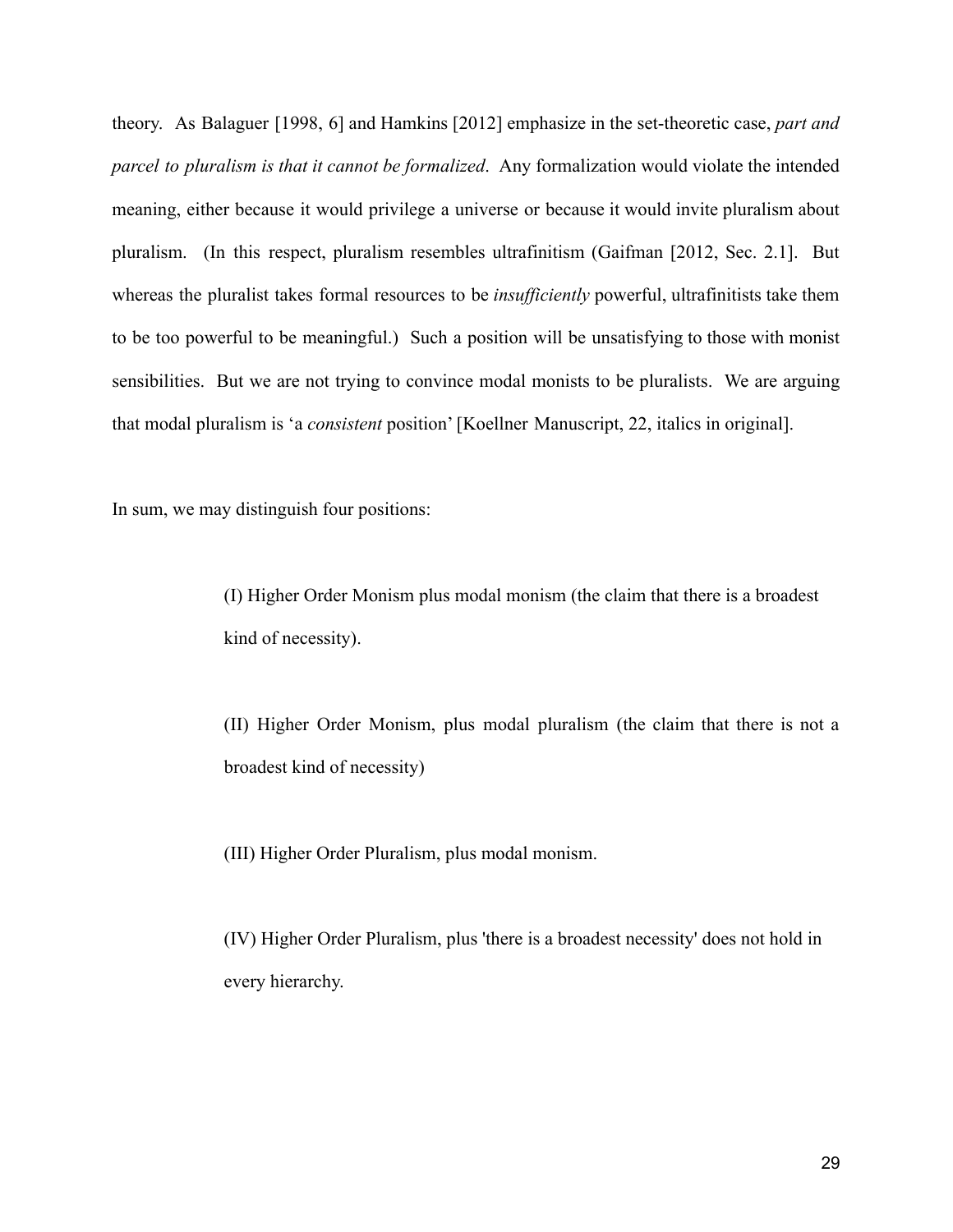We are defending (IV), and arguing against (I). We claim that (II) does not do justice to modal pluralism (just as set-theoretic pluralism against the background of a weak, even indefinitely extensible, concept of set does not do justice to set-theoretic pluralism). And we claim that (III), while apparently coherent (it could be that 'there is a broadest necessity' holds in every hierarchy), is simply false. It fails, for example, in hierarchies in which the aforementioned Extensibility principle holds.

### VI. Objections and Replies

Having elaborated on the content of Higher Order Pluralism, let us consider objections to the view. The obvious objection is that there may be a *broadest hierarchy* in the pluriverse of hierarchies (assuming that these can be ordered by broadness<sup>52</sup>). In other words, there may be a broadest interpretation of the higher-order vocabulary. This would seem to serve the purpose of the Higher Order Monist's unique interpretation. Indeed, an analog of this worry is familiar from the set-theoretic case. As Martin puts it, "[t]he models postulated by [pluralist] determine a canonical maximal set-theoretic structure, the amalgamation. If one takes those models seriously, then one should regard this canonical structure as the true universe of sets" [2001, 14]. The problem with this argument is that it assumes that we can meaningfully compare competing concepts of set. The difficulty, alluded to above, is that, in order to make the comparison, we must appeal to such a concept [Clarke-Doane In Progress, 4.4]! So, the real conclusion is only that "*within any fixed set-theoretic background concept* [Hamkins, 427, italics in original]" there

 $52$  To give a feeling for what this might mean consider the following simple case. Suppose that a pluralist held that there was a definite domain of individuals, and a definite domain of propositions which were shared by all of the typed hierarchies they accepted. Then their pluralism would consist in what higher order entities - typed functions they took there to be based on these two domains. They would take there to be no 'objective' answer to this (in the sense that there is no objective answer to the Parallel Postulate question). This is analogous to a pluralism about *impure* set theory. In this scenario we might say that a hierarchy is broader than another just in case each of its higher order domains contain the corresponding domains of the other. (We do *not* endorse this kind of pluralism!)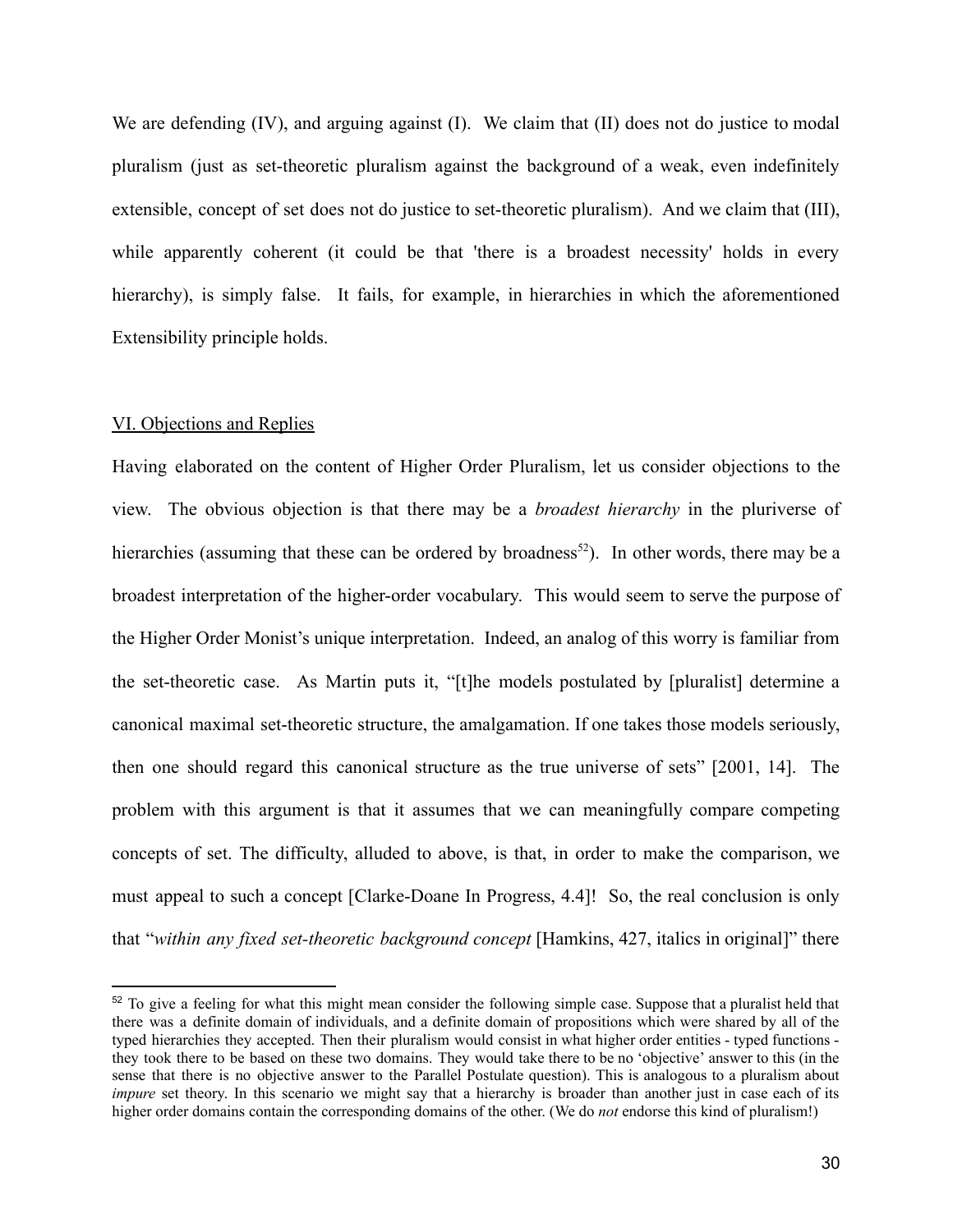is a broadest concept of set. It is not that there is a broadest concept *independent* of choice of set-theoretic background. The higher order situation is the same. It may fail to be true that there is a broadest interpretation of the higher order language (in the sense of IV above), even if *relative to some chosen one*, there is. Any argument that there is will take place against a background interpretation.<sup>53</sup> <sup>54</sup>

Of course, even if one could meaningfully compare typed hierarchies, it would not follow that there was a broadest such hierarchy for the reason that we pointed out at the end of Section II. Consider the case of logical pluralism. Again, the monist might argue that the union of all logical possibilities, for any kind of logical possibility accepted by the pluralist, gives a most inclusive kind of logical consistency. Even bracketing the problem that one must assume a logic to make the comparison (which is like the one above), the argument assumes that the plurality of accepted kinds of logical possibility is fixed. As the quotation from Beall and Restall illustrates, a pluralist may hold that, for any alleged most inclusive kind of logical consistency, there is a more inclusive one. In that case, while it might be 'objectively' true that a given kind of logical consistency is broader than another, there would be no final court of appeals for logical questions. The situation would be like the one in which there is a unique, but indefinitely extensible, hierarchy of sets. A limited version of the pluralist critique would survive.

<sup>&</sup>lt;sup>54</sup> Again, the objection that Higher Order Pluralism requires a metatheory, and any such theory will itself engender a maximal higher order hierarchy, is question-begging in a similar way. As in the set-theoretic case, any metatheory takes itself to be maximal. Every set theory amounts to a metatheory, a model theory in which to discuss theories, with its own interpretation of, e.g., higher-order quantification. But not even the staunchest critics of set-theoretic pluralism take *that* to show that set-theoretic pluralism is false. As Koellner puts it, "the...argument is circular….[It] just presupposes in the meta-language what one set out to establish" [Manuscript, 11]. Indeed, Koellner has in mind here the most radical form of the view that he considers, according to which, roughly, *every* first-order consistent set-theory is true of its intended subject. This even includes set theories that 'disagree' with us about finiteness -- and, hence, consistency, theories themselves, well-formed formulas, and syntax more generally. <sup>53</sup> The difficulty is glaring if logical notions are themselves modal. What follows from what even *relative to a logic* is *itself* relative to a logic (Shapiro [2014, ch. 7]. So, if commonplace logical pluralism is true, and logical notions are modal (as discussed in Section IV), then there is certainly no stable fact as to the breadth of a kind of possibility.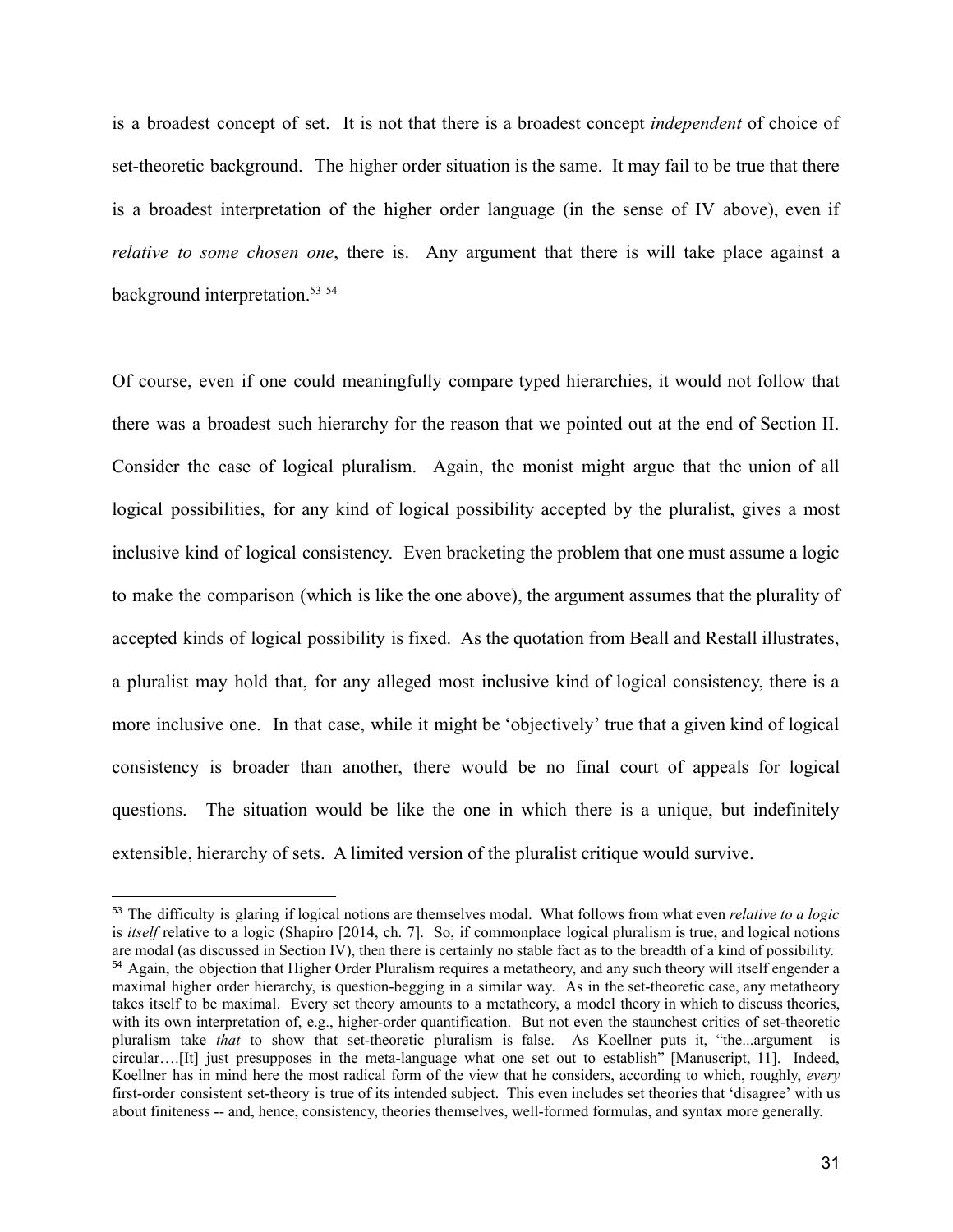Perhaps there is a variation on the above criticism, however.<sup>55</sup> It might be thought that propositions would have to be incredibly fine grained in order to support all of the kinds of possibility that we believe in. The background logic would be absurdly weak, too weak to prove the claims that we make in this paper. This is a higher order variant of what Koellner [Manuscript] calls the 'Problem of Articulation'. However, this criticism misunderstands Higher Order Pluralism. It is like interpreting set theoretic pluralism as the view that there is a single background kind of set, and all of the kinds of set that the pluralist talks about are restrictions of it (e.g., Gödel's constructible sets).<sup>56</sup> From a Higher Order Monist perspective, adopting higher order logic requires thinking that it governs everything. From a Higher Order Pluralist perspective, adopting such a logic is to 'jump' into a hierarchy and reason inside it -- as the set-theoretic pluralist holds that adopting a set theory is to jump into a set theory and reason inside it.<sup>57</sup> One does not thereby *restrict* the one true hierarchy. There is none! A pluralist 'living' in the hierarchy agrees with the monist that its logic governs everything. But there is a difference. A monist can mimic this phenomenon when jumping into hierarchies that are proper parts of theirs, governed by stronger logics. But they cannot adopt *weaker* logics, and jump into 'outer hierarchies' of theirs. This is like the fact that the set-theoretic monist can jump into Gödel's constructible universe, but cannot jump into a forcing extension of Gödel's 'one true V'.

From what meta-theoretic perspective, though, do we make the claims we make in this paper? Well, as we have emphasized, the whole point of pluralism, in both the set-theoretic and

<sup>&</sup>lt;sup>55</sup> Thanks to Juhani Yli-Vakkuri for pressing us on this.

<sup>&</sup>lt;sup>56</sup> This is, in fact, how Field appears to advocate understanding the view in his [1998]. Nolan [2011] could be interpreted as advocating a similar picture in the modal case.

<sup>57</sup> Hamkins uses the 'jump' language in the set-theoretic case. See, e.g., [2012, 417].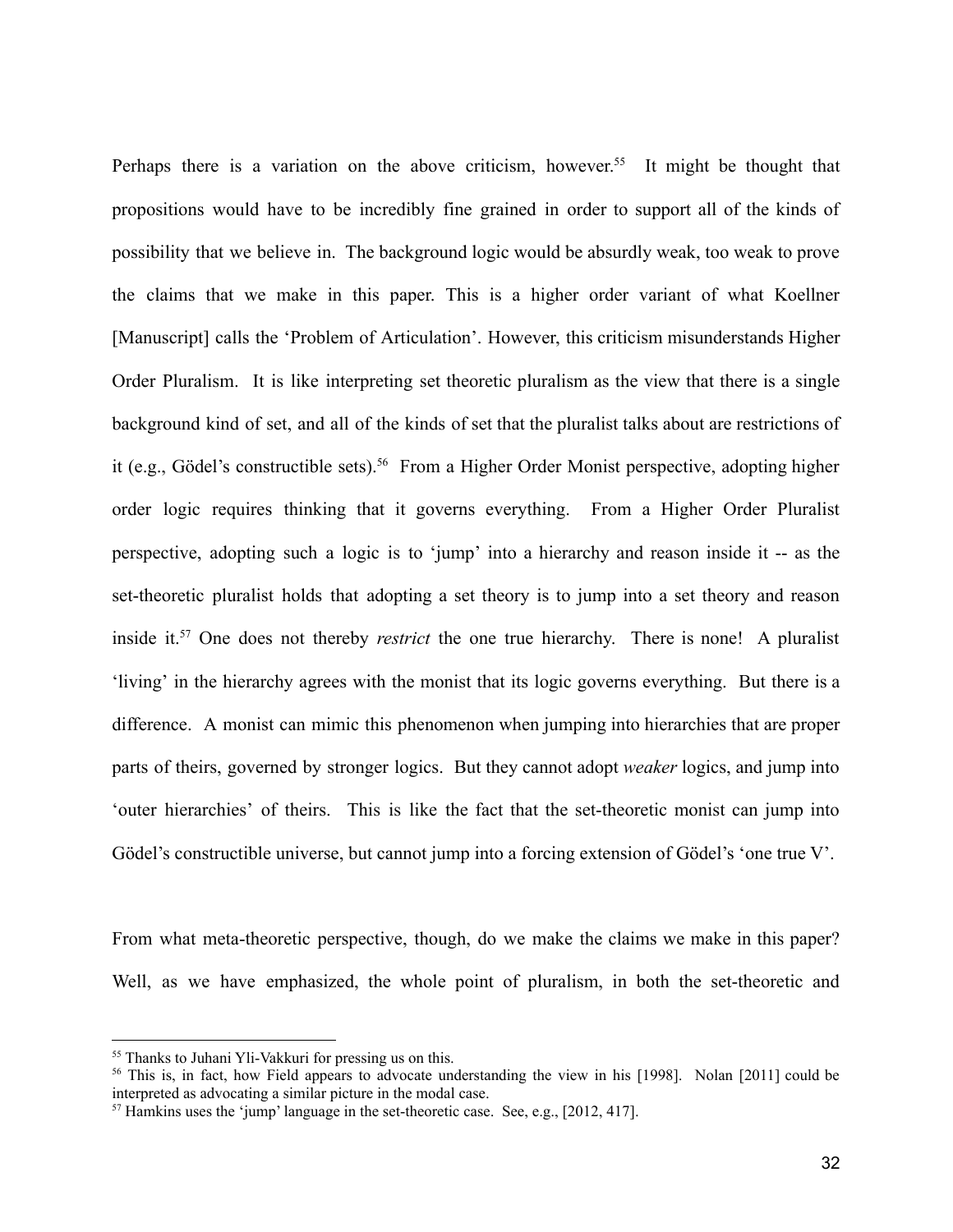higher-order contexts, is that there is no formalizable theory which gives the one true story of the subject. There is no privileged perspective on the sets or higher-order entities, respectively. Nevertheless, *ZFC* set theory (with classical logic) suffices to make most claims that a Higher-Order Pluralist might want to make (as it does in the set-theoretic case). *ZFC* is an expressively powerful and versatile theory which allows us to talk about set-theoretic representations of a wide swath of higher order typed hierarchies. For the pluralist, discovering that *ZFC* proves that different higher order theories have models tells us more than just that they are consistent (insofar as they think that *ZFC* is). The Higher Order Pluralist, like the set-theoretic pluralist, takes this to show (with the caveats below) that the theories have intended models -- i.e., that they are true of their subject. This is like the conclusion that geometers drew from the realization that hyperbolic geometry could be interpreted in Euclidean geometry. They gave up on the idea that Euclidean space was the 'one true geometry', with hyperbolic space just a simulation within it (Hamkins [2012, 425-6]. Both geometries stand on their own, true of their subjects. Geometers now ascribe the same status to geometries generally.

Of course, we do not maintain that the higher order entities in typed hierarchies *are ZFC* sets, any more than the set-theoretic pluralist claims that, say, Quine's non-well-founded sets are *ZFC* sets. We claim that they have models in *ZFC*, and, therefore, intended ones -- i.e., that they are true of their intended subjects. To be sure, this last claim cannot be made in *ZFC*. <sup>58</sup> One cannot define truth for a theory in a language other than that of set theory in a set theory. Again, the set-theoretic case is analogous. When the set theoretic pluralist adopts *ZFC* and proves that *NF* has a model (if she can!<sup>59</sup>), concluding that *NF* has an intended model -- that *NF* is true of its

<sup>58</sup> Thanks to Juhani Yli-Vakkuri for pushing us on this point.

<sup>&</sup>lt;sup>59</sup> The relative consistency of *NF* is still officially an open problem. But experts seem to be converging on a view. See: <https://mathoverflow.net/questions/132103/the-status-of-the-consistency-of-nf-relative-to-zf>. (Coincidentally,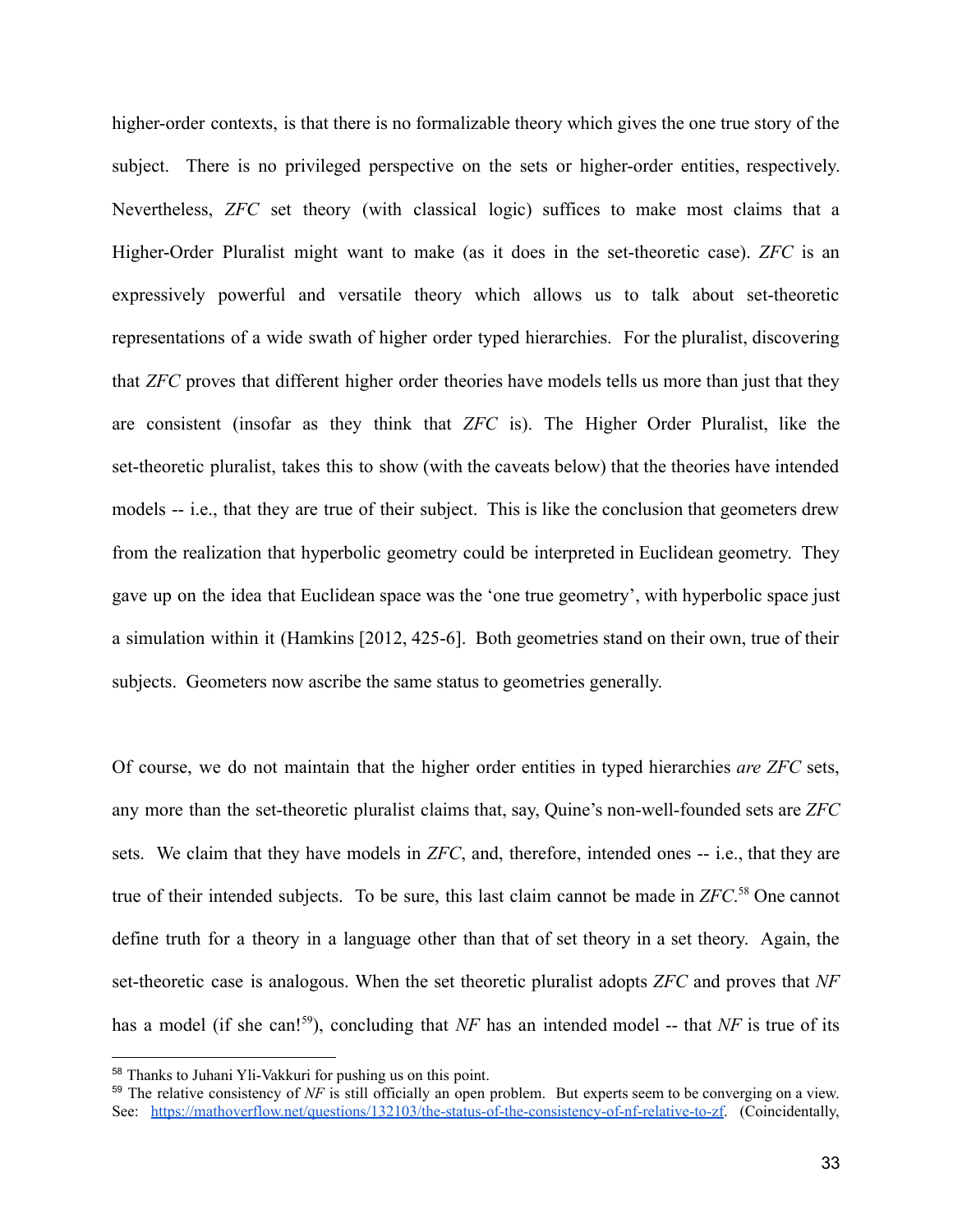subject -- this claim cannot be made in the language of *ZFC*. One cannot define truth for *NF* in *ZFC*, if one thinks that *NF* and *ZFC* are in different languages, as the pluralist does. What the set-theoretic pluralist *can* do is shift their metatheory. They can observe in *ZFC* that *Con(NF)*. They can then jump to *NF+*, where *NF+* is *NF* plus resources sufficient to give a theory of truth for *NF*. In NF+ they can claim that *NF* is true. (In switching metatheories, they of course use 'true' ambiguously. The truth predicate is different in the different metatheories.) As indicated in Section V, we are doing something analogous. We conclude in *ZFC* that a higher order theory *H* has a model (and satisfies some further constraints to be mentioned). We then jump into H+, where  $H^+$  is a theory sufficient to define truth in  $H$ , and assert in  $H^+$  that  $H$  is true. This obviously assumes that there are different higher order languages -- different higher order quantifiers and so on. But, again, that is what the Higher-Order Pluralist maintained all along.

A different kind of worry is that there *must* be a broadest hierarchy, on pain of the Russell-Myhill paradox (Russell [1902/1996, Appendix B], Myhill [1958]. This is usually taken to establish that there is an upper bound on the grain of propositions. The thrust of the argument is that the structured view of propositions is the broadest conceivable picture, and that it is classically inconsistent.<sup>60 61</sup> Hence, propositions cannot be structured. In the present context, one might take

consistency-in-a-logic claims are among those abouts which we are monists, bracketing the fact that one must assume a logic to check those claims. So, we are monists about the natural number structure, but logical pluralists. See Clarke-Doane [2020, Sec. 1.6, 3.5, & 6.2] for the rationale.)

<sup>&</sup>lt;sup>60</sup> The structured view of propositions says that for all XY, for all xy (Xx=Yy -->X=Y & x=y).

 $61$  Here is a loose version of the argument, which Dorr presents in [2016]. Choose some arbitrary proposition p, say that snow is white. Let a heteropredicative proposition be one that predicates of  $p$  some property that it itself lacks. Now consider the proposition that  $p$  is heteropredicative, call it  $q$ . Is  $q$  heteropredicative? If not, then  $q$  must have every property that it predicates of  $p$ , and in particular the the property of being heteropredicative; contradiction. So q is heteropredicative: it predicates of  $p$  some property  $f$  that it,  $q$ , lacks. This  $f$  cannot be the property of being heteropredicative, which, as we have just seen,  $q$  does not lack. So, there must be two distinct—and indeed non-coextensive—properties which this single proposition q predicates of  $p$ . Dorr offers the following spin on this. "The argument is essentially Cantorian: one can think of the conclusion as saying that the domain of properties of propositions is larger than the domain of propositions, so that there can be no one-one correspondence between the two domains, and in particular the relation of being a property f and a proposition q such that  $q$  is  $f(p)$  cannot be one-one as required by Propositional Structure [2016] 28-30)."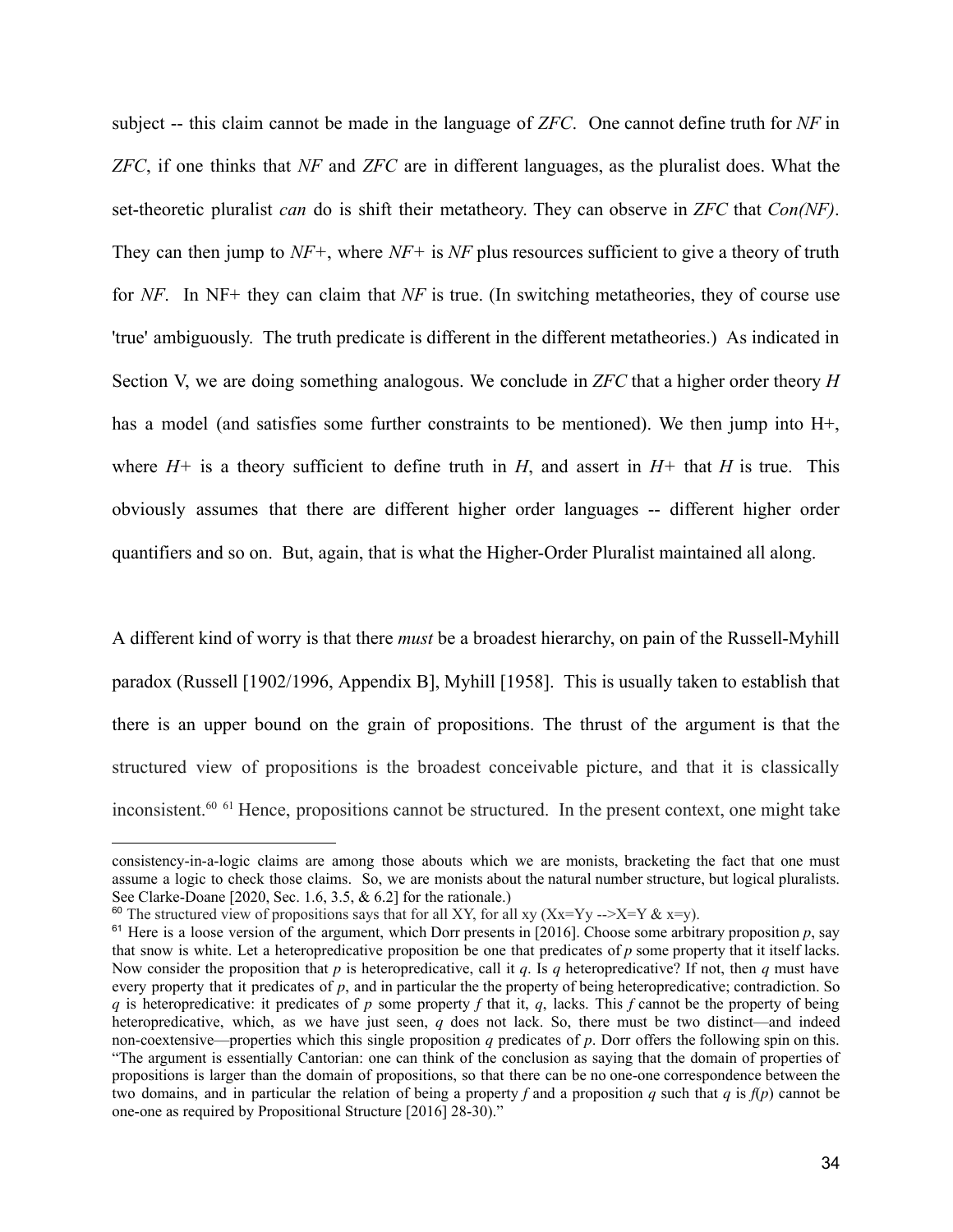this to undergird an argument that there is a broadest hierarchy, if one thinks that the grain of propositions in a hierarchy amounts to its broadness. However, this is not a tenable view. There are many axes other than the grain of proposition along which hierarchies can differ, and these differences would also seem to bear on the relative broadness question. One of these axes is the domain of individuals (things of type *e*) -- different hierarchies can have distinct domains of individuals. In particular, different hierarchies can differ on what *merely possible* individuals there are. Suppose that *H* is a predicative hierarchy in which propositions are structured.<sup>62</sup> Now consider a proper inner hierarchy *H\** of *H*, in which the propositions are also structured, and whose domain of individuals is a proper subset of the domain of individuals of *H*. It would be very odd to take *H\** to be the broadest hierarchy, simply in virtue of its having structured propositions, given that it is a proper inner hierarchy of *H*! The pluralist does not believe that there is a unique collection of all possible individuals $63$  -- there simply is no hierarchy which contains all of the individuals in every other hierarchy. So, there will be another hierarchy *H#* which stands to  $H$ , as  $H$  stands to  $H^{*,64}$  And so on forever. Or suppose that we amend the above example so that *H* is a full impredicative hierarchy in which propositions are close to being structured. Suppose that  $H^*$  is a predicative inner hierarchy of  $H$ , in which all of the entities which 'made' the propositions in *H* not fully structured are removed. It would, again, be very strange to conclude that *H\** is broader than *H* just in virtue of its having structured propositions!

To compound matters, note that hierarchies in which propositions are structured may differ on the grain of other higher order entities as well. For instance, consider two predicative hierarchies

<sup>&</sup>lt;sup>62</sup> Structured propositions are consistent in a predicative hierarchy. See [Walsh 2016].

<sup>&</sup>lt;sup>63</sup> See Rayo [manuscript] for details on this point.

 $64$  We would not even accept that all structured hierarchies are broader than non-structured hierarchies. A hierarchy *H* which does not have fully structured propositions may have a predicative inner hierarchy *H\** in which propositions are fully structured.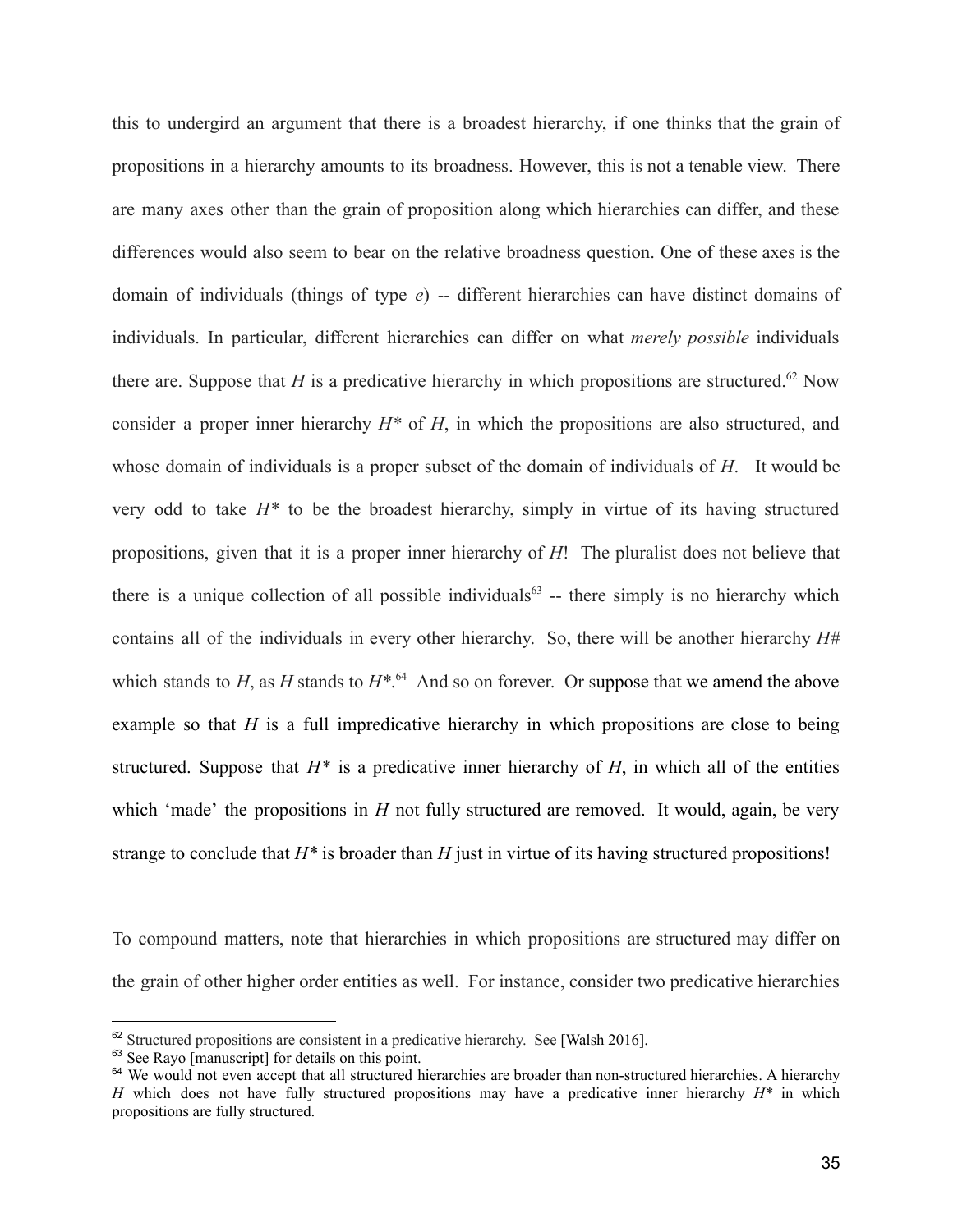*H* and *H\**, in which the propositions are fully structured. In *H\** all of the higher order domains are individuated extensionally. In *H* they are individuated by metaphysical equivalence. Again, it would be bizarre to claim that *H\** is broader than *H* just by virtue of having structured propositions. However, if pluralism is true, then there will be a hierarchy *H#* in which higher order entities are individuated by a finer kind of necessary equivalence than metaphysical equivalence, which stands to *H*, as *H* stands to *H\**. So, structured propositions are not the end all of broadness. *Even if we could meaningfully compare hierarchies* -- something that, to repeat, we cannot see how to usefully do -- having structured propositions would not seem to be definitive.

Perhaps the impulse behind some of the objections above is that Higher Order Pluralism leads to *reality* pluralism. In particular, propositional pluralism seems to engender pluralism about facts. And is that not tantamount to pluralism about whether it is the case that P, for arbitrary P? It is not. Yes, the Higher Order pluralist accepts a plurality of different interpretations of the higher order language, in which there are a diverse array of modal facts, facts about the grain of propositions and higher order entities, and even some facts about the cardinality of domains. But this does not mean that there are no facts that hold under every interpretation. The pluralist may hold that all of the true higher order theories agree on a kernel of non-modal facts. Those facts may be invariant. What is true is that the non-modal kernel must correspond to propositions of different grains across the pluriverse. For instance, it may be true in every hierarchy that Biden is president and that 2+2=4. But this will correspond to one proposition in an Extensional hierarchy, and a different proposition in a more fine grained Boolean hierarchy. (This is, again, like the set-theoretic case, where different universes at most agree on *sentences*.) What matters is that there is non-modal agreement among the interpretations. To repeat, such facts cannot be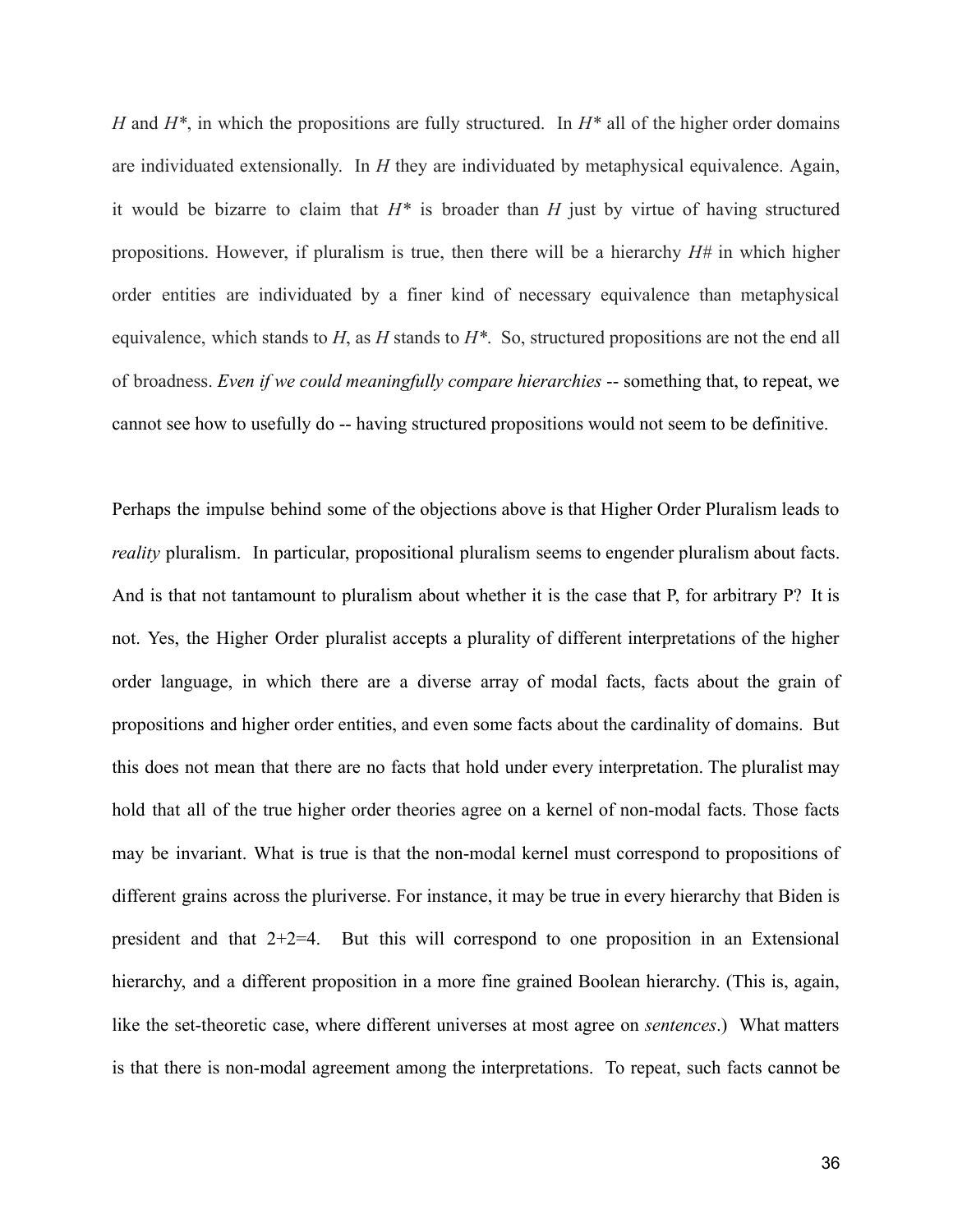*identified* with propositions because these are not shared between interpretations. Indeed, we deny that such facts -- e.g., that Biden is president -- are entities of some type over and above the different kinds of proposition. There is the Fregean proposition that Biden is president, the metaphysical proposition that Biden is president, and so on, not some further entity *that Biden is president*, to which they all bear a relation. Rather, given a non-modal language, like the language of fundamental physics, each of the interpretations satisfies the same sentences. The resulting theory is analogous to that of set-theoretic pluralism in the context of *impure* set theory. 65

Are there any other objections to modal pluralism, the context of higher order logic? There are certainly surprising *implications* of the view (the view would be quite boring if this were not the case!). Higher Order Pluralism implies a kind of pluralism about content. There are various contents of assertion, belief, doubt, and so forth corresponding to the various typed hierarchies.<sup>66</sup> We could make this explicit by indexing propositional attitude predicates to different hierarchies. The idea can already be illustrated in the first-order context. Suppose that we think of the content of a sentence as the set of worlds in which it is true. Then, of course, we get different notions of content depending on whether we consider, say, the (first-order) logically possible as opposed to metaphysically possible worlds (holding fixed the modal logic). Orthodoxy has it that the *real* content is the second set, not the first (Stalnaker [1984]. But what turns on this

<sup>&</sup>lt;sup>65</sup> According to the development in McCarthy [In Progress], while there is just one Biden, there are many properties of being president. For instance, there is the Fregean property of being president, and the metaphysical (identified up to metaphysical equivalence) property of being president. According to the Fregean picture, being (the US) president (at this moment), and being Joe Biden are the same property. According to the metaphysical picture, they are distinct. However, even if one accepted monism about properties of individuals, one could still be a pluralist about propositions.

<sup>&</sup>lt;sup>66</sup> Does this not imply that  $\sim$ (Biden is president = Biden is president)? (Thanks to Jin Zeng for the question.) Again, if one wants to talk about different hierarchies, then one had better use a multi-sorted higher order language! Then, on any of the available disambiguations,  $\sim$ (Biden is president = Biden is president) will be false. Of course, for ordinary purposes, one hierarchy suffices, just as one universe of sets suffices for ordinary mathematical purposes.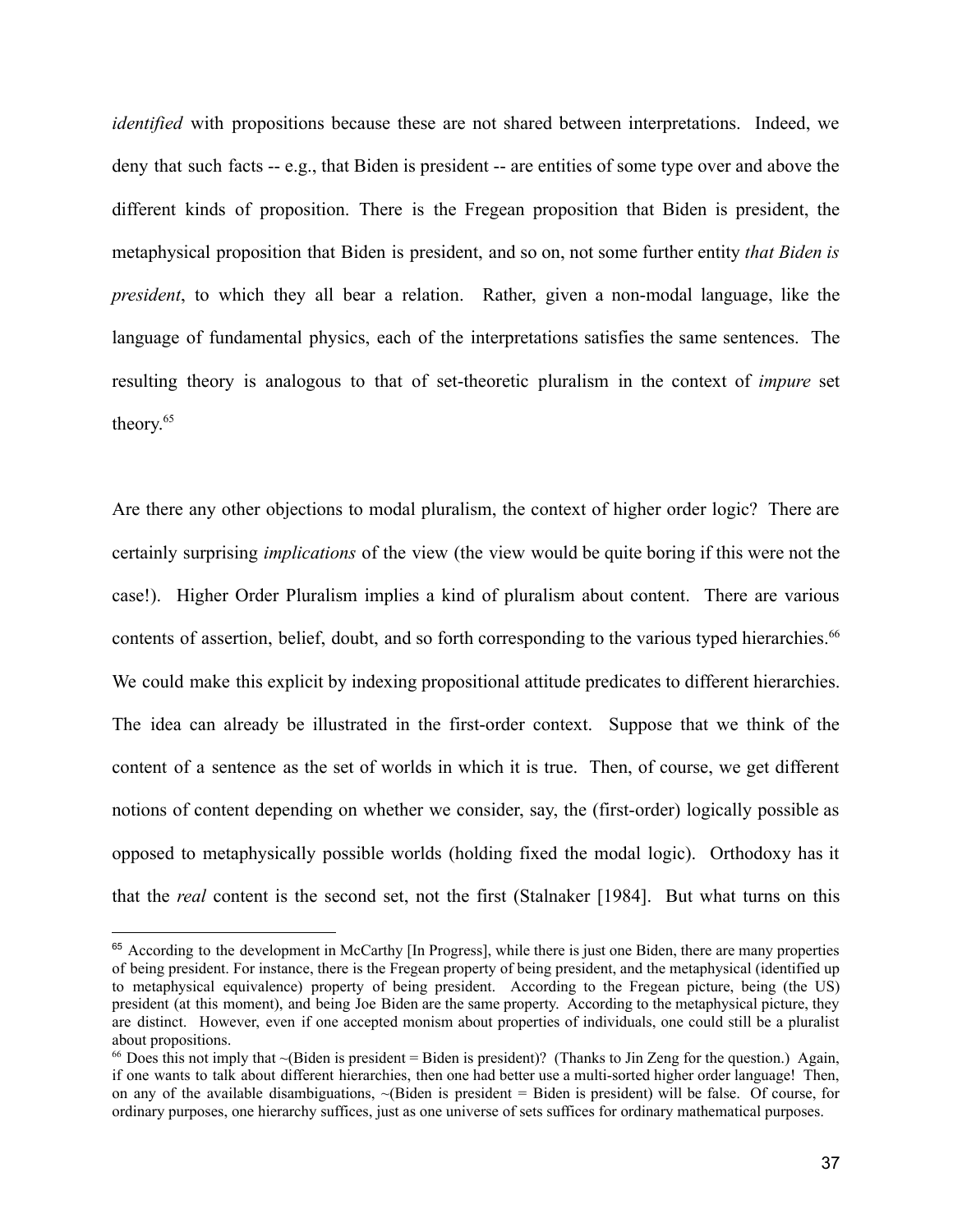except how select academics use 'content'? If there are sets of metaphysically possible worlds (understood as abstract objects), then there are sets of logically possible worlds, and there is nothing to preclude us from introducing terms to single the latter out. We can say  $\exists$  Metaphysical the proposition that snow is white, and ∃Logical the proposition that snow is white. Each of these may be expressed by the sentence 'snow is white'. In general, for every sentence, we bear relations to countless propositions of as many kinds. This too is part and parcel to Higher Order Pluralism.<sup>67</sup>

#### VII. Conclusion

We have defended a simple argument that modal metaphysics is misconceived. Unlike Quine's, this does not require that modal questions are unintelligible. It requires that there are different candidate interpretations of the predicate 'could have been' giving intuitively opposite verdicts on modal questions, none of which is broadest, i.e., most inclusive. Modal pluralism is the analog to an increasingly prevalent view about set theory, according to which there are different candidate interpretations of 'is a member of', giving intuitively different answers to set-theoretic questions, none of which is broadest. We showed that the obvious responses to the argument from modal pluralism fail. It is no use arguing that metaphysical possibility is the broadest 'real' or 'objective' kind of possibility, or that it is the most natural kind of possibility, for instance. However, a new response has emerged that purports to prove, in a higher-order logic, that metaphysical possibility is the broadest kind of possibility applying to propositions. We distilled

 $67$  Other surprising implications of modal pluralism, whether married to higher type theory or not, include that there are no objective facts as to what supervenes on what, what counts as an intrinsic property, what the state space of a physical system is, and, arguably, whether one event caused another (or whether an arbitrary counterfactual is true). See Clarke-Doane [2019, Sec, 7], and [In Progress, 4.5]. (Note that there are independent reasons to accept many of these conclusions. For instance, a causal model under an interpretation only represents a situation relative to a space of possibilities. So, if we take this appearance at face-value, actual causation must be relative to a background space of possibilities, even given modal monism. (See McDonald [2021.) Of course, the view that objective causal relations are not needed in basic physics is familiar.)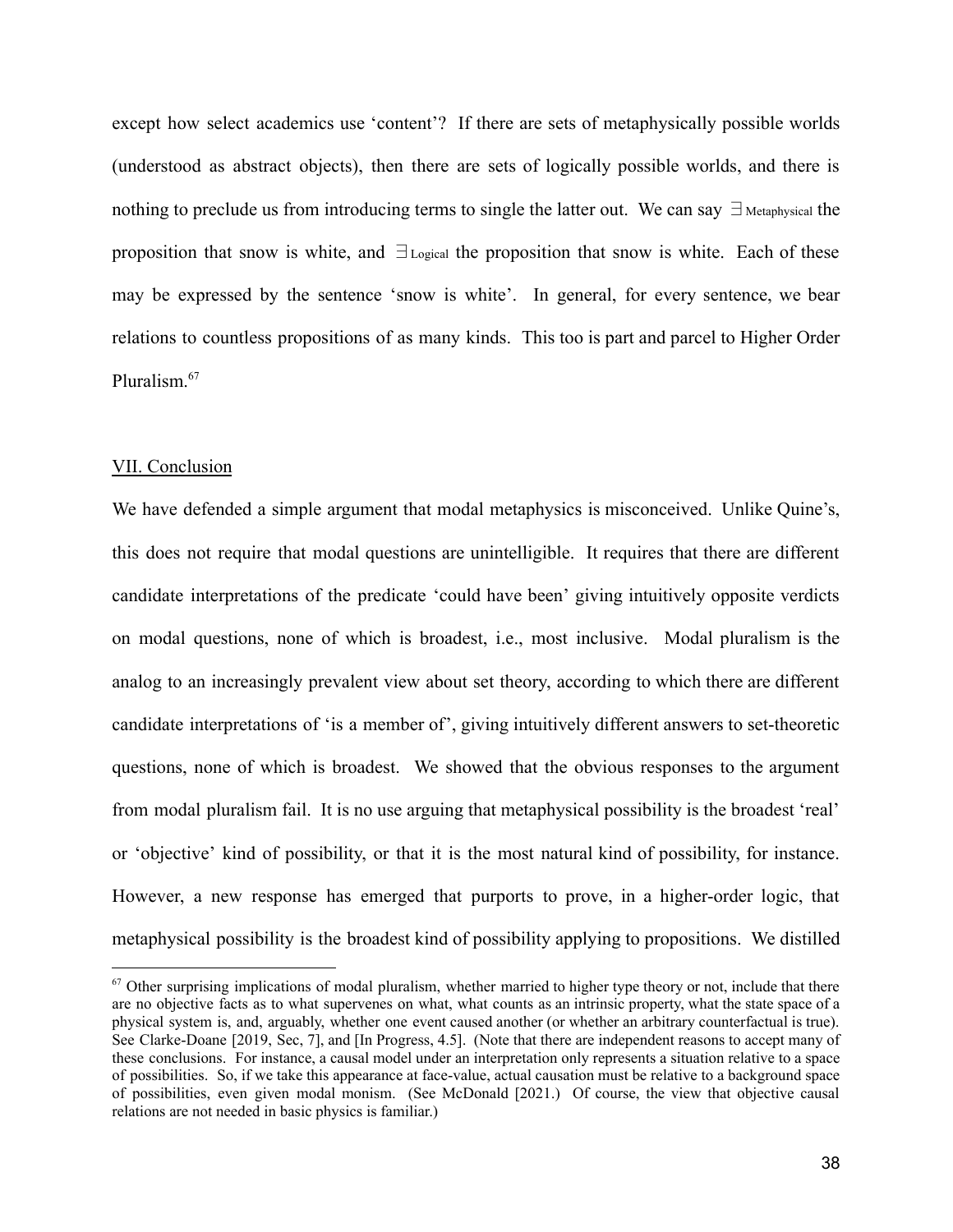two lines of reasoning from the literature, and argued that their import depends on an assumption that pluralists should deny. It depends on the assumption that there is a unique typed hierarchy (or, more carefully, a unique candidate for what higher-order claims could mean) which a modal pluralist, in the context of higher-order logic, may well reject. It might be worried that modal pluralism, so conceived, faces an insuperable problem of articulation, is vulnerable to the Russell-Myhill paradox, or even contravenes the truism that there is a unique actual world. However, we argued that these worries are misplaced. Most of them are simple applications of arguments familiar from the set-theoretic literature -- arguments that are widely agreed to fail.

One may certainly have doubts about modal pluralism, whether of the higher order variety discussed here or not. Modal pluralism is a radical departure from the established views of metaphysicians. It has ramifications beyond modal metaphysics, e.g., for the theory of content. And, in a higher order context, modal pluralism, like set-theoretic pluralism, introduces a kind of perspectivalism about metatheoretic concepts that have long been assumed to be objective (in the sense that, say, geometric concepts are not). Our purpose has not been to argue *for* modal pluralism. We do that elsewhere (Clarke-Doane [2019], [2020] and [In Progress], McCarthy [In Progress]. Our purpose has been to show that what might have appeared, in a higher-order setting, to be proof that modal pluralism is false is ineffective on inspection, like obvious objections to the view.

# Appendix: Logical Possibility

In this Appendix, we sketch two theories of propositional logical possibility, both of which have the consequence that it is logically possible that identities fail.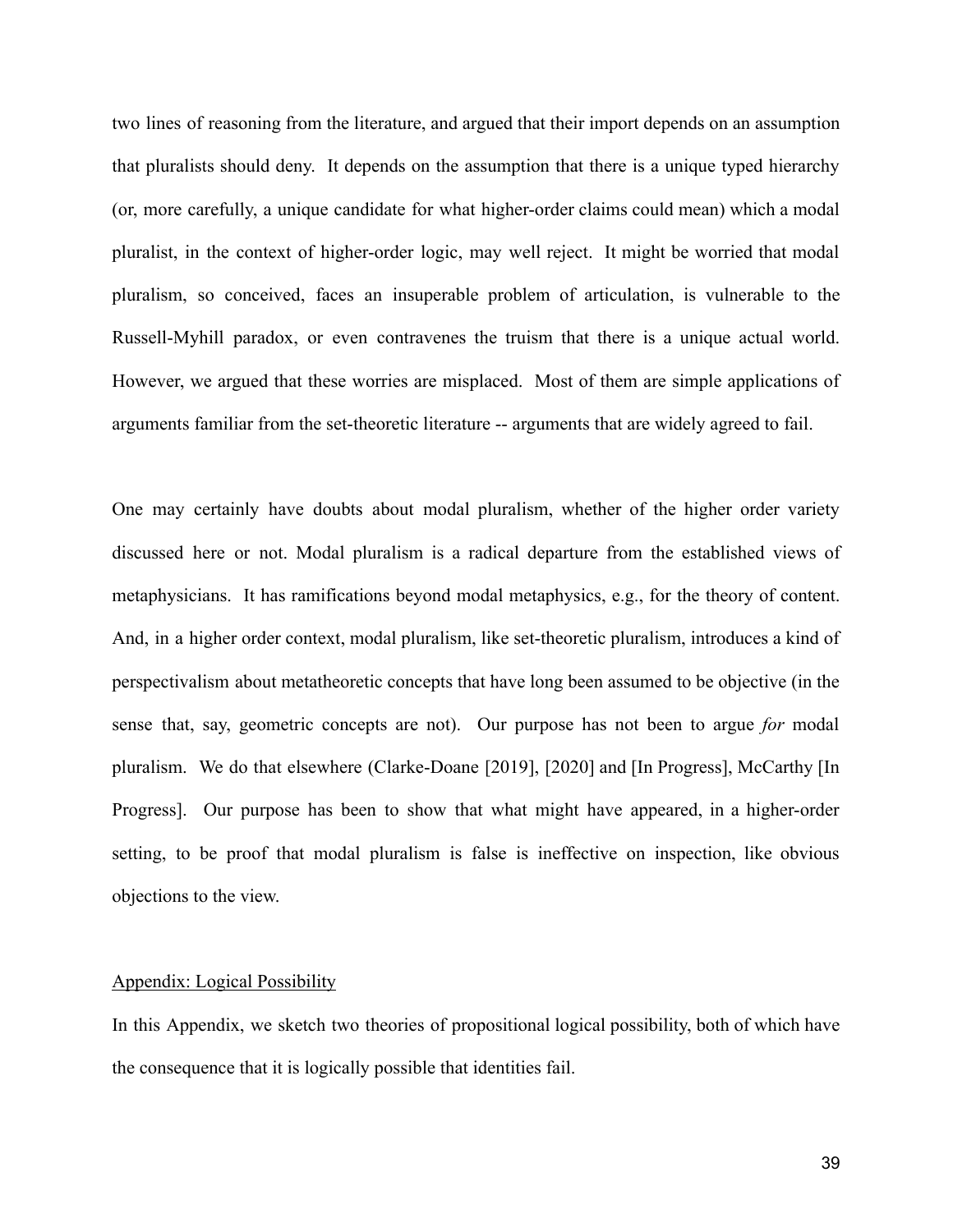Our aim with the first theory is to construct a theory of propositions and a kind of logical necessity which stands to those propositions, as validity in propositional *S4* stands to the sentences which can express them.<sup>68</sup> The signature of propositional *S4* contains the sentential operators  $\neg$ ,  $\wedge$  and  $[]$ , as well as a countable infinity of propositional letters  $p_1$ ,  $p_2$ , ...,  $p_n$ , .... The propositional modal logic *S4* is the result of taking as axioms:

- All of the propositional tautologies
- K:  $\bigcap (A \rightarrow B) \rightarrow \bigcap A \rightarrow \bigcap B)$
- T:  $\prod A \rightarrow A$
- $\bullet$  4:  $\prod A \rightarrow \prod \prod A;$

And closing these under the rules of modus ponens and necessitation. An algebraic frame is a non-empty set of propositions, together with some operations on those propositions. A Boolean algebraic frame is an algebraic frame, in which there is a an element T, and there are two operations, *~* and ∧, on the propositions such that they satisfy the following equations:

- Commutativity:  $p \wedge q = q \wedge p$
- **●** Distribution:  $p \wedge (q \vee r) = (p \wedge q) \vee (p \wedge r)$
- Identity:  $p \wedge T = p$
- Contradiction:  $p \land \neg T = p \land \neg p$
- Equivalence: If  $p \equiv_L q$ , then  $p = q$ , where  $\vee$  and  $\equiv_L$  are defined as follows:
- $p \lor q := \neg(\neg p \land \neg q)$

<sup>68</sup> We clarify what we mean by 'express' below.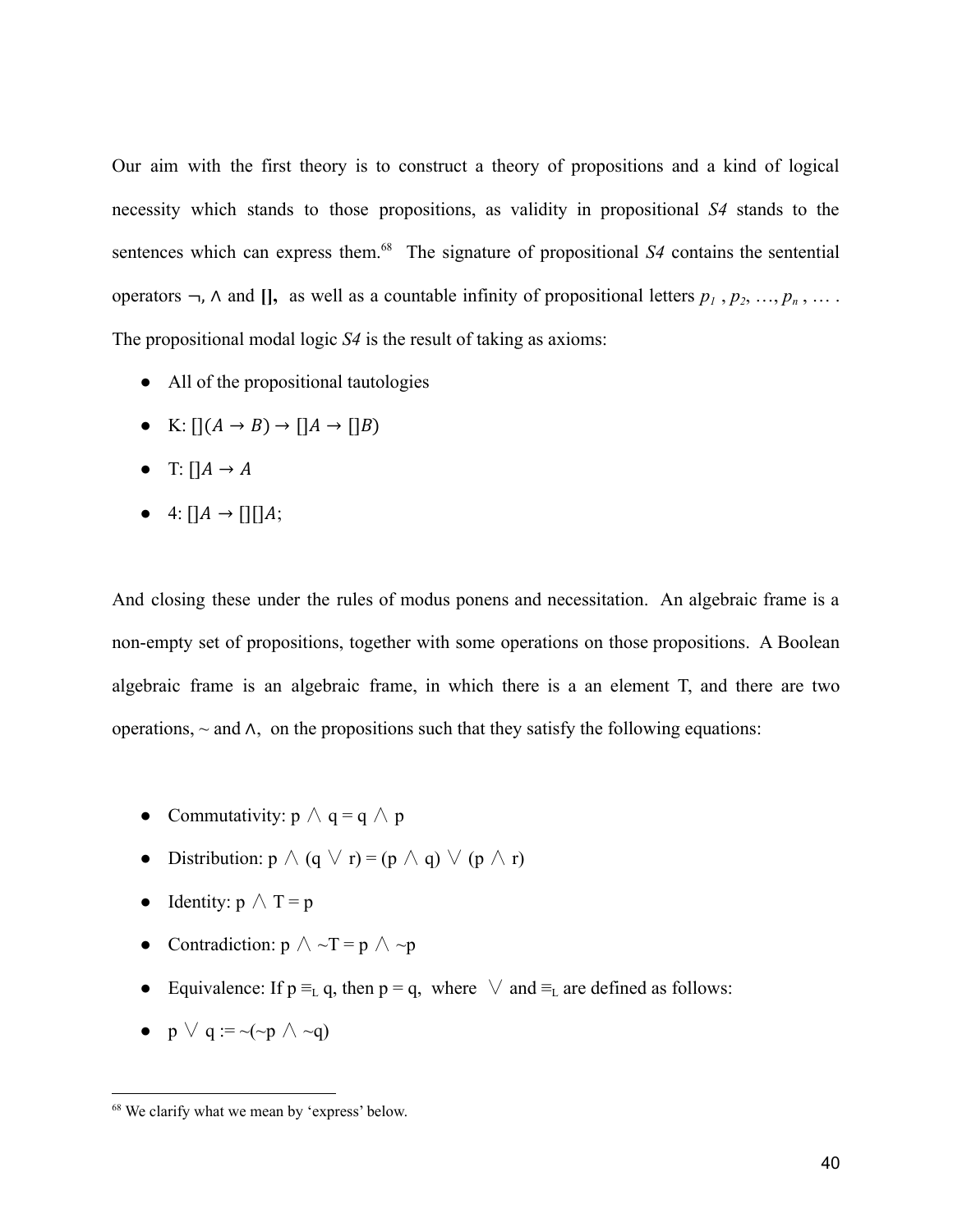•  $p \equiv_L q := p \land q = p \lor q^{69}$ 

An *S4* frame is a Boolean algebraic frame in which there is a further operation *N* on the propositions such that they satisfy the following equations:

- $\bullet$  *NT*
- *N~(p*∧*~q) < ~(Np*∧*~ Nq)*
- $Np \leq p$ , *(iv)*  $Np \leq N N p$ .<sup>70</sup>

An *S4* algebraic model then is a triple, which contains an *S4* frame, a function *V* which assigns truth values to the propositions, and a function *A* which assigns sentences of the logic to propositions in the algebra. V must meet the following conditions.

- $\bullet$  V takes the elements of S, the set of simple propositions, to [1,0].
- $V(\sim B) = 1$  iff  $V(B) = 0$ . (iii)  $V(B \land C) = min(V(B), V(C)).$

We now fix how V behaves for propositions in the range of N. The domain of N contains every proposition in the algebra. For any proposition A, in the algebra, if  $V(A) = 0$ , then  $V(N(A)) = 0$ . Then for propositions A such that  $V(A) = 1$ , V can freely assign true values to []A, so long as that does not contravene any of the other conditions on V. The function *A* must meet the following conditions:

● A takes sentence letters to propositions in the algebra

<sup>69</sup> This axiomatization is from Goodman [2019].

<sup>&</sup>lt;sup>70</sup> Where  $p < q := p \land q = p$ .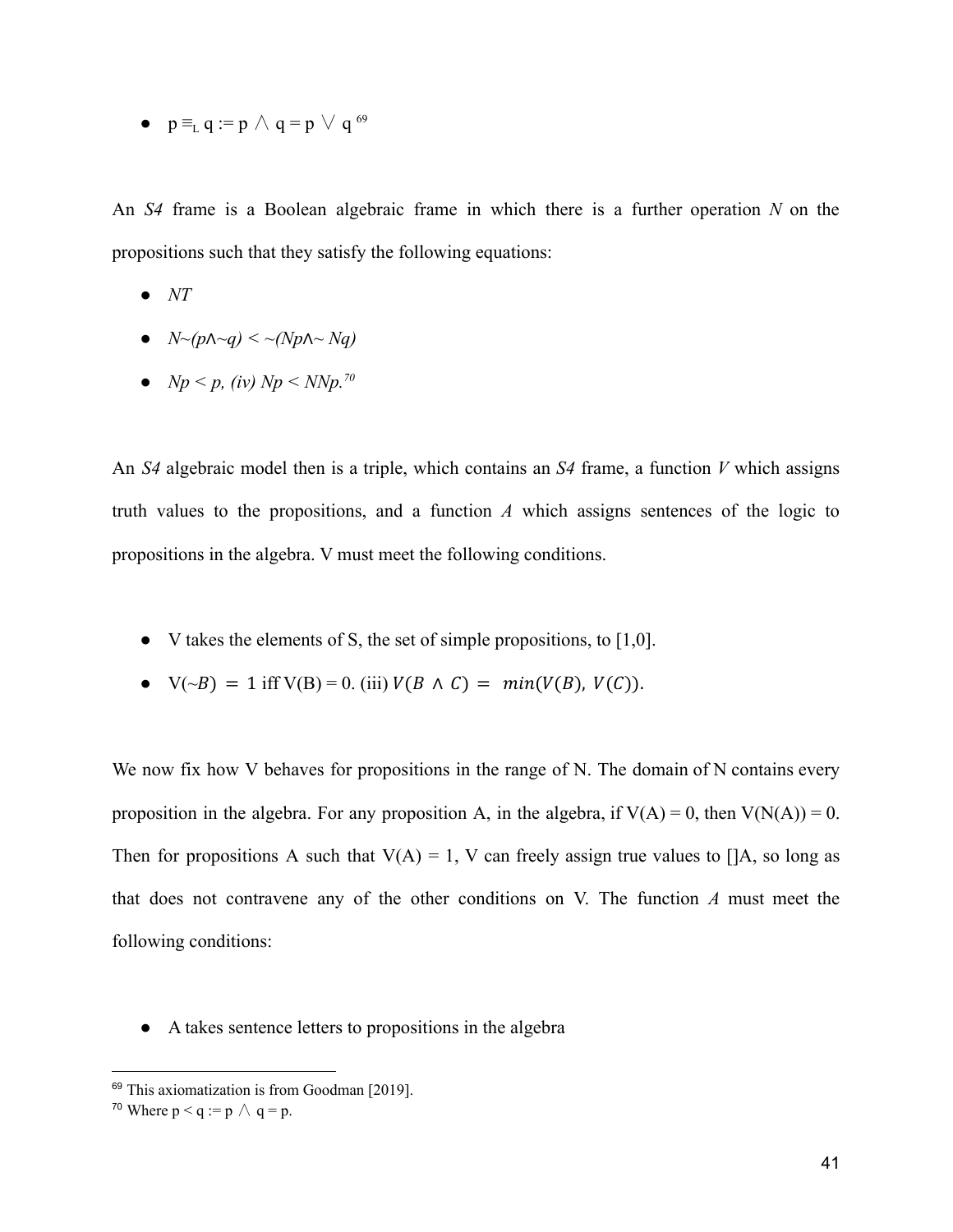- $\bullet$   $A(\neg B) = \neg A(B),$  (ii)  $A(B \land C) = A(B) \land A(C)$
- $A[|B] = N(A(B)).$

Let us say that an assignment function *A* is *faithful* just in case it respects the equivalence of sentences, the non-equivalence of sentences, and the form of the propositions. More formally, an assignment function *A*, from the propositional modal logic *S4* to an algebra of propositions is faithful if only if

- If *S4* proves  $p \leftrightarrow q$ , then  $A(p) = A(q)$
- If it's not the case that *S4* proves  $p \leftrightarrow q$ , then  $A(p) \neq A(q)$
- It respects the form of the propositions relative to the logic.

We now make the following assumptions about the actual propositions, so that there can be a faithful assignment from the language of *S4* to them. First, we assume that the propositions form an *S4* algebra with respect to negation, conjunction, and necessitation. Second, we assume that propositions have a form that mirrors that of sentences relative to propositional *S4*. Some propositions are simple, or atomic. These simple propositions are algebraically independent of one another. (These are propositions which are atomic 'from the perspective of propositional  $S4'$ .) So, for example, the propositions that John is English, that  $2+2=4$ , that everything is self-identical, that Hesperus is identical to Phosphorus, are all atomic. And then there are also negated propositions, conjunctive propositions, and necessitated propositions.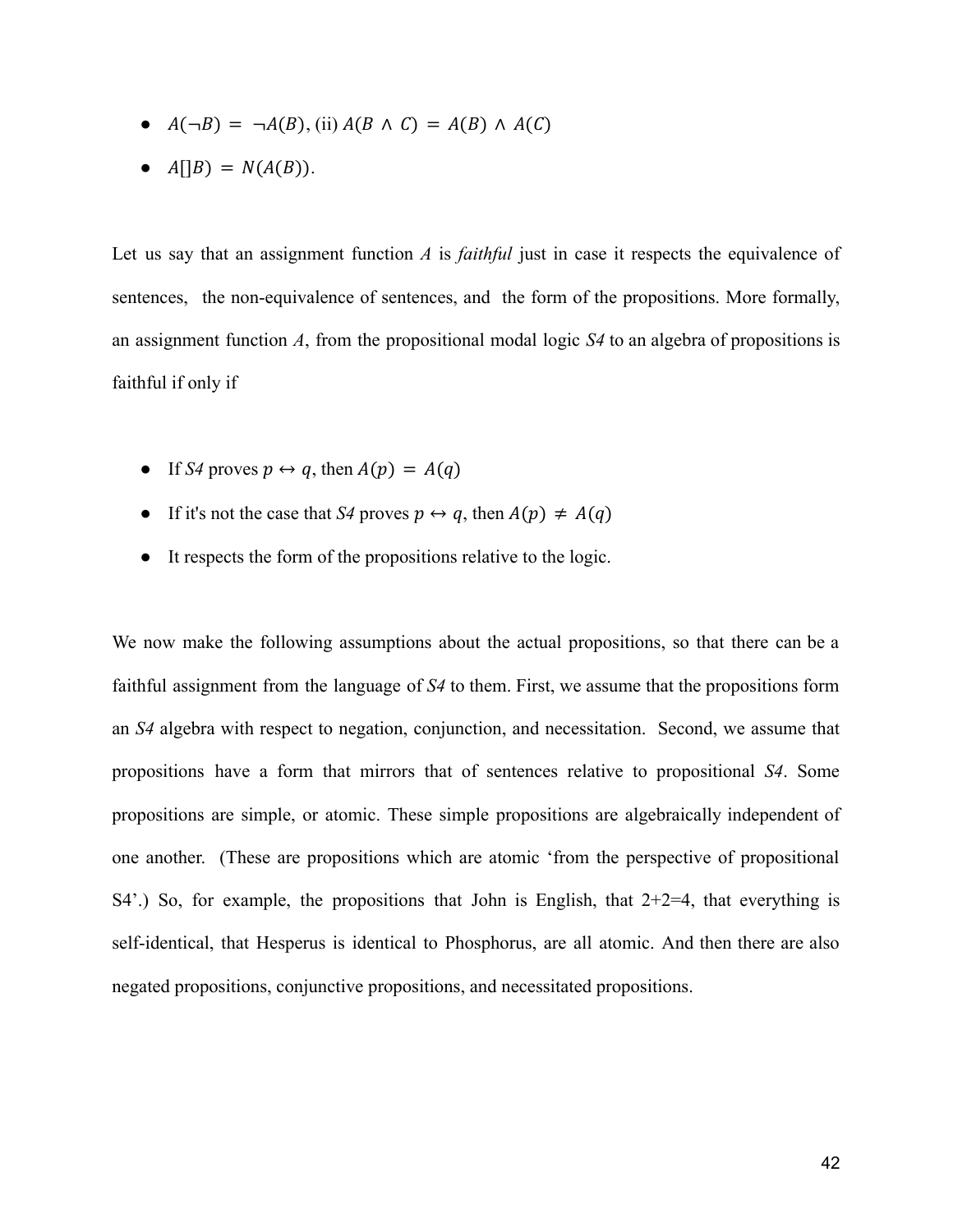A faithful assignment function *A* sends the sentence letters to the simple propositions. Also, *A* must be injective. Given conditions outlined, we obtain that a faithful assignment function sends sentences of the form  $\neg p$  to negated propositions, sentences of the form  $p \wedge q$  to conjunctive propositions, and sentences of the form  $\iint p$  to necessitated propositions. We may then say that a proposition is *expressible* by a sentence in the logic if and only if there is a faithful assignment function which sends the sentence to that proposition. So, the simple propositions are expressible by the sentence letters, conjunctive propositions are expressible by sentences involving ∧, necessitated propositions are expressible by sentences involving  $[]$ , and so on.<sup>71</sup>

We want *N* to stand to the propositions as validity in *S4* stands to the sentences which can express them. We, thus, impose the following three conditions on the truth value assignment function, V:

- $\bullet$   $V(N(p))$  is true just in case *p* is expressible by theorems of the logic
- $\bullet$   $V(\sim N(\sim p))$  is true just in case *p* is expressible by consistent sentences of the logic
- $\bullet$   $V(\sim N(\sim p))$  is false just in case *p* is expressible by contradictions of the logic.

This has the consequences that the only logically necessary proposition is the top proposition in the algebra; the only logically impossible proposition is the bottom proposition; and every other proposition in the algebra is possible. This also ensures that p and q are identical just in case it is

 $71$  There is a complication that we are ignoring, as it does not matter for our purposes here. One might want to say that simple propositions are expressible only by sentence letters, that a proposition of the form  $\neg p$  is expressible only by a negated sentence letter, and so on. One might want the form of propositions to mirror the forms of the sentences which can express them. But one cannot quite have this. The complication is that logically equivalent sentences express the same proposition, relative to any faithful assignment function. And so a simple proposition *p* will be expressible by p,  $\sim$ -p, p  $\wedge$  p, and so on. The precise account would deal with equivalence classes of sentences relative to the *S4*. We could say that simple propositions are expressible only by sentences in the equivalence classes of sentences based on sentence letters, and so on.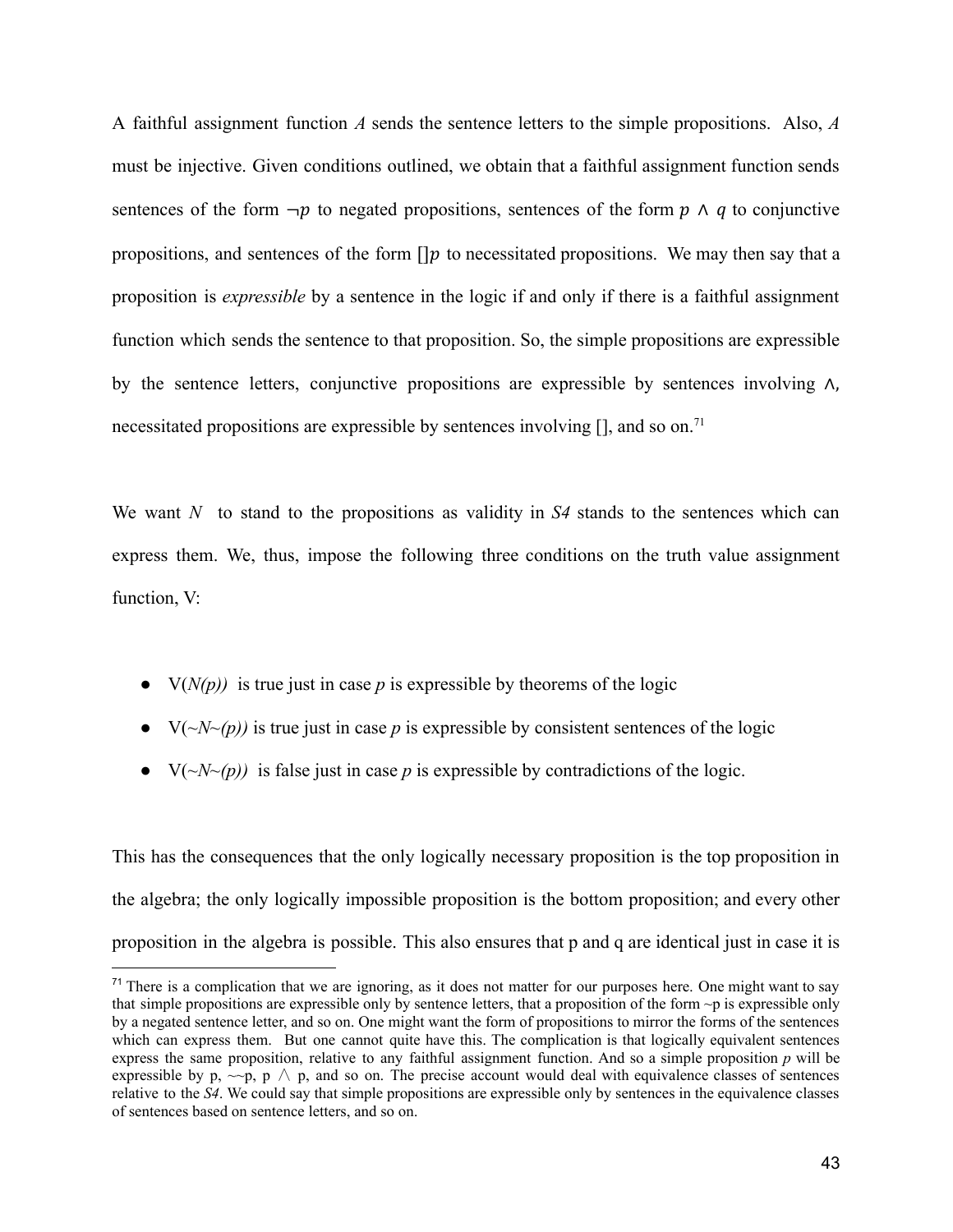logically necessary that p if and only if q. Then, for a sentence of natural language, s, we see that 'it is logically necessary that s' is true just in case s has the form of a theorem, relative to propositional *S4*; 'it is possible that s' is true just in case s is a consistent sentence, relative to *S4*; and 'it is impossible that s' is true just in case s has the form of an  $S4$  contradiction.<sup>72</sup> The intended model of propositions is an ordered triple containing an algebraic frame of the actual propositions, as well as the actual propositional operators of negation, conjunction and logical necessity, a truth value assignment which sends propositions in the algebra which obtain to true, and ones which do not obtain to false, and a faithful assignment function from the sentences of the logic to the propositions of the algebra.

Now consider the proposition that Hesperus is identical to Phosphorus. This is a simple proposition. It is expressible by sentence letters of propositional *S4*. So, the negation of that

<sup>72</sup> Although this is a consistent setup when the modal logic in question is *S4*, it is not a consistent one if the logic is *S5*. Consider propositional modal logic *S5*. Any algebraic frame of *S5* is a Boolean algebra of propositions together with the function N, which sends the top proposition to itself, and every other proposition to the bottom proposition. So, any intended model of *S5* will be an ordered triple M= <S, V, A>, where S must contain at least a countable infinity of simple propositions. Fix on the frame S which has exactly a countable infinity of simple propositions. V is a truth value assignment. A is a faithful assignment function. Let M be the dual of N. Now consider some simple proposition *p*. Say that  $A(p) = p$ , where [p] is an atomic sentence letter. [p] is consistent. So  $V(M(p))=1$ . Since this is an *S5* algebra we get that if  $V(M(p))=1$ , then  $V(N(M(p)))=1$ . But this can only happen if  $M(p)$  is the top proposition. This means that whatever sentence expresses M(*p*) has to be a theorem of *S5*. But M(*p*) is expressed by  $\ll$  pl, which is not a theorem of *S5*. (Another way of putting this point is that  $M(p) = N(M(p))$ . So, it is necessary that it is possible that *p*. But this means that  $M(p)$  is the top proposition, so *p* is the top proposition. But, by assumption, *p* is neither the top nor the bottom proposition. This is the contradiction.)

The reason for this discrepancy is that the setup only works for 'coherent' modal logics in the sense of Meyer [1971]. Bacon and Fine [2021, 33] write: "Let  $\Delta$  be a normal modal logic. A function v : L(¬ $\wedge$ )  $\rightarrow$  {0, 1} is a  $\Delta$ -valuation if and only if (i) v(A  $\land$  B) = min (v(A), v(B)), (ii) v( $\neg$ A) = 1 – v(A), and (iii) v( $\land$ A) = 1 iff A  $\in$   $\Delta$ . Any modal logic may, of course, be plugged into this definition. But if ∆ is supposed to represent the logical truths and v a possible interpretation of  $\hat{ }$  as logical truth, then we would like the truths under the interpretation to include the logical truths:  $v(A) = 1$  whenever  $A \subseteq \Delta$ . Following Meyer (1971) we say: A modal logic  $\Delta$  is coherent iff for every  $A \subseteq \Delta$  and  $\Delta$ -valuation v, v(A) = 1. Intuitively, a modal logic is coherent when it accommodates an interpretation of with its own logic. Not every modal logic is coherent." However, *S4* is a coherent modal logic. The assumption that propositions are as fine grained a logically necessary equivalence, where that kind of logical necessity stands to propositions as validity in the propositional modal logic of the sentences which can express those propositions, is consistent for coherent modal logics. Since *S4* is such a logic, one can consistently make this claim for *S4*.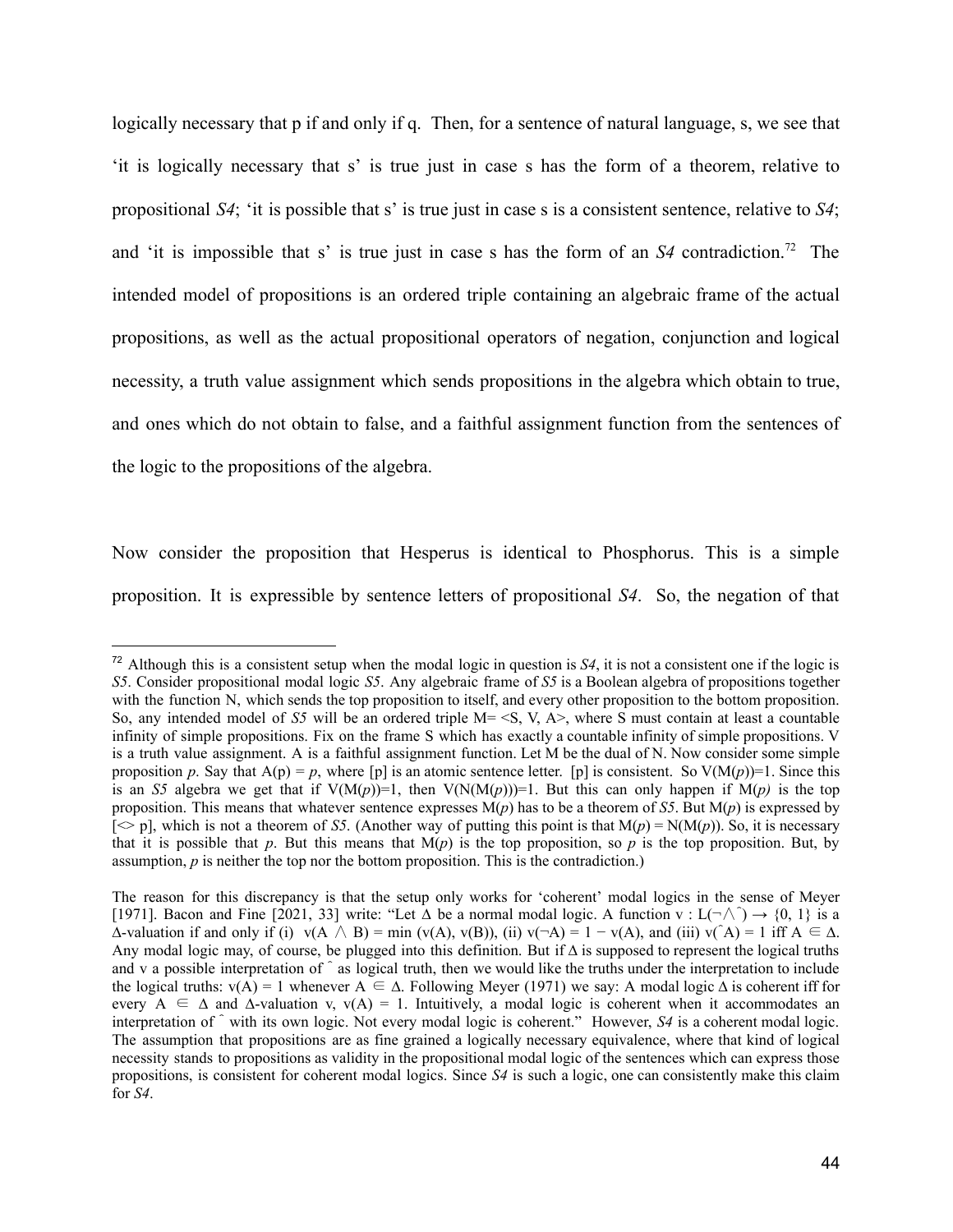proposition, the proposition that it is not the case that Hesperus is identical to Phosphorus, is expressible by sentences of the form  $\neg p$ , where p is a sentence letter. According to our setup, this latter proposition is possible just in case  $\neg p$  is a consistent sentence in *S4*. And this is the case. So, it is logically possible, in this framework, that Hesperus is not identical to Phosphorus.

Let us now sketch a second kind of logical possibility according to which identities can fail. This is similar to Carnap's account of propositional logical possibility.<sup>73</sup> Much of the setup is the same as the *S4* case, but there are differences, as *S5* is not a coherent modal logic (in the sense of Meyer [1971]. The idea is to construct a theory of propositions and a kind of logical necessity which stands to the propositions just as pre-validity stands to sentences of *S5* which can express them.<sup>74</sup>

An *S5* frame is a boolean algebra of propositions which one obtains from an S4 algebra by adding the following constraint to the operation N:

• N(T) = T, and N(p) = F, for every other proposition p in the algebra.

Again, one cannot assume that the propositions are identical just in case they are equivalent in *S5*, that a proposition is necessary just in case it is expressible by theorems of *S5*, that a proposition is possible just in case it is expressible by consistent sentences of *S5*, or that a proposition is impossible just in case it is expressible by contradictions of *S5*, as outlined in footnote 71. However, one can make this assumption if one replaces *S5* validity with *S5*

<sup>73</sup> See Cresswell [2013] for a full treatment of Carnap's account.

<sup>74</sup> We use the locution 'pre-valid' following Bacon and Fine [2021] who introduce and discuss the notion of pre-validity relative to a class of substitutions.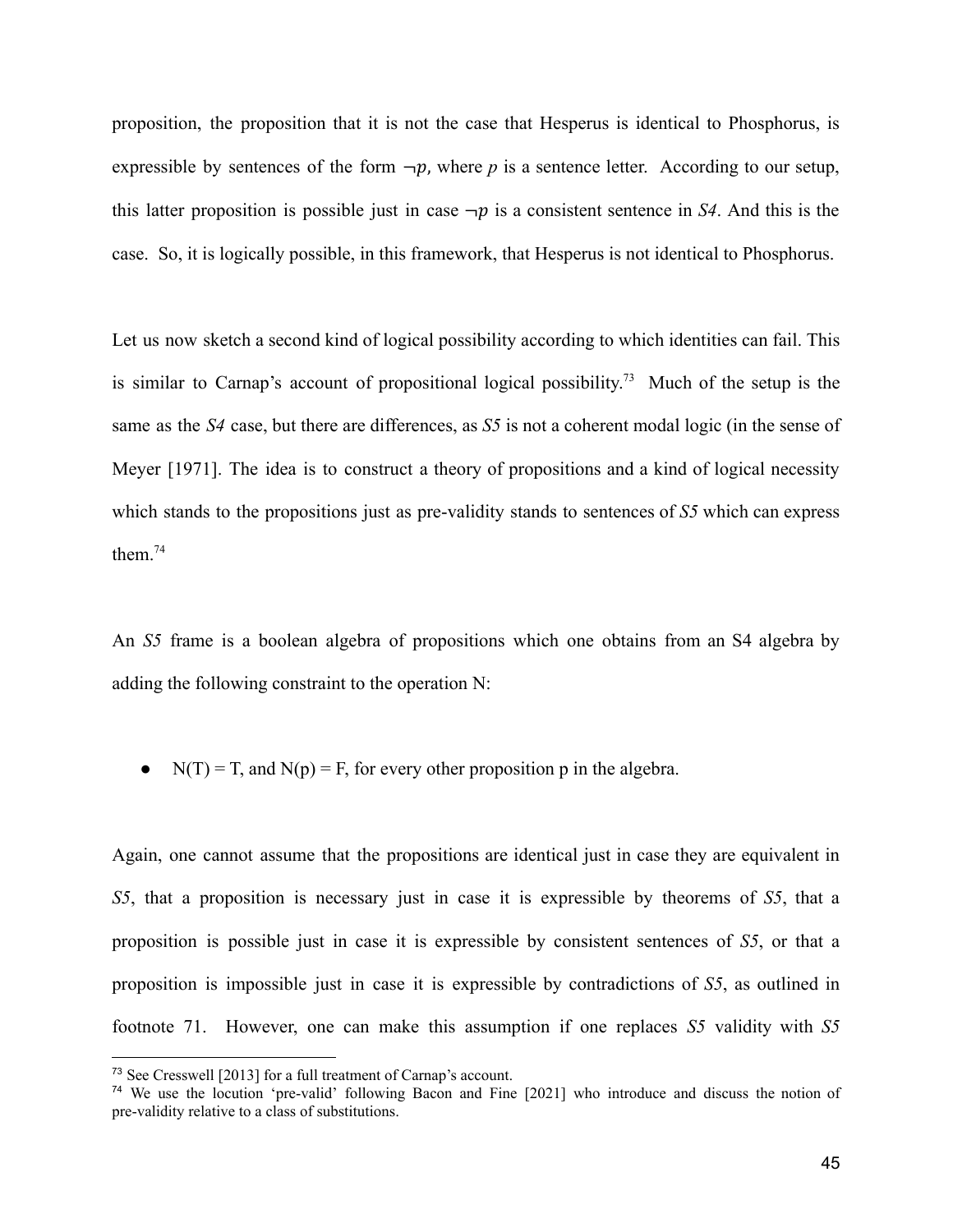'pre-validity' (to be described). So, one may assume that propositions are identical just in case they are pre-equivalent in S5, that a proposition is necessary just in case it is expressible by the pre-validities of *S5*, that a proposition is possible just in case it is expressible by pre-consistent sentences of *S5*, and that a proposition is impossible just in case it is expressible by pre-contradictions of *S5*.

What are these pre-validities? Consider the following class of valuation functions C. Let a valuation V be in C just in case it is a function which takes the sentence letters to  $[1,0]$ , and which behaves in the normal way with respect to the truth functional connectives, and such that:

[] V[[A] = 1 if and only if W(A) = 1 for all valuations W in C  
(
$$
\diamond
$$
) V( $\diamond$ A) = 1 if and only if W(A) = 1 for some valuation W in C

The pre-validities of S5 are the sentences which are true according to every valuation V in C; the pre-consistent sentences of S5 are the sentences which are true according to some valuation V in C; the pre-contradictions are the sentences which are false according to every valuation V in C; and some sentences p and q are pre-equivalent just in case  $p \leftrightarrow q$  is a pre-validity. The distinctive feature of the pre-validities is that they are not closed under substitution.<sup>75 76</sup>

We may now suppose that the propositions mirror the logic of this class of valuations in form. So, the propositions form an *S5* algebra, and propositions p and q are identical just in case, for

<sup>75</sup> This way of presenting the pre-validities of *S5* is based on Burgess's account of logical possibility in Burgess [2003].

<sup>&</sup>lt;sup>76</sup> It is straightforward to see that validity and pre-validity come apart. Just consider  $\leq p$ . This is not a theorem of *S5*. However it is a pre-validity. Take an arbitrary valuation V.  $V(\leq p) = 1$  if and only if  $W(p) = 1$  for some valuation W. Since p is a sentence letter, there is such a valuation W. Hence,  $V(\leq p) = 1$  for every V.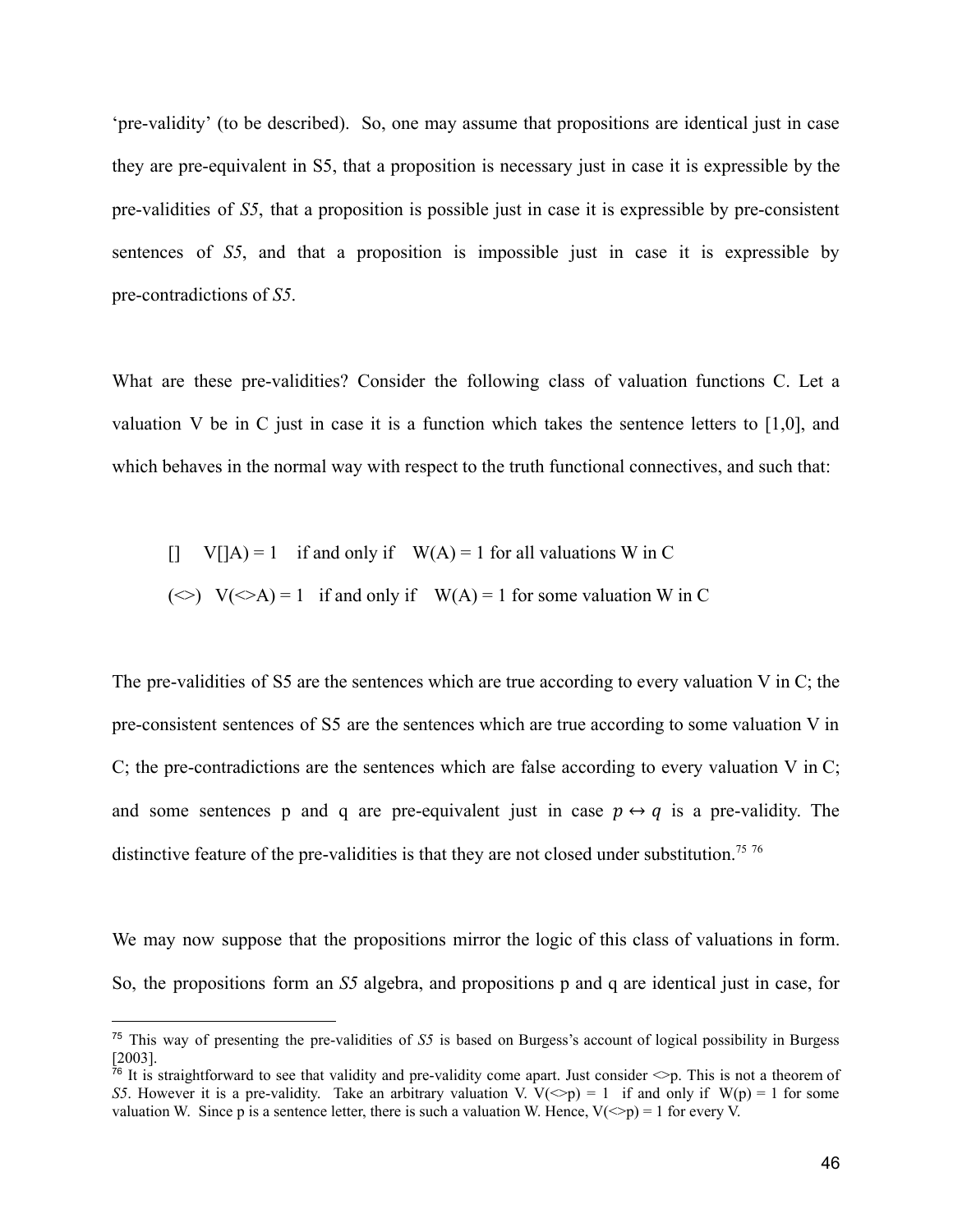some faithful assignment function which sends *p* to p, and *q* to q,  $p \leftrightarrow q$  is a pre-validity of *S5*. We then say that

- $\bullet$  (i)  $V(N(p))$  is true just in case *p* is expressible by pre-validities of *S5*
- $\bullet$  (ii)  $V(\sim N(\sim p))$  is true just in case *p* is expressible by pre-consistent sentences of *S5*
- $\bullet$  (iii)  $V(\sim N(\sim p))$  is false just in case *p* is expressible by pre-contradictions of *S5*.

Again, this has the consequences that the only logically necessary proposition is the top proposition in the algebra; the only logically impossible proposition is the bottom proposition; and every other proposition in the algebra is possible. This also ensures that p and q are identical just in case it is logically necessary that  $p \leftarrow \rightarrow q$ .

Now, just as in the case of *S4* necessity, a sentence of natural language, s, is logically necessary in the present sense when s has the form of a pre-validity of S5. Similarly, for possibility and impossibility. So, evidently, in this context too it is logically possible that it is not the case that Hesperus is identical to Phosphorus, as this sentence is expressible by pre-consistent sentences of *S5*.

Note that both of the kinds of logical possibility that we have discussed require that propositions meet very specific conditions -- indeed, conditions which cannot not be jointly met! However, this is no problem from the point of view of a pluralist (rather than monist) about propositions.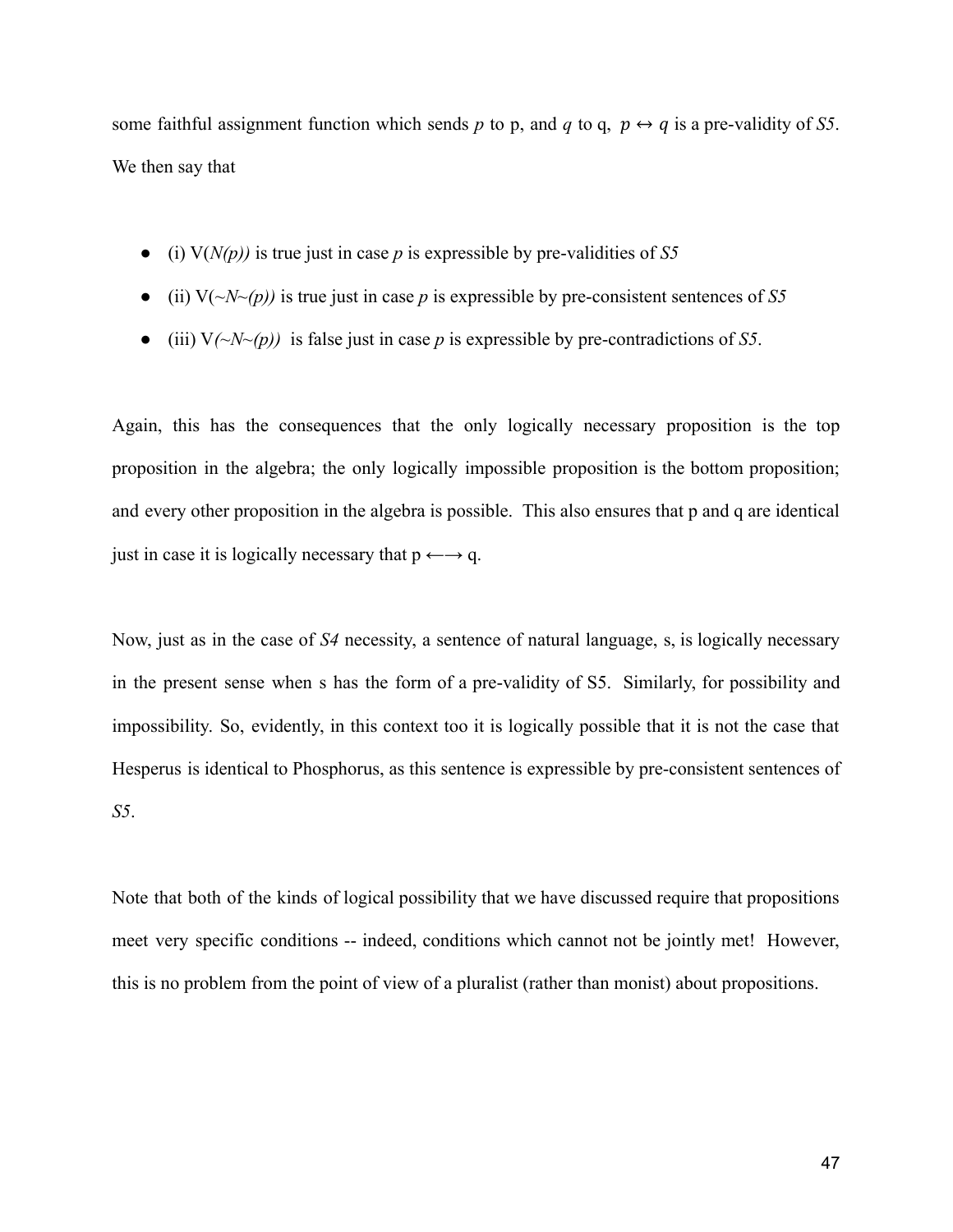## Works Cited

Bacon, Andrew. [2018] "The Broadest Necessity." Journal of Philosophical Logic.

----- [2020] "Logical Combinatorialism." Philosophical Review. Vo. 129. 537-589

----- and Fine, Kit. [2021] "The Logic of Logical Necessity." PhilArchive copy v1: <https://philarchive.org/archive/BACTLO-7v1>

----- and Zeng, Jin [Forthcoming] "A Theory of Necessities". *Journal of Philosophical Logic*. <https://doi.org/10.1007/s10992-021-09617-5>

Balaguer, Mark. [1998] Platonism and Anti-Platonism in Mathematics. New York: Oxford.

Blackburn, Simon. [1986] "Morals and Modals," in Essays in Quasi-Realism. Oxford: Oxford University Press.

Beall, JC and Greg Restall. [2006]Logical Pluralism, Oxford: Oxford University Press.

Burgess, John. [1999] "Which Modal Logic Is the Right One?" Notre Dame Journal of Formal Logic. Vol. 40. 81-93.

----- [2003] "Which Modal Models are the Right Ones (for Logical Necessity)? Theoria. Vo. 18. 145-158.

Cameron, Ross. [2006] "Comment on 'Kripke's (Alleged) Argument for the Necessity of Identity Statements'." *Wo's Weblog.* Online at: <https://www.umsu.de/wo/archive/2006/08/09/Kripke\_s\_\_Alleged\_\_Argument\_for\_the\_Necessi ty of Identity Statements>

-----. [2009] "What's Metaphysical about Metaphysical Necessity?" Philosophy and Phenomenological Research. Vol. 79. 1–16.

48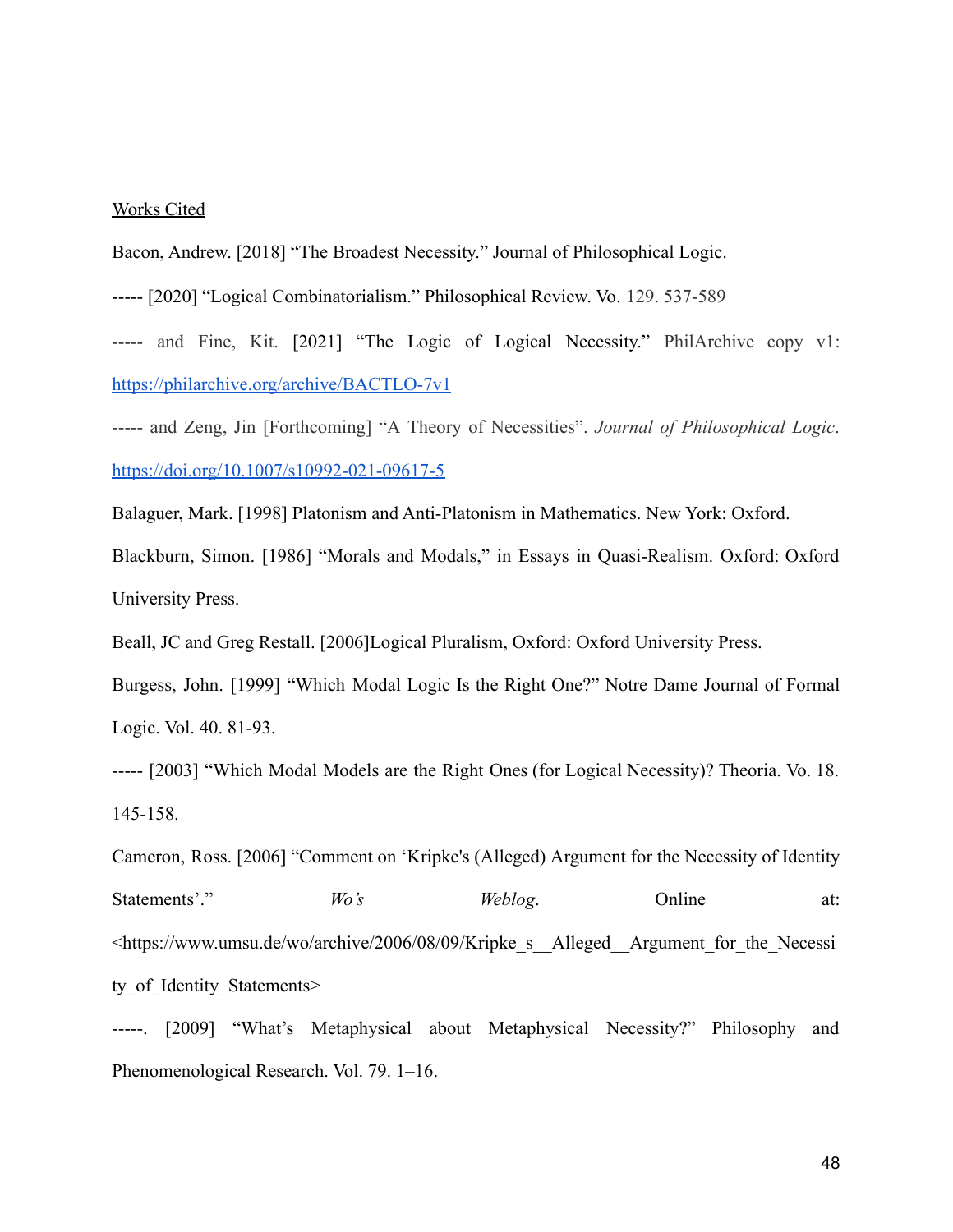Clarke-Doane, Justin. [In Progress] *Mathematics and Metaphilosophy.* Cambridge: Cambridge University Press. Draft Available online at:  $\le$ https://www.academia.edu/53279889/Objectivity in Mathematics Book Draft  $\ge$ 

—--. [2021] "Metaphysical and Absolute Possibility." Synthese (special issue). Vol. 198. 1861–1872.

-----. [2020] Morality and Mathematics*.* Oxford: Oxford University Press.

-----. [2019] "Modal Objectivity," Noûs. Vol. 53. 266-295.

MJ Cresswell. [2013] "Carnap and Mckinsey: Topics in the Pre-History of Possible-Worlds Semantics." Proceedings of the 12th Asian Logic Conference. World Scientific. 53–75.

Dorr, Cian. [2016] "To Be F is To Be G." Philosophical Perspectives. Vol. 30. 39-134.

Dorr, Cian, John Hawthorne & Juhani Yli-Vakkuri. [Forthcoming] The Bounds of Possibility: Puzzles of Modal Variation. Oxford: Oxford University Press.

Feferman, Solomon [1979] "A More Perspicuous Formal System for Predicativity," in K. Lorenz, Ed., Konstruktionen versus Positionen, Vol. I (Berlin: Walter de Gruyter). 69–93.

Field, Hartry. [1989] Realism, Mathematics, and Modality. Oxford: Blackwell.

-----. [1998] "Which Mathematical Undecidables Have Determinate Truth-Values?" in Dales, H. Garth and Gianluigi Oliveri (ed.), Truth in Mathematics. Oxford: Oxford University Press. 291–310.

Fine, Kit. [1994] "Essence and Modality." In J.E. Tomberlin (ed.), Philosophical Perspectives, Vol. 8.Oxford: Blackwell.

-----. [2002] "The Varieties of Necessity." in Tamar Szabo Gendler and John Hawthorne (eds.), Conceivability and Possibility. New York: Oxford University Press.253-281.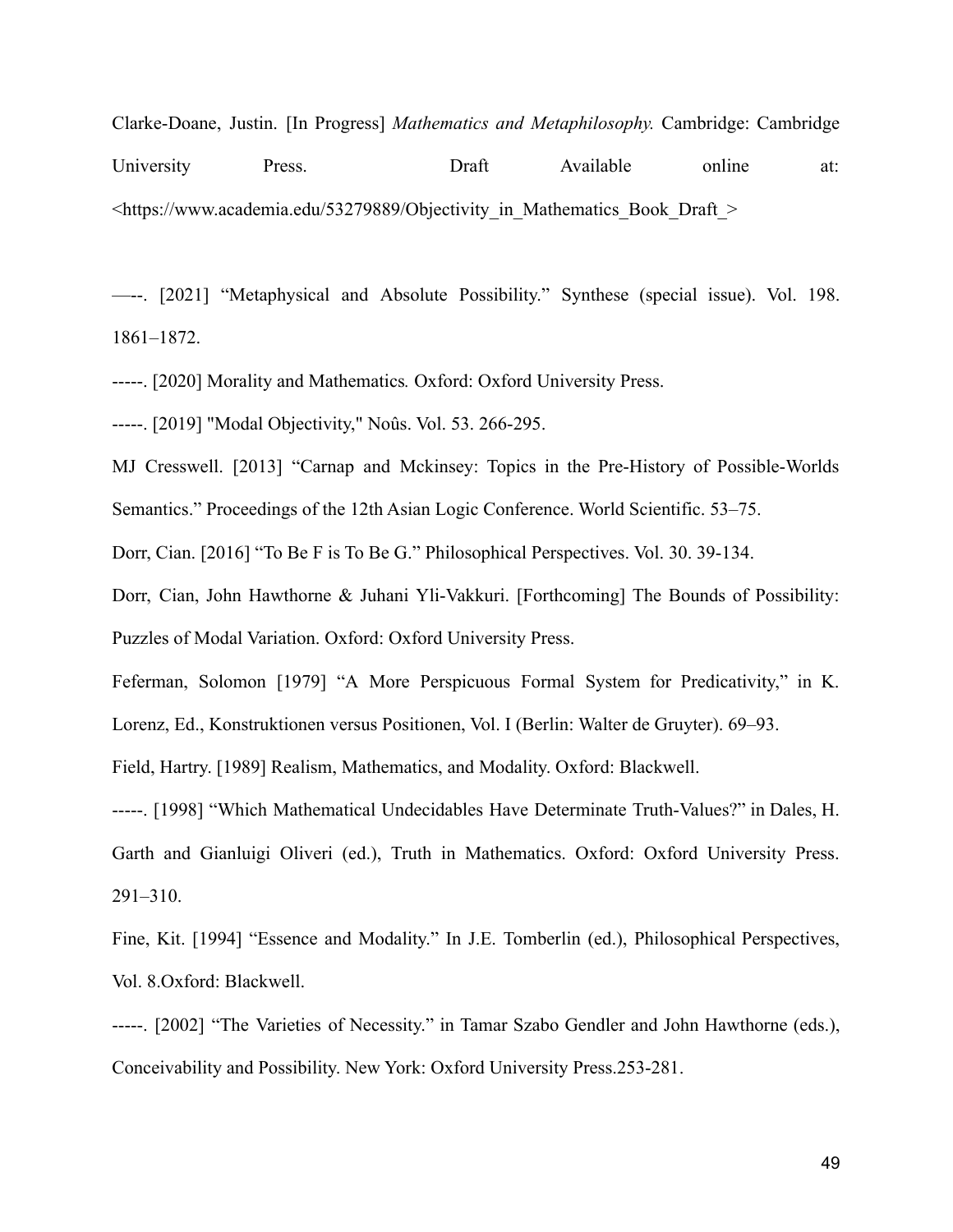-----. [2006] "The Reality of Tense." *Synthese.* Vol. 150. 399-414.

Fritz, Peter. [Forthcoming] "Structure by Proxy with Applications to Grounding." *Synthese.* Fuchs, Gunter, Joel David Hamkins & Jonas Reitz. [2015] "Set-Theoretic Geology." *Annals of Pure and Applied Logic.* Vol. 166. 464-501.

Gaifman, Haim. [2012] "On Ontology and Realism in Mathematics." *Review of Symbolic Logic.* Vol. 5. 480-512.

Gödel, Kurt. [1940] "The Consistency of the Continuum Hypothesis", Annals of Mathematics Studies, Volume 3, Princeton: Princeton University Press. Reprinted in Gödel 1990, pp. 33–101. -----. [1947] "What is Cantor's Continuum Problem?" American Mathematical Monthly. Vol.

54. 515 --525.

Goodman, Jeremy. [2019] "Agglomerative Algebras". Journal of Philosophical Logic. Vo. 48. 631-648

Hale, Bob. [1996] "Absolute Necessities." Philosophical Perspectives. Vo. 10. 93–117.

-----. [2012] "Basic Logical Knowledge." in O'Hear (Ed.).-----. [2013] Necessary Beings: An Essay on Ontology, Modality and the Relations BetweenThem. Oxford: Oxford University Press. Hamkins, Joel David. [2012] "The Set-theoretic Multiverse." Review of Symbolic Logic.Vol. 5. 416-449.

-----.[2015] "Is the Dream Solution of the Continuum Hypothesis

Attainable?" Notre Dame Journal of Formal Logic. Vol. 56. 135–45.

Hamkins, Joel David and Justin Clarke-Doane. [2017] "Mathematical Pluralism." [Oxford](https://www.oxfordbibliographies.com/view/document/obo-9780195396577/obo-9780195396577-0337.xml) [Bibliographies Online](https://www.oxfordbibliographies.com/view/document/obo-9780195396577/obo-9780195396577-0337.xml). Oxford: Oxford University Press.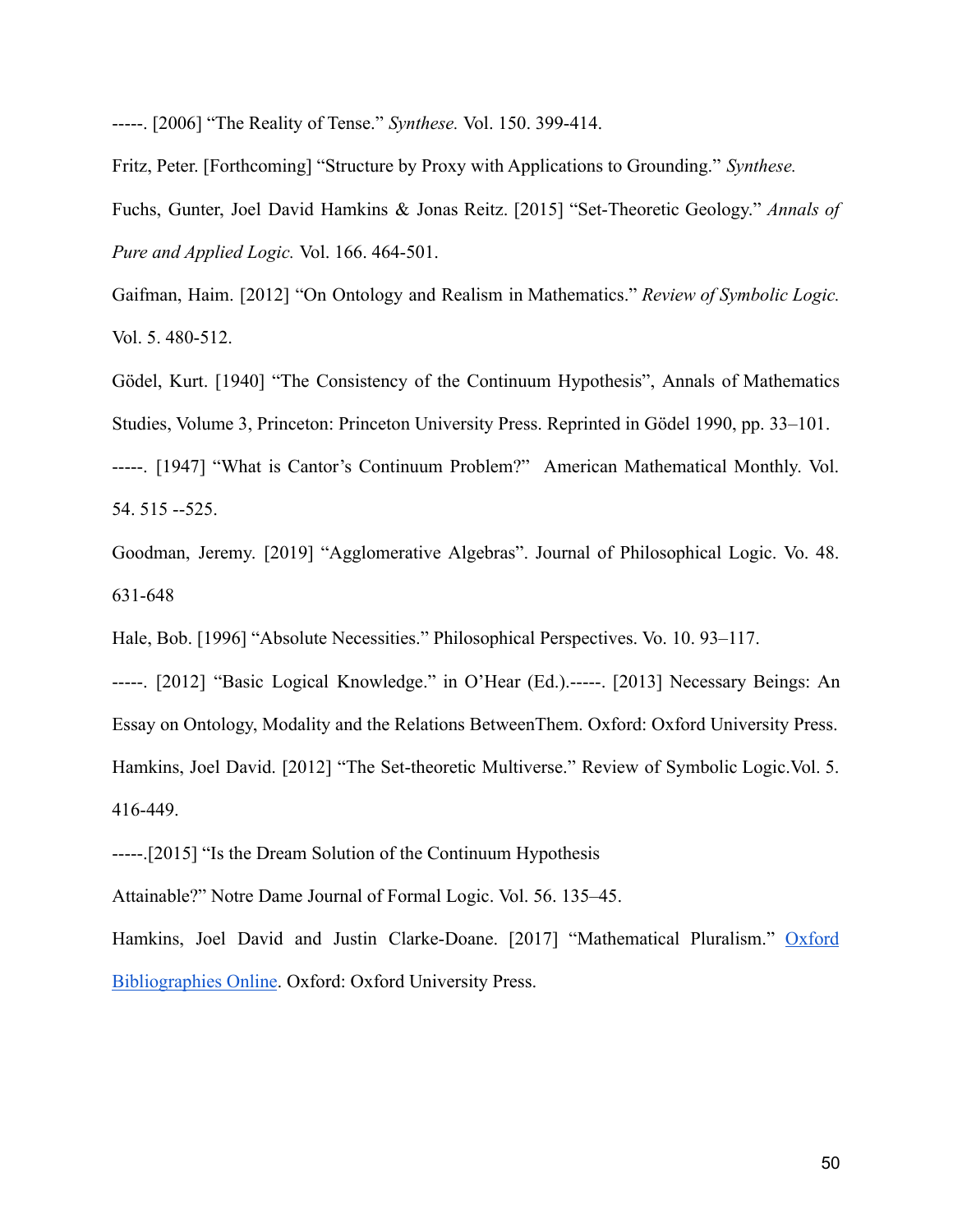Hilbert, David. [1983/1936] "On the Infinite," in Benacerraf, Paul, and Hilary Putnam (eds.), Philosophy of Mathematics: Selected Readings (2nd edn). Cambridge: Cambridge University Press.

Koellner, Peter. [2014] "On the Question of Absolute Undecidability." Philosophia Mathematica. Vol. 14. 153–88.

-----. [Manuscript] "Hamkins on the Multiverse." Available online at: <http://logic.harvard.edu/EFI\_Hamkins\_Comments.pdf>

Kment, Boris. [2014] Modality and Explanatory Reasoning. Oxford: Oxford University Press.

Kripke, Saul. [1971] "Identity and Necessity." in Milton K. Munitz, ed., Identity and Individuation, New York University Press, New York, 161-191

-----. [1980] Naming and Necessity. Cambridge: Harvard University Press.

Lewis, David. [1986] On the Plurality of Worlds. Oxford: Blackwell.Lowe, E.J. [2012] "What is the Source of Our Knowledge of Modal Truths?" Mind. Vol. 121.919–950.

-----. [1983] "New Work for a Theory of Universals." Australasian Journal of Philosophy. Vol. 61. 343-377.

Mallozzi, Antonella. [2021] "Putting Modal Metaphysics First." *Synthese.*

Martin, D. A. [1998] "Mathematical Evidence," in Dales, H. G., and G. Oliveri (eds.),

Truth in Mathematics. Oxford: Clarendon Press.

----. [2001] "Multiple universes of sets and indeterminate truth values." Topoi. Vol. 20. 5-16.

McCarthy, William. [In Progress] "Higher Order Modal Pluralism: The Kernel View".

McDonald, Jennifer. [2021] *Actual Causation: Causal Models and Modal Relativism*. Dissertation (CUNY Graduate Center).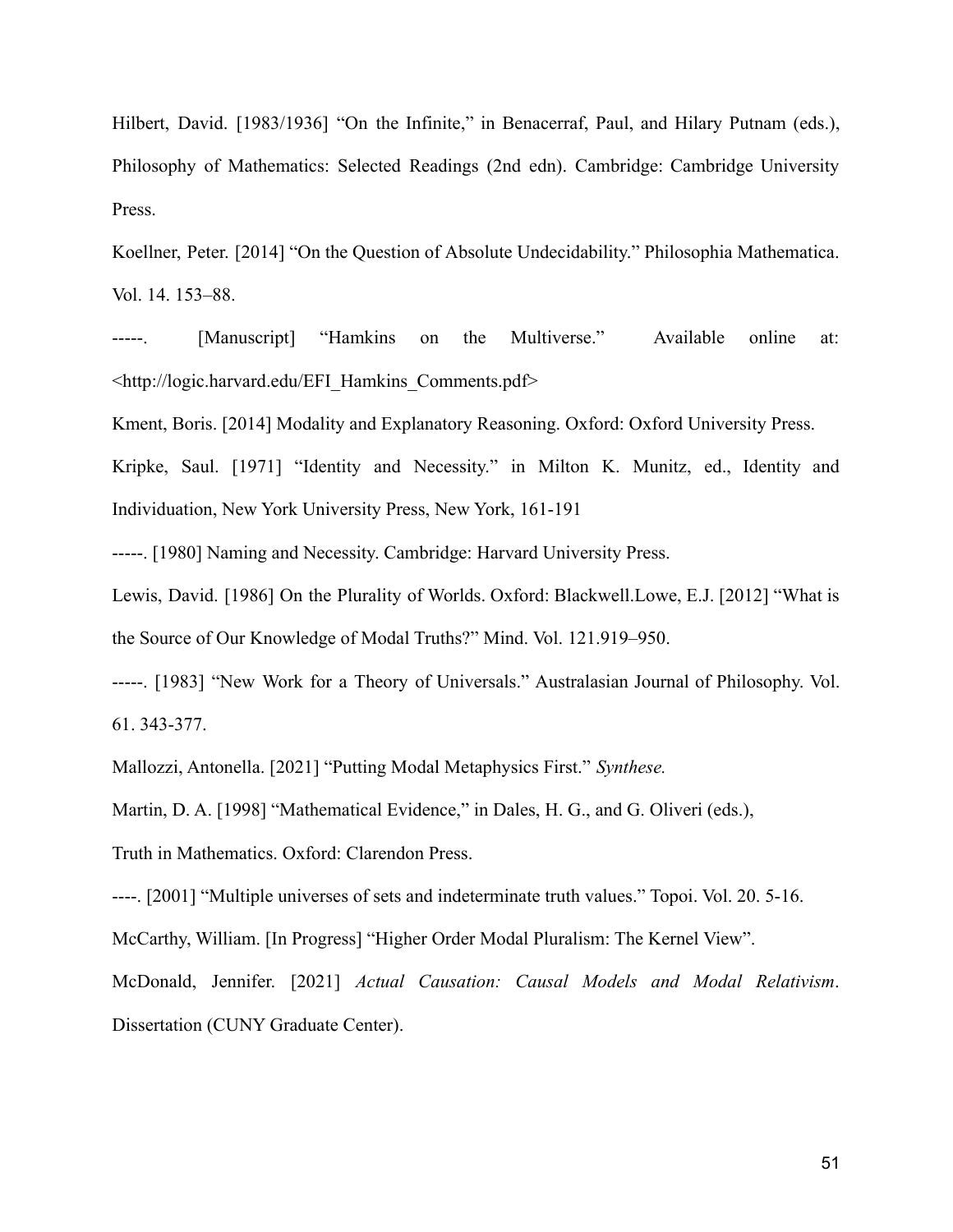Meyer, Robert K. [1971] "On coherence in modal logics". Logique Et Analyse. Vol. 14. 658–668.

Mortensen, Chris. [1989] "Anything is Possible." Erkenntnis. Vol. 30. 319–337.

Myhill, John. [1958] "Problems Arising in the Formalization of Intensional Logic." Logique et Analyse 1. 78-83.

Nolan, Daniel. [2011] "The Extent of Metaphysical Necessity." Philosophical Perspectives. Vol.25. 313–339.

Priest, Graham. [2008] An Introduction to Non-Classical Logic: From If to Is (2nd Edition). NewYork: Cambridge University Press.

-----. [2012] "Mathematical Pluralism." Logic Journal of the IGPL. Vol. 2. 4–13.

Putnam, Hilary. [1980] "Models and Reality." Journal of Symbolic Logic*.* Vol. 45. 464-482.

Quine, W.V.O. [1947] "The Problem of Interpreting Modal Logic." Journal of Symbolic Logic.Vol. 12. 43–48.

-----. [1972] "Review of Munitz, M. K.'s 'Identity and Individuation". The Journal of Philosophy. Vol. 69. 488-497.

Rayo, Agustin. [Manuscript] "The Open-Endedness of Logical Space."

Roberts, Alexander. [Manuscript] "Necessity in the Highest Degree."

Rosen, Gideon. [2002] "A Study of Modal Deviance." in Tamar Szabo Gendler and John Hawthorne (eds.), Conceivability and Possibility. Oxford: Clarendon.

Rovane, Carol. [2013] The Metaphysics and Ethics of Relativism. Cambridge: Harvard University Press.

Rumfitt, Ian. [2010] "Logical Necessity." in Bob Hale & Aviv Hoffmann (eds.), Modality: Metaphysics, Logic, and Epistemology. Oxford: Oxford University Press.

52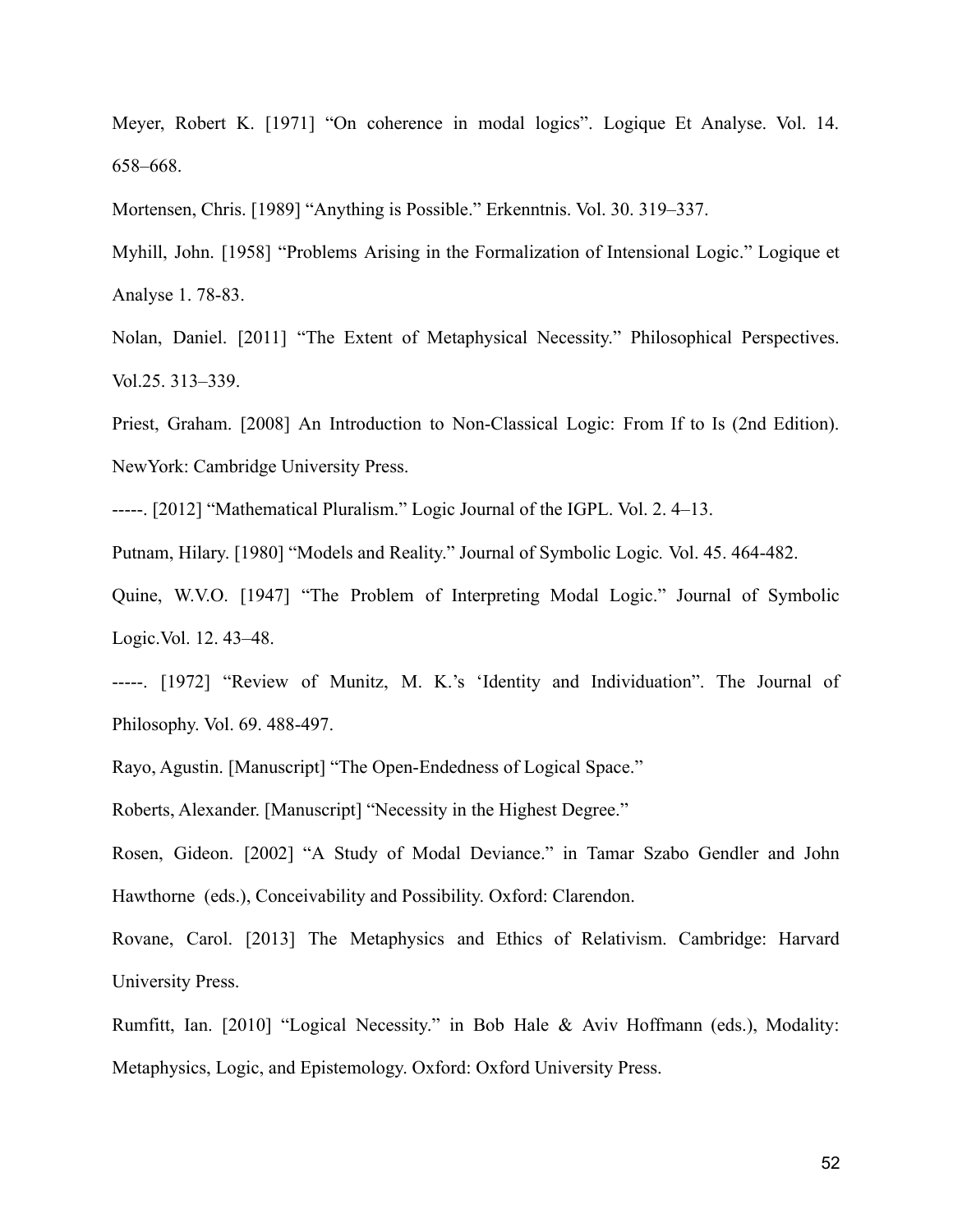Russell, Bertrand. [1902/1996] The Principles of Mathematics. 2d. ed. Reprint, New York: W. W. Norton & Company.

Shapiro, Stewart. [2014] *Varieties of Logic.* Oxford: Oxford University Press.

-----. and Crispin Wright. [2006] "All Things Indefinitely Extensible." in Rayo, Augustin and Gabriel Uzquiano (eds.), Absolute Generality. New York: Oxford University Press.

-----. [2014] Varieties of Logic. Oxford: Oxford University Press.

Soames, Scott. [2005] Philosophical Analysis in the Twentieth Century, Volume 1: The Dawn of Analysis. Princeton: Princeton University Press.

Sidelle, Alan. [1989] Necessity, Essence, and Individuation: A Defense of Conventionalism. Ithica: Cornell University Press.

Sider, Ted. [2011] Writing the Book of the World. New York: Oxford University Press

Stalnaker, Robert. [1984] Inquiry. Cambridge: MIT Press.

-----. [2003] "Conceptual Truth and Metaphysical Necessity" in Stalnaker, Robert, Ways a World Might Be. Oxford: Oxford University Press. 201–215.

Strohminger, Margot and Juhani Yli-Vakkuri. [2017] "The Epistemology of Modality." Analysis.Vol. 77. 825-838.

Thomasson, Amie. [2020] Norms and Necessity. New York: Oxford University Press.

Unger, Peter. [2014] Empty Ideas: A Critique of Analytic Philosophy. Oxford: Oxford University Press.

Van Inwagen, Peter. [1997] "Modal Epistemology". Philosophical Studies. Vol. 92. 68–84. Walsh, Sean. [2016] "Predicativity, the Russell-Myhill Paradox, and Church's Intensional Logic". Journal of Philosophical Logic. Vol. 45. 277-326.

53